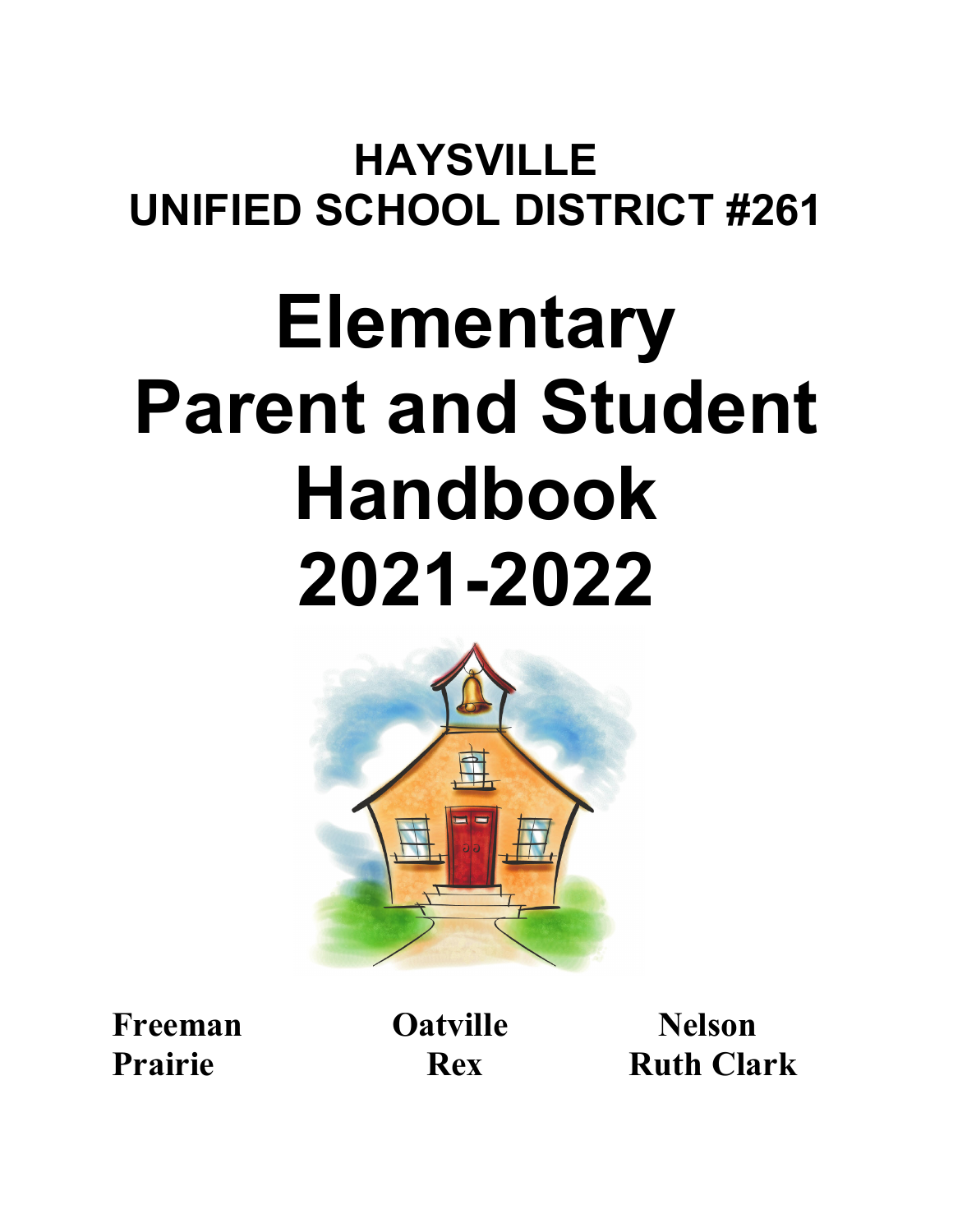### **TABLE OF CONTENTS**

### SCHOOL CALENDAR i INTRODUCTION Board of Education 1 Central Administration 1 Administration Building Phones 1<br>Mission Statement 2 **Mission Statement** Notice of Nondiscrimination 2 STUDENT INFORMATION Age Requirements For Admission to School 3 Animals and Plants in the School 3 Attendance 3-6 Daily Schedule 6 Damage to School Property 6 Exchange or Sale of Articles 6 Field Trips 6 Gifts 6 Homework<br>
Keening Students after School<br>
7 Keeping Students after School Latchkey Program 8 Hours of Operation 8 Fees 8 Parties 8 Personal Property 8 Playground Equipment 8 Release of Students during the School Day 8<br>School Hours 8 School Hours Student Arrival and Departure 9<br>Student Bicycles 9 Student Bicycles 9<br>Student Dress 9 **Student Dress** Student Progress Reports 9 Student Teachers 9<br>
Students Who Move 9 Students Who Move 9 Textbook Rental 10 Use of School Telephone 10 Visiting School 10 Volunteers 11 STUDENT REGULATIONS Positive Behavior Intervention and Supports 11 Bullying 11 Interrogations and Searches 11-12

Physical Force 12

Page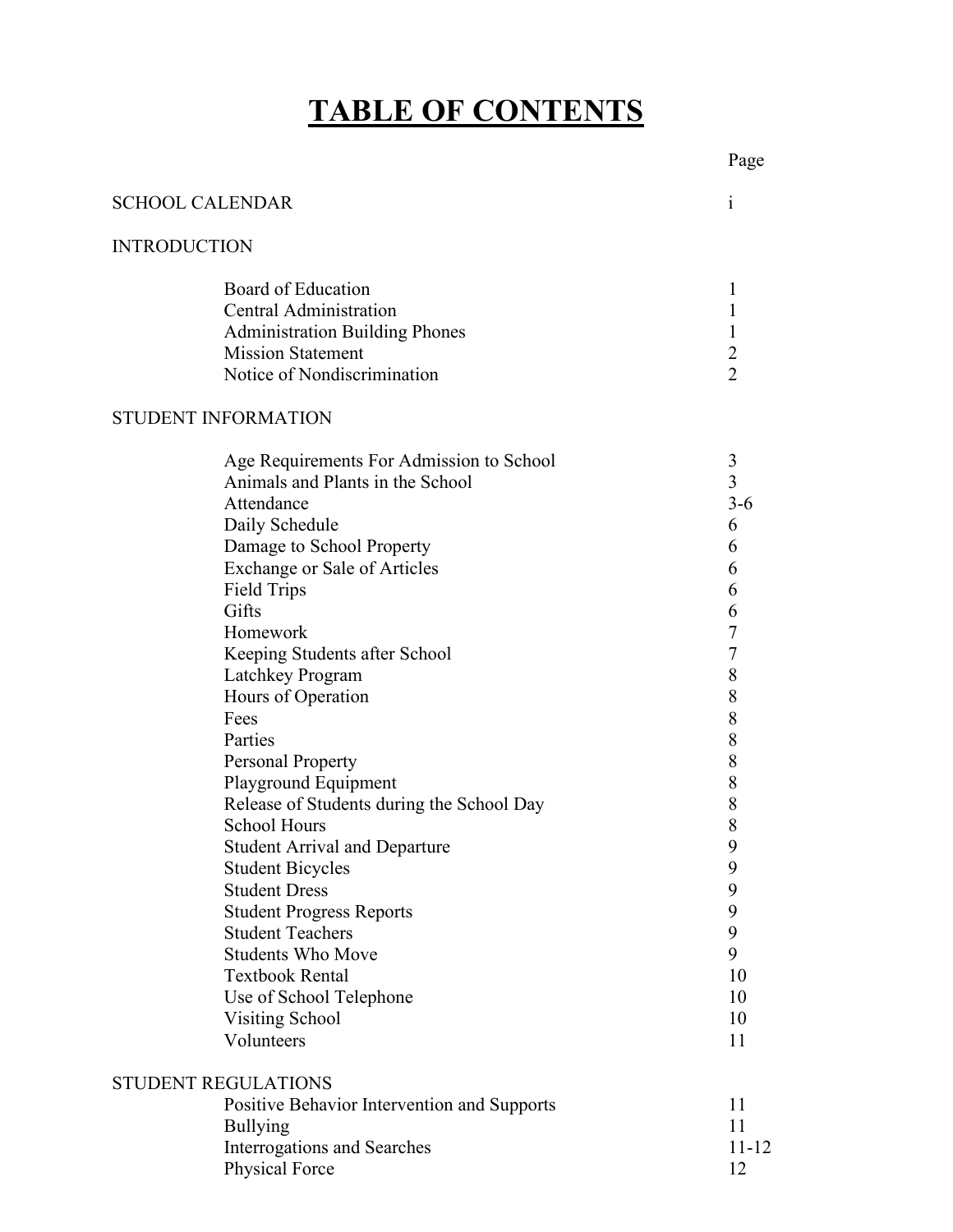| Sexual Harassment             | $12 - 13$ |
|-------------------------------|-----------|
| Racial Harassment             | 13        |
| Suspension and Expulsion      | $13 - 14$ |
| <b>Tobacco Products</b>       | 14        |
| Weapons                       | $14 - 15$ |
| <b>Student Computer Usage</b> | 15        |

### STUDENT HEALTH SERVICES

| <b>Communicable Disease Regulations</b>      | $15-16$   |
|----------------------------------------------|-----------|
| Dispensing of Medication                     | $16-17$   |
| <b>Excuses from Physical Education</b>       | 17        |
| Health Nurse and Health Aides                | 17        |
| <b>Health Services</b>                       | $17 - 18$ |
| Inoculations                                 | 19        |
| <b>Immunization Requirements</b>             | $19 - 20$ |
| <b>Physical Assessment</b>                   | 20        |
| Regulations for Students Enrolling in Kansas | 20        |

### OTHER STUDENT SERVICES

| <b>Guidance Counselors</b>           |    |
|--------------------------------------|----|
| School Psychologist                  | 21 |
| Speech Clinicians                    | 21 |
| <b>Special Education Classes</b>     |    |
| Special Education in Parental Rights |    |

### BREAKFAST / LUNCH PROGRAM

|                           | District Wellness Plan<br>Lunchroom Rules and Regulations<br><b>Breakfast Program</b> | 22<br>23<br>23 |
|---------------------------|---------------------------------------------------------------------------------------|----------------|
|                           | <b>SCHOOL BUS TRANSPORTATION</b>                                                      | 24-26          |
|                           | HUMAN SEXUALITY/AIDS EDUCATION PROGRAM                                                | 26-28          |
|                           | USE OF SCHOOL FACILITIES AND GROUNDS                                                  | 28             |
| <b>CIVIL PREPAREDNESS</b> |                                                                                       | 28-29          |
|                           | <b>EMERGENCY CLOSING OF SCHOOLS</b>                                                   | 29             |
|                           | <b>VISITORS TO DISTRICT PROPERTIES/EVENTS</b>                                         | 30             |
|                           | KANSAS EMERGENCY SAFETY INTERVENTION POLICY                                           | $31 - 32$      |
|                           | ANIMALS IN THE CLASSROOM                                                              | 34-42          |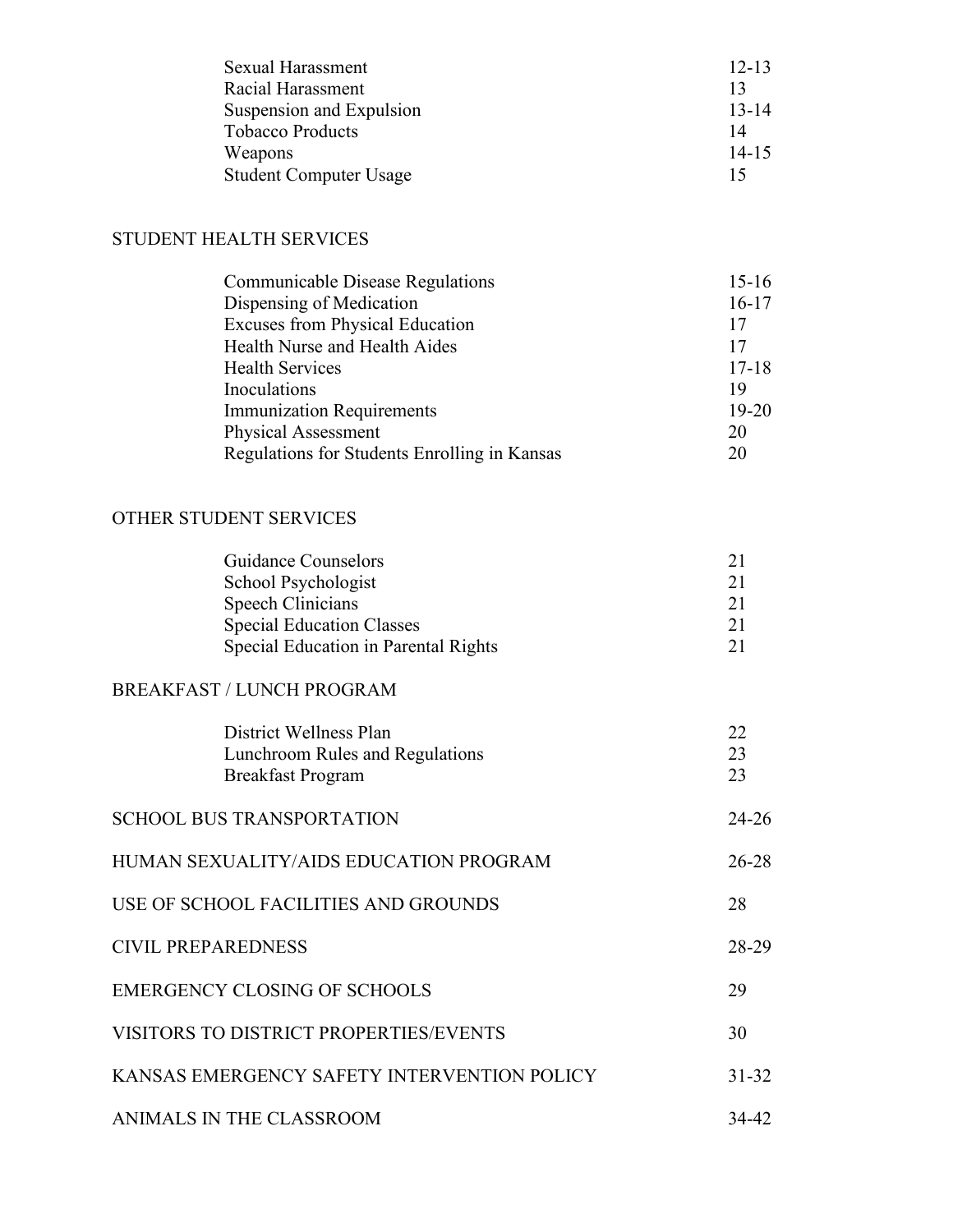### **HAYSVILLE U.S.D. #261 1745 West Grand Haysville, Kansas 67060**

### **BOARD OF EDUCATION**

Tom Gibson

Paige Crum Jeremy Bennett Greg Fenster Dr. Susan Norton Jennifer Bain Jerome Crawford

### **CENTRAL ADMINISTRATION BUILDING**

Mr. Jeff Hersh Superintendent<br>Dr. Clint Schutte Asst. Superintendent

Asst. Superintendent, Finance Dr. Mike Clagg Asst. Superintendent, Personnel Mrs. Jennifer Reed Asst. Superintendent Learning Services Ms. Angie Estell Director of Special Education Ms Penny Schuckman Director of Grant Writing and Professional Development Mrs. Lisa Cundiff Director of Instructional Technology Mr. BJ Knudson Executive Director of Maintenance Mr. Chris Long Transportation Director Mrs. Gina Lee Director of Food Service<br>
Mrs. Adia Ludwig Communications Directo Communications Director

### **CENTRAL ADMINISTRATION PHONE NUMBERS**

| 554-2200 |
|----------|
| 554-2205 |
| 554-2201 |
| 554-2203 |
| 554-2222 |
| 554-2210 |
| 554-2213 |
| 554-2219 |
|          |

### **BUILDING ADMINISTRATORS**

| Mr. David Morford          | 554-2236 | Campus High School           |
|----------------------------|----------|------------------------------|
| Mr. Mark Foster            | 554-2231 | Alt. High / Charter School   |
| Dr. Mike Maurer            | 554-2251 | Haysville Middle School      |
| Mrs. Nicki McMullin        | 554-2370 | Haysville West Middle School |
| Mrs. Toni Haight           | 554-2265 | Freeman Elementary           |
| Dr. Sherrie Shalise Frazey | 554-2273 | <b>Nelson Elementary</b>     |
| Mrs. Laura Rogers          | 554-2281 | <b>Rex Elementary</b>        |
| Mrs. Natalie Lightcap      | 554-2290 | Oatville Elementary          |
| Mr. Jarrod Craig           | 554-2350 | Prairie Elementary School    |
| Mrs. Carla Wulf            | 554-2333 | <b>Ruth Clark Elementary</b> |
| Mr. Douglas Berryman       | 554-2324 | Tri-City Day School          |



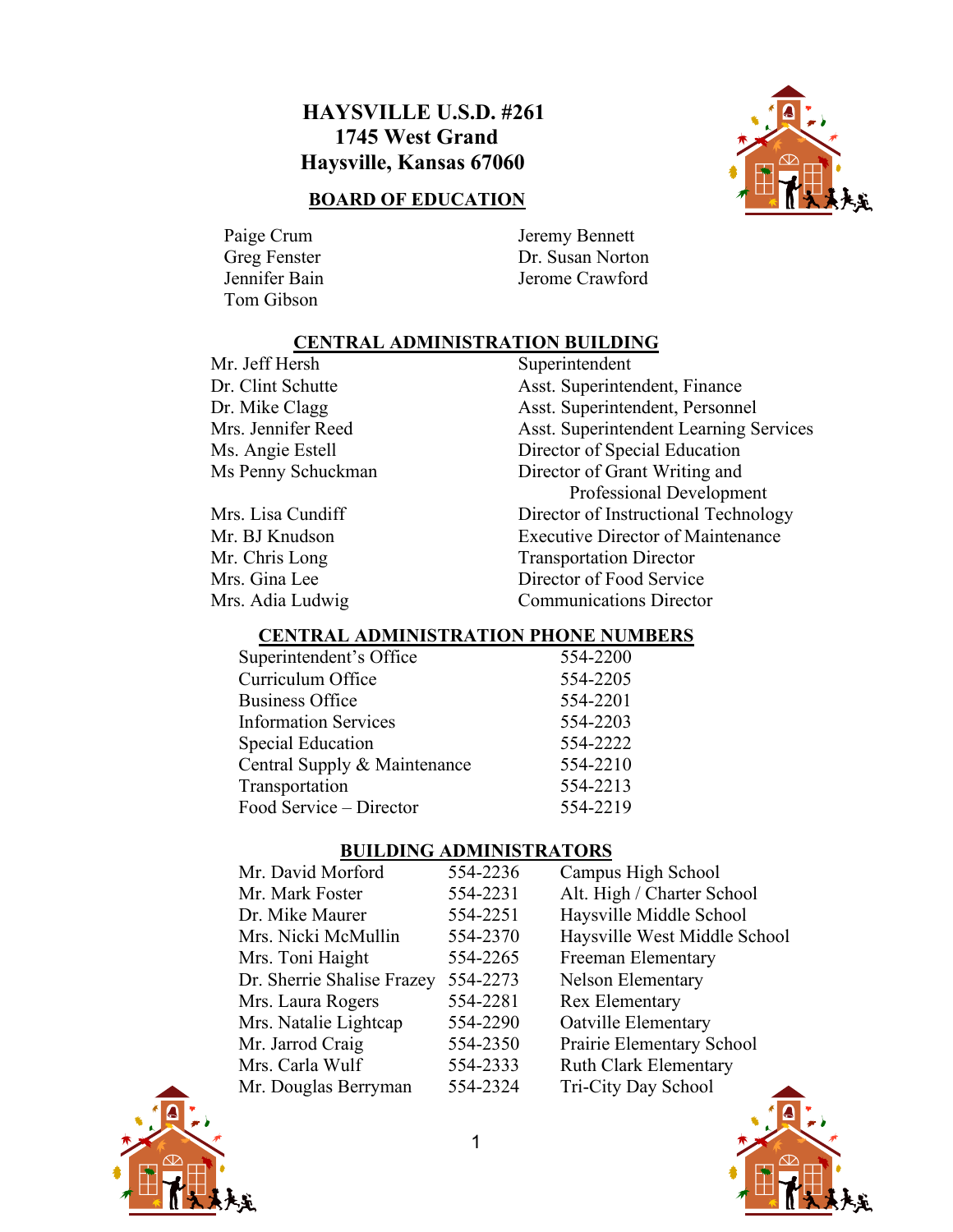

### **Haysville USD 261**

### **MOTTO**

"Relentless pursuit of excellence"



### **MISSION STATEMENT**

The mission of the Haysville Public Schools is the relentless pursuit of excellence.

### **VISION**

To equip learners with 21<sup>st</sup> Century Skills to achieve excellence in a continually-changing world.

### **DISTRICT BELIEF STATEMENTS**

**We believe to accomplish the mission and vision:**

- student success comes first
- learning is enhanced in a safe and caring environment
- students need rigorous, relevant and world class curriculum
- exploration, collaboration, and innovation are essential

### **NOTICE OF NONDISCRIMINATION**

Haysville Unified School District 261 does not discriminate on the basis of race, color, national origin, sex, disability, military status or age in its programs and activities. The following person has been designated to handle inquiries regarding non-discrimination policies: **Dr. Michael Clagg, Assistant Superintendent for Personnel, 1745 West Grand, Haysville, Kansas 67060 Office Phone (316)–554–2206, Email:**  $\frac{\text{mclagg}(a)\text{usd261.com}}{200}$ 

### **STUDENT INFORMATION**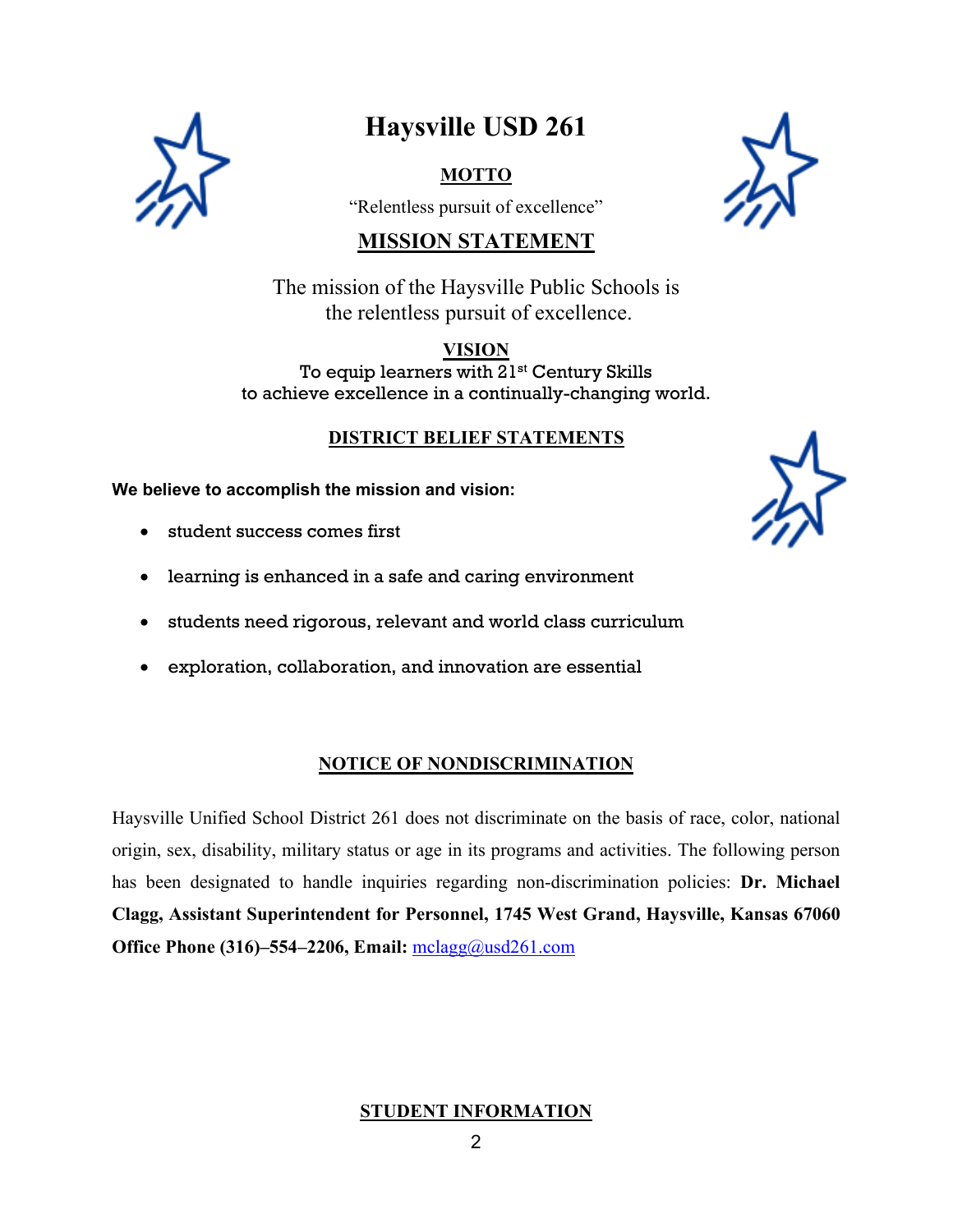### **AGE REQUIREMENTS FOR ADMISSION TO SCHOOL**

**PRE-KINDERGARTEN** - Child must be 3 years old and qualify for special education services to attend. Child must be 4 years old on or before August 31, 2021 and meet the At-Risk grant requirements to be eligible for the 4-year-old program.

**KINDERGARTEN** – Child must be 5 on or before August 31, 2021.

**FIRST GRADE** – Child must be 6 on or before August 31, 2021.



### **ANIMALS AND PLANTS IN THE SCHOOL**

Persons bringing animals and plants into the school must receive prior permission from the supervising teacher and the building principal. Animals, including all vertebrates and invertebrates, may be brought into the classroom for educational purposes. (See pages 34 - 42)

### **ATTENDANCE**

When a student is absent, parents should telephone the proper school office before 9:00 a.m. to report the absence. In addition, if phone contact has not been made on the day of the absence, please call before your child returns to school. If a telephone is not available, a note from the parents will be accepted.

**Your fullest cooperation is solicited in notifying the school of your child's absence: Freeman 554-2265, Nelson 554-2273, Oatville 554-2290, Rex 554-2281, Ruth Clark 554- 2333, and Prairie 554-2350 when your child is to be absent.** The law is very specific in that parents have the obligation to see that their children are in regular attendance. Irregular attendance is often followed by failing grades or poor grades.

### **COMPULSORY SCHOOL ATTENDANCE LAW, K.S.A. 72-3121**

K.S.A. 72-3121 (printed below) mandates that "each board of education shall designate one or more employees who shall report to the Secretary of Children and Families, or a designee thereof, or to the appropriate county or district attorney pursuant to an agreement as provided in this section, all cases of children who are less than 13 years of age and are not attending school as required by law, and to the appropriate county or district attorney, or a designee thereof, all cases of children who are 13 or more years of age but less than 18 years of age and are not attending school as required by law. School principals and assistant principals have been designated in our district to report truancy.

A child is considered in violation of the law where he/she is inexcusably absent on three (3) consecutive school days, five (5) or more school days in any semester, or seven (7) or more school days in a given school year.

The principals, as required by the law, shall serve written notice by person delivery or first class mail to the parent or guardian of the truant child prior to any report to DCF or the District Court.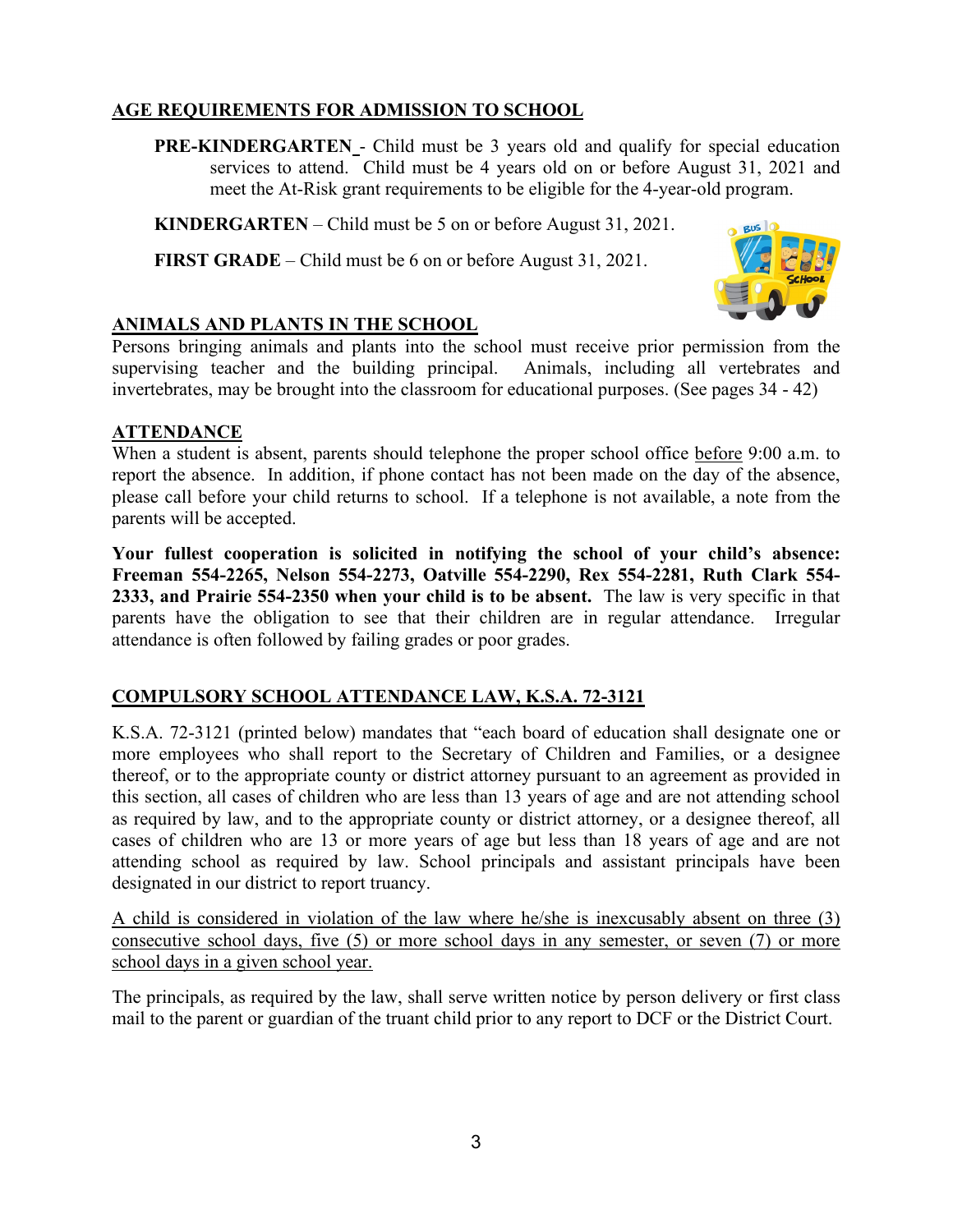72-3121 Same; noncompliance; duties of boards of education, secretary for children and families, county and district attorneys; agreements between secretary and county or district attorneys, duties; notification of absence to parents.

- (a) Each board of education shall designate one or more employees who shall report to the secretary for children and families, or a designee thereof, or to the appropriate county or district attorney pursuant to an agreement as provided in this section, all cases of children who are less than 13 years of age and are not attending school as required by law, and to the appropriate county or district attorney, or the designee thereof, all cases of children who are 13 or more years but less than 18 years of age and are not attending school as required by law. The designation shall be made no later than September 1 of each school year and shall be certified no later than 10 days thereafter by the board of education to the secretary for children and families, or the designee thereof, to the county or district attorney, or the designee thereof, and to the commissioner of education. The commissioner of education shall compile and maintain a list of designated employees of each board of education. The local area office of the Kansas department for children and families may enter into an agreement with the appropriate county or district attorney to provide that the designated employees of such board of education shall make the report as provided in this section for all cases of children who are less than 13 years of age and are not attending school as provided by law to the county or district attorney in lieu of the secretary, or the secretary's designee. If such agreement is made, the county or district attorney shall carry out all duties as otherwise provided by this subsection conferred on the secretary or the secretary's designee. A copy of such agreement shall be provided to the director of such area office of the Kansas department for children and families and to the school districts affected by the agreement.
- (b) Whenever a child is required by law to attend school, and the child is not enrolled in a public or nonpublic school, the child shall be considered to be not attending school as required by law and a report thereof shall be made in accordance with the provisions of subsection (a) by a designated employee of the board of education of the school district in which the child resides. The provisions of this subsection are subject to the provisions of subsection (d).
- (c) (1) Whenever a child is required by law to attend school and is enrolled in school, and the child is inexcusably absent therefrom on either three consecutive school days or five school days in any semester or seven school days in any school year, whichever of the foregoing occurs first, the child shall be considered to be not attending school as required by law. A child is inexcusably absent from school if the child is absent therefrom all or a significant part of a school day without a valid excuse acceptable to the school employee designated by the board of education to have responsibility for the school attendance of such child.

(2) Each board of education shall adopt rules for determination of valid excuse for absence from school and for determination of what shall constitute a "significant part of a school day" for the purpose of this section.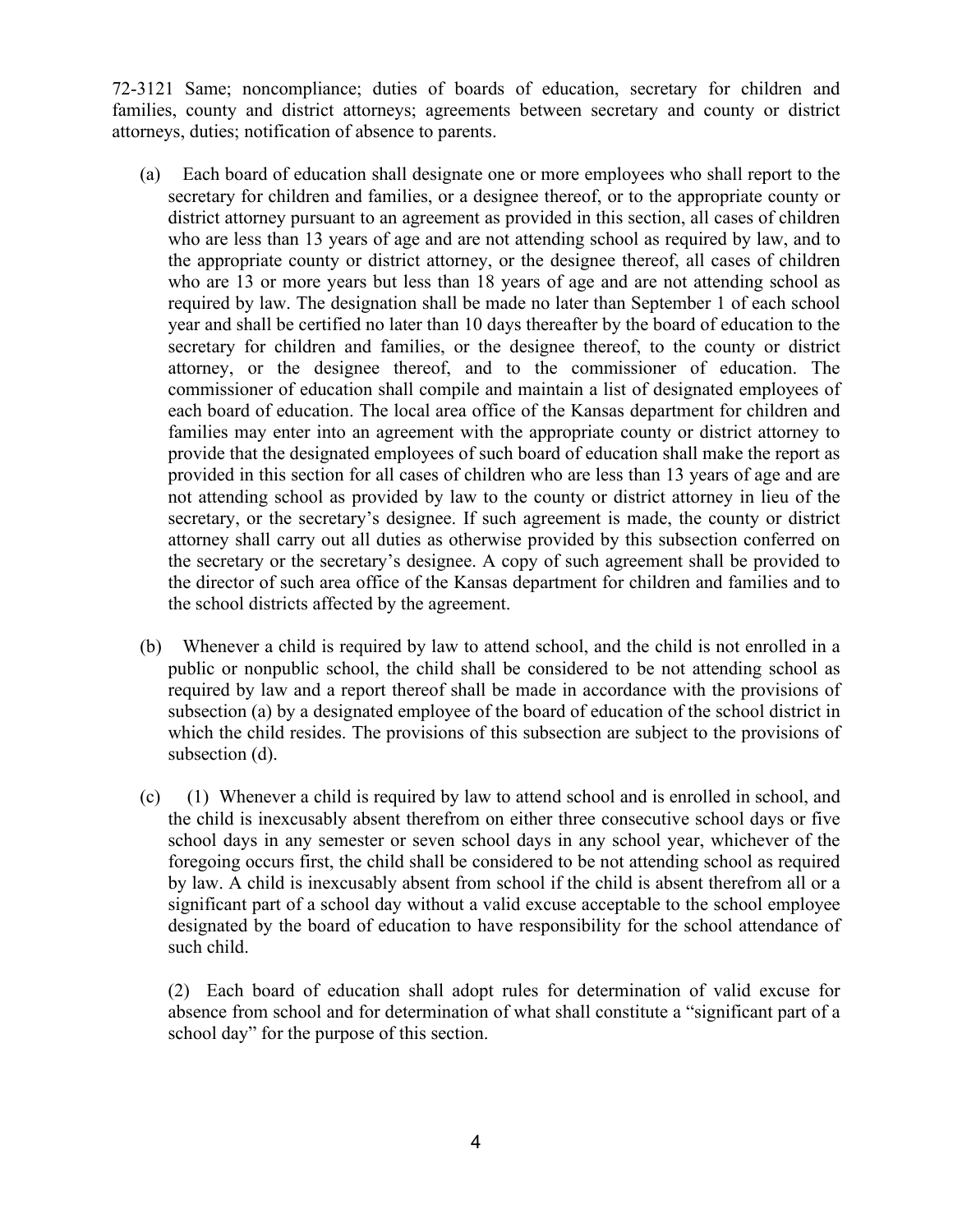(3) Each board of education shall designate one or more employees, who shall each be responsible for determining the acceptability and validity of offered excuses for absence from school of specified children, so that a designee is responsible for making such determination for each child enrolled in school.

(4) Whenever a determination is made in accordance with the provisions of this subsection that a child is not attending school as required by law, the designated employee who is responsible for such determination shall make a report thereof in accordance with the provisions of subsection (a), provided that the report would not violate the terms of the memorandum of understanding approved by the superintendent of the school district pursuant to K.S.A. 72-6143(i), and amendments thereto.

- (5) The provisions of this subsection are subject to the provisions of subsection (d).
- (d) (1) Prior to making any report under this section that a child is not attending school as required by law, the designated employee of the board of education shall serve written notice thereof, by personal delivery or by first class mail, upon a parent or person acting as a parent of the child. The notice shall inform the parent or person acting as parent that continued failure of the child to attend school without a valid excuse will result in a report being made to the secretary for children and families or to the county or district attorney. Upon failure, on the school day next succeeding personal delivery of the notice or within three school days after the notice was mailed, of attendance at school by the child or of an acceptable response, as determined by the designated employee, to the notice by a parent or person acting as a parent of the child, the designated employee shall make a report thereof in accordance with the provisions of subsection (a). The designated employee shall submit with the report a certificate verifying the manner in which notice was provided to the parent or person acting as parent.

 (2) Whenever a law enforcement officer assumes temporary custody of a child who is found away from home or school without a valid excuse during the hours school is actually in session, and the law enforcement officer delivers the child to the school in which the child is enrolled or to a location designated by the school in which the child is enrolled to address truancy issues, the designated employee of the board of education shall serve notice thereof upon a parent or person acting as parent of the child. The notice may be oral or written and shall inform the parent or person acting as parent of the child that the child was absent from school without a valid excuse and was delivered to school by a law enforcement officer.

(e) Whenever the secretary for children and families receives a report required under this section, the secretary shall investigate the matter. If, during the investigation, the secretary determines that the reported child is not attending school as required by law, the secretary shall institute proceedings under the revised Kansas code for care of children. If, during the investigation, the secretary determines that a criminal prosecution should be considered, the secretary shall make a report of the case to the appropriate law enforcement agency.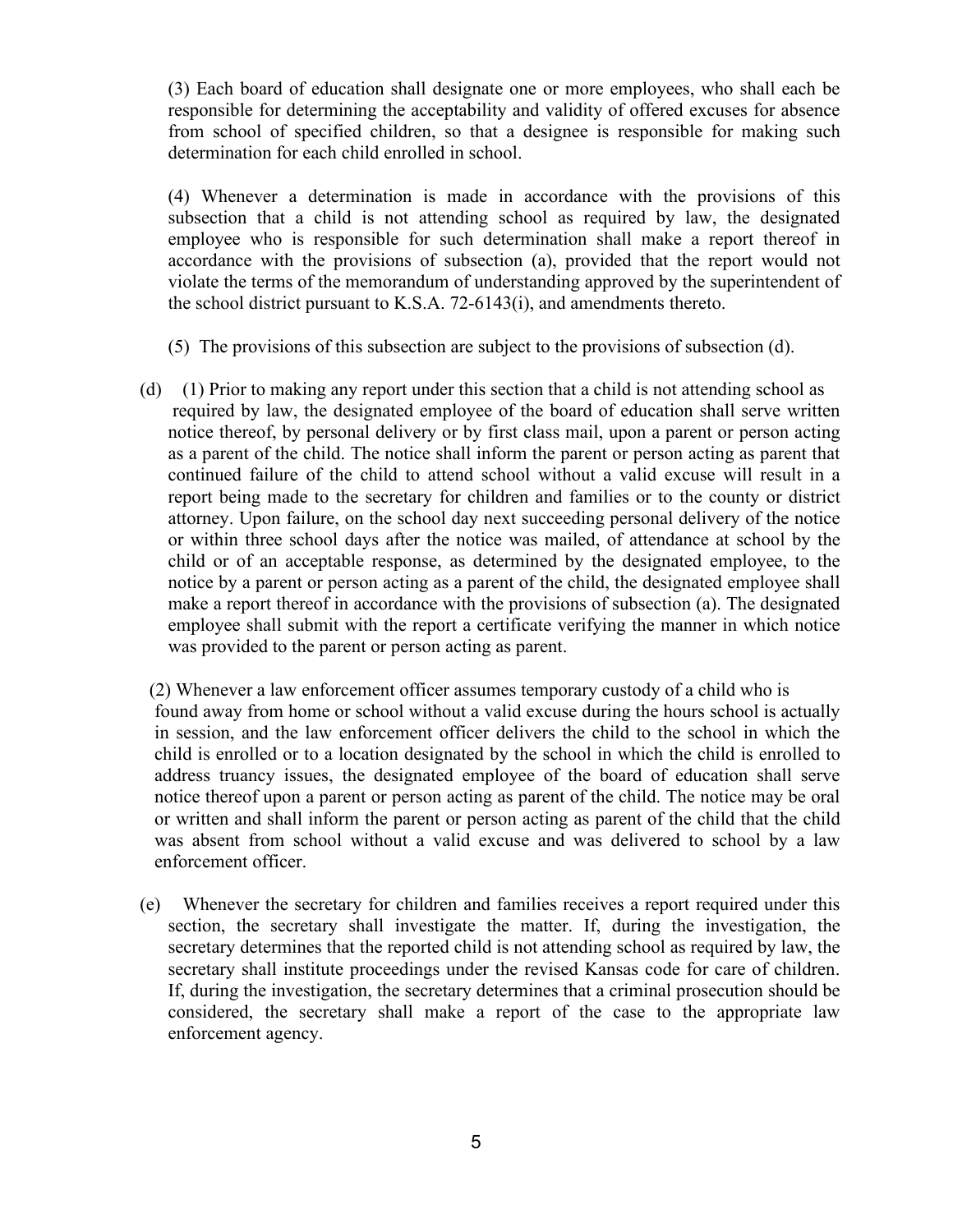- (f) Whenever a county or district attorney receives a report required under this section, the county or district attorney shall investigate the matter. If, during the investigation the county or district attorney determines that the reported child is not attending school as required by law, the county or district attorney shall prepare a file and file a petition alleging that the child is a child in need of care. If, during the investigation, the county or district attorney determines that a criminal prosecution is necessary, the county or district attorney shall commence such action.
- (g) As used in this section, "board of education" means the board of education of a school district or the governing authority of a nonpublic school. The provisions of this act shall apply to both public and nonpublic schools.

### **DAILY SCHEDULE**

No students will be permitted on the school grounds earlier than 8:00 a.m. except those registered and attending the morning Latchkey program. By then the teachers will have reported for duty and can properly supervise the children as they report to class.

### **DAMAGE TO SCHOOL PROPERTY**

Any student who shall intentionally or accidentally destroy or damage any school property or who shall deface (by cutting or with writing or pictures, etc.) any fence, furniture, building, or other school property, shall immediately compensate for such damage, or upon refusal, may be suspended from school until compensation has been made.

#### **EXCHANGE OR SALE OF ARTICLES**

No student will be permitted to exchange or sell items such as pens, jewelry, articles of clothing, etc., at school.

### **FIELD TRIPS**

Field trips, an integral part of the curriculum, are permissible and authorized by the Board of Education. All field and school trips must have the approval of the principal and come within the administrative rules and regulations established by the superintendent. It shall be the responsibility of the principal to see that every teacher or sponsor of a field trip or school trip exercises the kind of control, which will minimize the hazards of travel and maximize the safety of students while on the trip. All school trips shall have a school official in attendance. In order to help safeguard those in our care, the Haysville School District conducts criminal background history checks on all school employees and volunteers. This includes parents who are supervising on field trips.

### **GIFTS**

The giving of gifts to a teacher by students or the giving of gifts to students by teachers is discouraged by the Board of Education. Such practices lead to embarrassment to some students and cause excessive expenditures at holidays, when parents, as well as teachers, have many other expenses.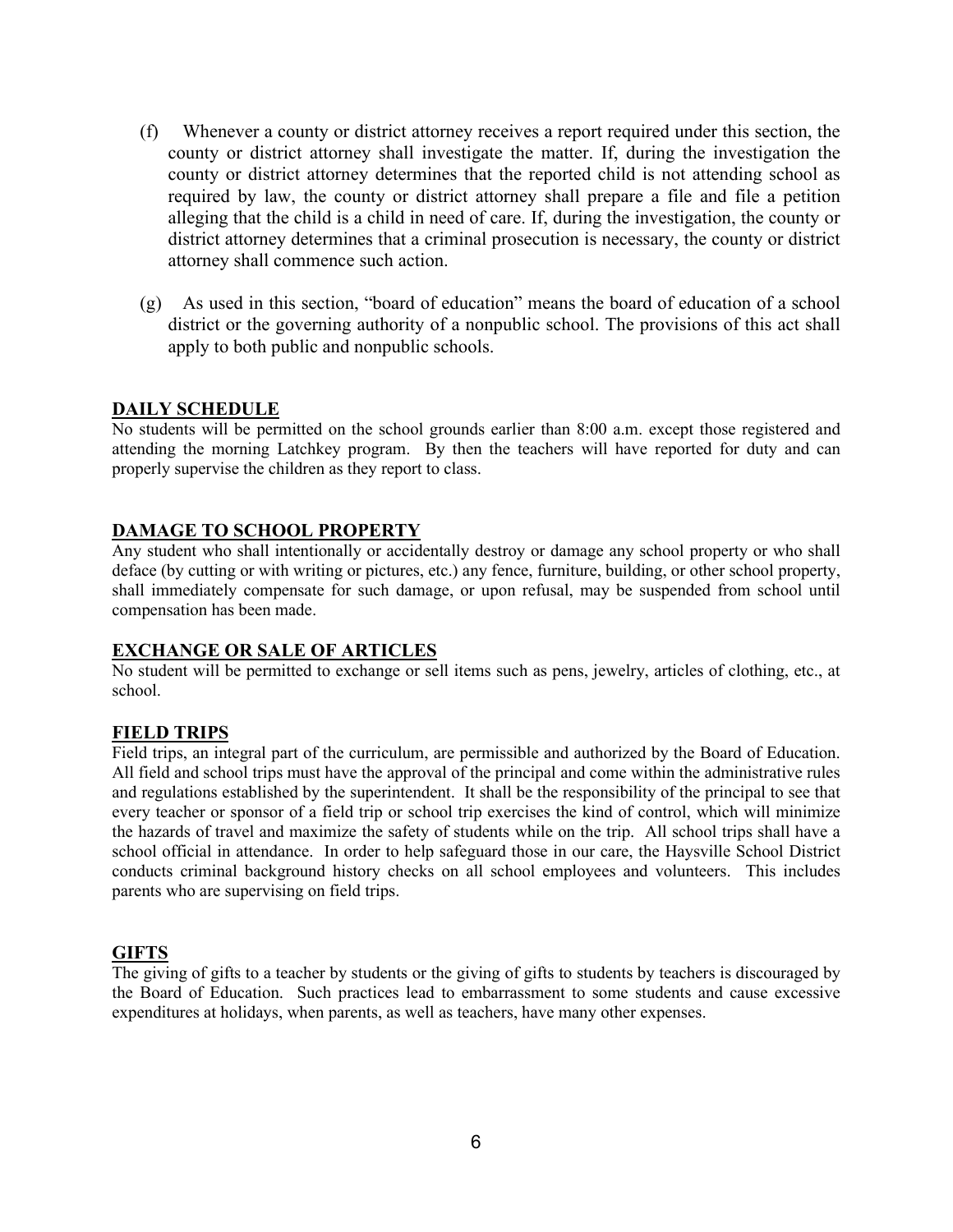### **HOMEWORK**

The Board of Education reaffirms its position that homework is an important and meaningful part of the educational program in all district schools. The Board stated that homework be fair, reasonable and relevant, yet never be so extreme as to dominate the students' out-of-school time. According to the Board, there should be time for students to have the opportunity for school activities, family and friends, and community involvement.

The following guidelines will be observed by all teachers in USD #261.

- 1. Homework assigned should have a definable objective and enhance the learning of the students.
- 2. If required homework is due the next class period, adequate classroom time should be provided for the students to begin the assignment.
- 3. Longer homework assignments (ones which could not feasibly be finished in half an hour by the average student in that subject) should be planned and pre-announced so that the students can arrange their out-of-school time to complete the assignment.
- 4. No one subject should tend to dominate the students' study time regularly, unless in a remedial way. The students' time should be balanced between academic subjects they are studying. To aid this practice, the teachers should be aware of academic loads their students are studying and be generally aware of which subjects tend to have heavier homework assignments.
- 5. All teachers should discuss homework philosophies and practices early in the course.
- 6. All teachers should consider and implement optional enrichment homework assignments or plans, encouraging students to extend their learning.
- 7. Homework should be personalized to meet individual student differences in learning styles, backgrounds, and skill levels.
- 8. Homework assignments should be personally and promptly responded to by teachers either verbally or in writing.
- 9. Homework should be an outgrowth of the course and never a disassociated assignment.
- 10. Homework should never be used in a punitive way.
- 11. When students have been absent, teachers should allow a reasonable amount of time for completion of assignments.

### **KEEPING STUDENTS AFTER SCHOOL**

Whenever it becomes necessary that a student be kept after school for disciplinary reasons or to complete unfinished assignments, a conference will be arranged with the parents' consent. Transportation will be the parents' responsibility in the event of an arranged work conference or if a student is kept after school for discipline reasons.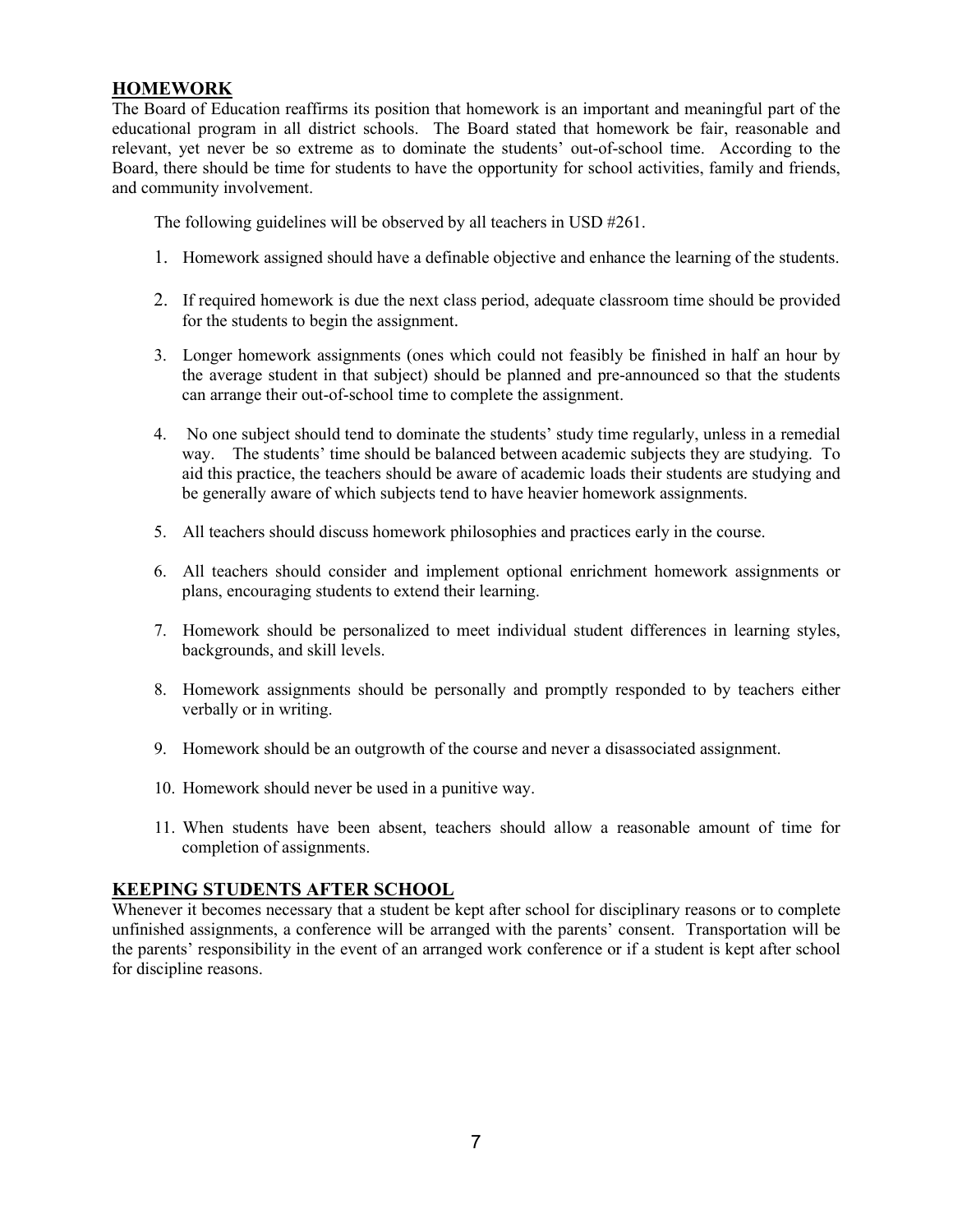### **LATCHKEY PROGRAM: (Provided at each school by the Haysville Recreation Department)**

Before and after school latchkey services will be provided for the 2021-2022 school year. Information packets will be available at enrollment by the Haysville Recreation Department or online at [www.haysville-ks.com.](http://www.haysville-ks.com/) Open registration will be taken throughout the school year at the HAC; each participant must register in advance, space is limited. The enrollment fee plus the first week's fees is due at the time of registration. Latchkey services are not available for Pre-Kindergarten students. For more information, contact Jill at (316) 529-5922 (Haysville Activity Center).

### **HOURS OF OPERATION:** 6:30 - 8:15 AM and 3:50 - 6:00 PM

**FEES:** (as established by the Haysville Recreation Department) Enrollment fee: \$30.00 per child

|                |      |      | 1 Day/Week 2 Days/Week 3-5 Days/Week |
|----------------|------|------|--------------------------------------|
| AM or PM ONLY  | \$15 | \$25 | \$35                                 |
| Both AM and PM | \$20 | \$30 | \$45                                 |

### **PARTIES**

Any school parties or projects must be approved first by the building principal. If parents bring refreshments to school for birthday parties, it is desirable that contact be made with the teacher to establish a time most convenient for his/her schedule. Training in manners and social graces should be a part of the activity.

### **PERSONAL PROPERTY**

Students are discouraged from bringing to school such personal property as toys, laser pointers, radios, tape recorders, battery operated games or any article that may be considered dangerous or harmful to others. Cell phones, pagers, electronic games, and other electronic devices are not allowed to be brought to school by students. Those articles are often damaged or lost when at school and the school assumes no responsibility for their safety or security.

### **PLAYGROUND EQUIPMENT**

Students should not bring to school those articles of playground equipment which are normally provided by the school (balls, bats, etc.).

### **RELEASE OF STUDENT DURING THE SCHOOL DAY**

In recognition of the responsibility of the school district to parents for the health, welfare and safety of students, building principals will not release a student during the school day except to a student's lawful custodian as defined by Kansas law and whose identification is verified to the satisfaction of the principal or upon written or verbal request of the parent/guardian. The name, address, and telephone number of the lawful custodian shall be entered on the permanent record of the student in accordance with board policy JBH and JBH-R.

### **SCHOOL HOURS**

Pre- Kindergarten : 8:25 a.m. – 11:25 a.m. (Morning session) 12:50 p.m. - 3:50 p.m. (Afternoon session)

Grades Kindergarten – 5th: 8:25 a.m. - 3:50 p.m.

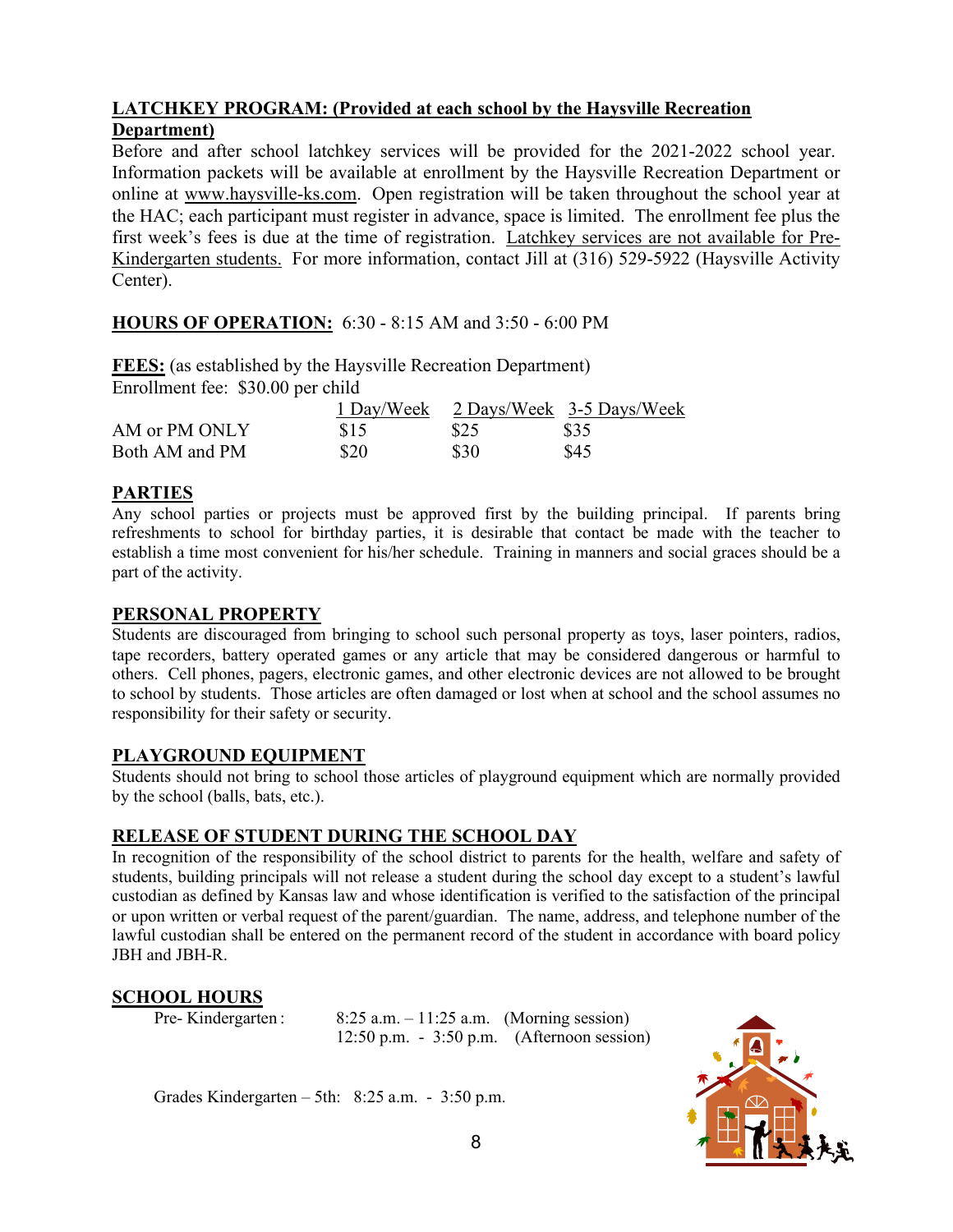### **STUDENT ARRIVAL AND DEPARTURE**

Where a school has a published time schedule for students' arrival and departure from school, neither the school nor the teacher will assume responsibility for the welfare and safety of students who come to school before the beginning of the time set for arrival without special permission to do so. Likewise, the school will not assume responsibility for the safety and welfare of students who return to the school site after being dismissed to go home, if the activity or play is not under the supervision or direction of the school.

### **STUDENT BICYCLES**

Students are permitted to ride their bicycles to school. The exception to riding bicycles is at Freeman and Ruth Clark. Bicycle racks are provided for safekeeping. Students are asked to place their bicycles in the rack at all times and to be sure they are locked.

### **STUDENT DRESS**

It is recognized that the student and the parent are primarily responsible for proper dress and grooming. The school will become involved only as this responsibility is neglected. The goal is to maintain the best learning situation possible and the rights of the students to dress and groom themselves as they please will be recognized, as long as doing so does not interfere in maintaining such a learning situation. The school principal will make the final determination relative to appropriateness of dress. Clothing which depicts or alludes to drugs, sex, violence, or alcohol will not be allowed to be worn at school.

### **STUDENT PROGRESS MONITORING AND REPORTS**

### **(Available online with Power School)**

Student academic progress can now be monitored by parents on a daily and weekly basis by accessing the information through Power School. This is an online program with access through the district website at www.usd261.com. The purpose of progress monitoring and progress reports to parents is to help children develop their full capacity within the school situation. The value of Power School as a means of communication with parents as well as the aims and objectives of the reporting system need to be understood. Information relative to these topics are explained during parent-teacher conferences.

### **STUDENT TEACHERS**

USD #261 participates with area universities and colleges to include the use of student teachers in classrooms. The personnel office and building principals work with area universities and colleges to assure quality.

### **STUDENTS WHO MOVE**

Students who move and are being transferred to another school district will be checked out through the school's office. Please notify your child's school prior to the last day of attendance. Providing forwarding information is very helpful to the office.

Upon recommendation of the principal and approval of the superintendent, any student, regularly enrolled in a school, who transfers his/her residence either within the district or to another district, may continue to attend such school until the end of the current report period. It shall be understood that the parents will assume complete responsibility for the regular and punctual attendance of the child.

A student living in one attendance area may not enter school in another attendance area without the recommendation of the principals involved and with the approval of the superintendent.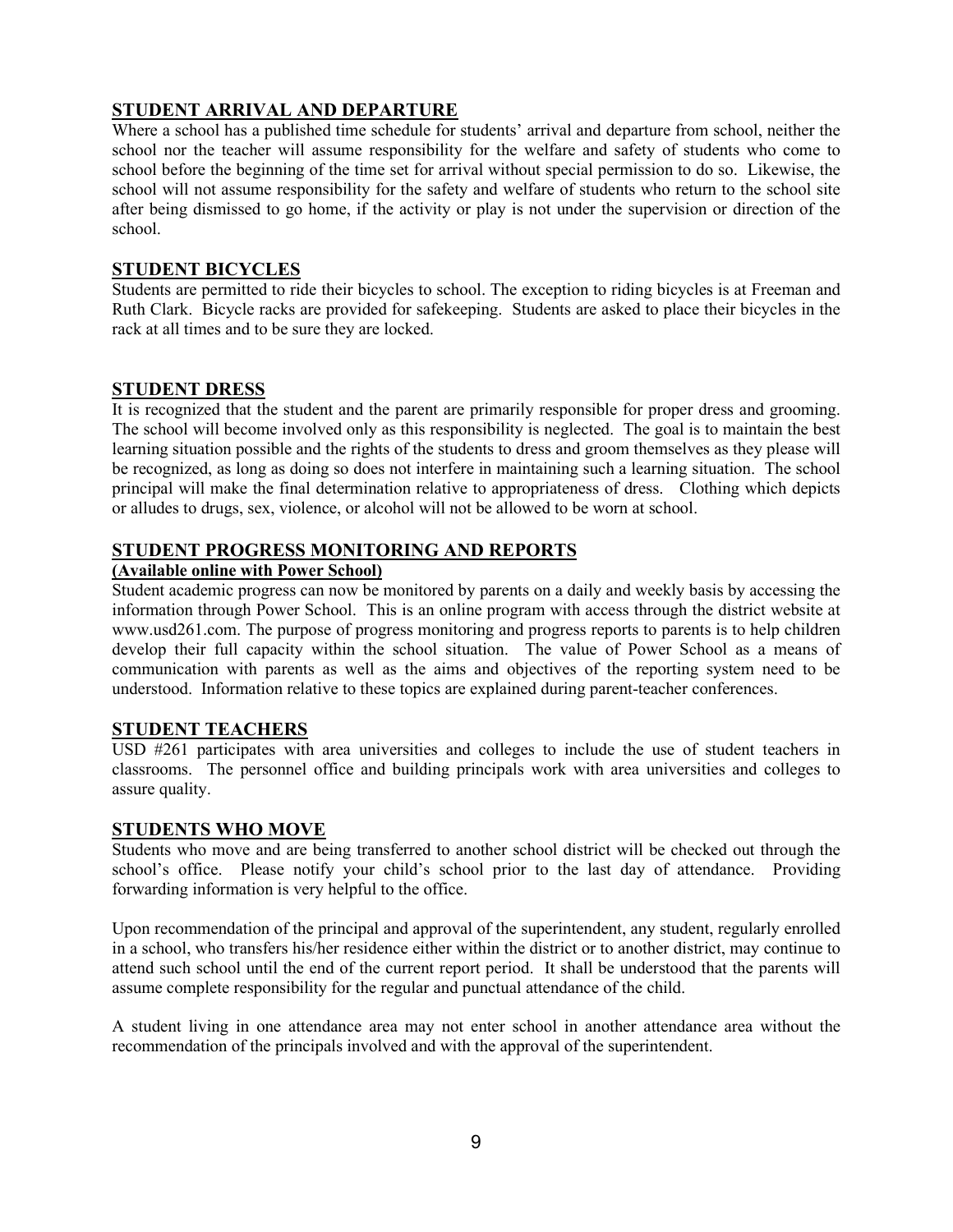### **TEXTBOOK RENTAL**

Rental books will be available for students in grades kindergarten through fifth (K-5). All textbooks and workbooks are furnished under the rental plan. All other supplies are furnished by the student.

All materials supplied under this plan must be returned at the end of the school year or if the student moves from the district. Any damage in excess of normal wear or loss of such materials, must be paid before credit will be allowed or final grades issued. If a student should move from the district before December 31, an adjustment on rental charge will be made by the school.

#### • **Fees Charged**:

Instructional fees for Pre-Kindergarten - 5-day student \$125 3-day student \$75 2-day student \$50



Instructional fees and rental rates for Grades Kdg. through Fifth - \$125 (includes planner/Chromebook)

Yearbooks can be purchased for an additional fee that is determined each year by yearbook sales.

### • **Free Textbooks**

Whenever the parents or guardians of any child attending any of the public elementary, middle school, or high schools in the State of Kansas are unable to purchase textbooks or provide fees for said child, the local district where the child resides shall, if written application is made and the district finds the application meritorious, furnish said child with the regular adopted textbooks free of cost.

### **USE OF SCHOOL TELEPHONE**

Parents should feel free to call the school concerning any matter dealing with their children and the school. The office telephone is for conducting school business. Only in very special cases will students be called from their classrooms to answer a telephone call directed to them. Also, only in cases of serious need will students be allowed to use the phone, as such practice interferes with conducting school business in the office. Many of these calls can be averted if the child and parent will discuss plans for that day before the child leaves for school.

If a parent wishes to contact a teacher or student by telephone, the best approach would be to have the person who answers take a number and name and have the teacher of the student call back at a convenient time. In this manner, classroom instruction will be least interrupted. In some instances, the person who answers may convey a message to the teacher of the student and eliminate disruption of the instructional program.

#### **VISITING SCHOOL**

Parents are welcome at school and are encouraged to visit often. All visitors to the building must report to the main office. Visitors will be asked to sign a visitor log and will be given a name tag to be worn in full view for the duration of the visit. In addition, buildings are maintaining a safe environment for students and staff by locking exterior doors during the school day. Several doors are equipped with video cameras and electronic locking devices which are monitored in the offices. Office personnel monitor doors and provide remote access. Please use the remote access button to gain entry during the school day when the exterior doors are locked. Thank you for your cooperation with these procedures. In addition, if parents desire a conference, please call the school so that a mutually agreeable date and time can be arranged.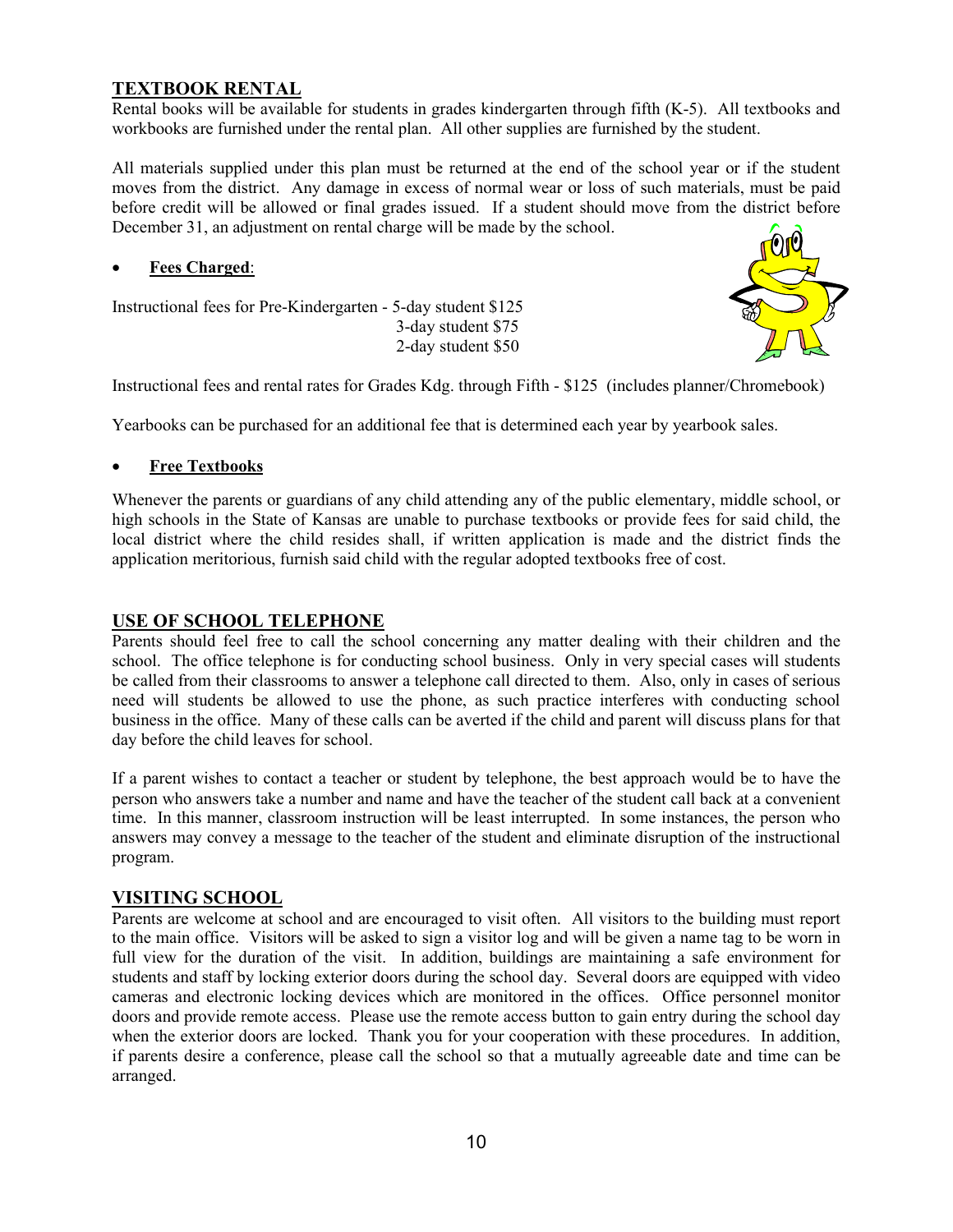### **VOLUNTEERS**

School volunteers continue to play an important and valuable role in the Haysville School system. Students, staff, parents, and the community benefit from the work of individuals who freely share their talents and resources with the schools. All prospective volunteers, who will be volunteering on a regular basis, must complete a School Volunteer Application form which is available in the school office or online on the district website. In order to help safeguard our staff and students, the district conducts background checks on all school volunteers. Volunteers must also complete a volunteer authorization and disclosure form. Information obtained will be handled in a confidential manner.

### **STUDENT REGULATIONS**

### **POSTIVE BEHAVIOR INTERVENTIONS AND SUPPORTS (PBIS)**

The Haysville School District implemented PBIS as a district initiative to improve student behavior. Each building developed a PBIS plan which includes specific procedures and routines for student behavior. This involves instructing students on appropriate behaviors and routines as well as reinforcing appropriate behaviors. Office discipline referrals (ODRs) will be utilized for major infractions.

### **BULLYING**

Refer to BOE policies JDDC (see also EBC, GAAB, JCE, JDD, JGEC, and JGECA)

Bullying is behavior that is intentional and involves an imbalance of power leading to intimidation, fear, or harm. It can be written, verbal, physical, property damage or cyber related. Bullying is prohibited by the board of education of the Haysville school district in policies concerning bullying adopted pursuant to K.S.A. 72-8205 or subsection (e) K.S. A. 72-8205 and amendments thereto. Any act or encouragement of bullying is prohibited and therefore subject to disciplinary action.

### **JDDC Bullying (see also EBC, GAAB, JCE, JDD, JGEC and JGECA)**

The board of education prohibits bullying in any form on school property, in a school vehicle or at a school-sponsored activity or event. The administration shall propose, and the board shall review and approve a plan to address bullying on school property, in a school vehicle or at a school-sponsored activity or event.

The plan shall include provisions for the training and education of staff members and students and shall include appropriate community involvement as approved by the board. Students who have bullied others in violation of this policy may be subject to disciplinary action, up to and including suspension and expulsion. If appropriate, students who violate the bullying prohibition shall be reported to local law enforcement.

### **INTERROGATIONS AND SEARCHES**

Refer to BOE policies JCB-R, JCABB, and JCABB-R

Building principals shall have the authority and duty to conduct investigations and to search students pertaining to infractions of school rules, whether or not the alleged conduct is a violation of criminal law. When it has been determined by the building principal that there is a reasonable cause to believe that a student is in possession of an object which can jeopardize the health, welfare or safety of other students, that student shall be ordered to report to the building principal's office. The student may be requested to empty items such as but not limited to, pockets, purses, book bags and shoulder bags.

### **JCAB Searches of Property**

Principals are authorized to search property if there is reasonable suspicion that district policies, rules or directives are being violated. In addition, all lockers shall be subject to random searches without prior notice or reasonable suspicion. All searches by the principal shall be carried out in the presence of another adult witness.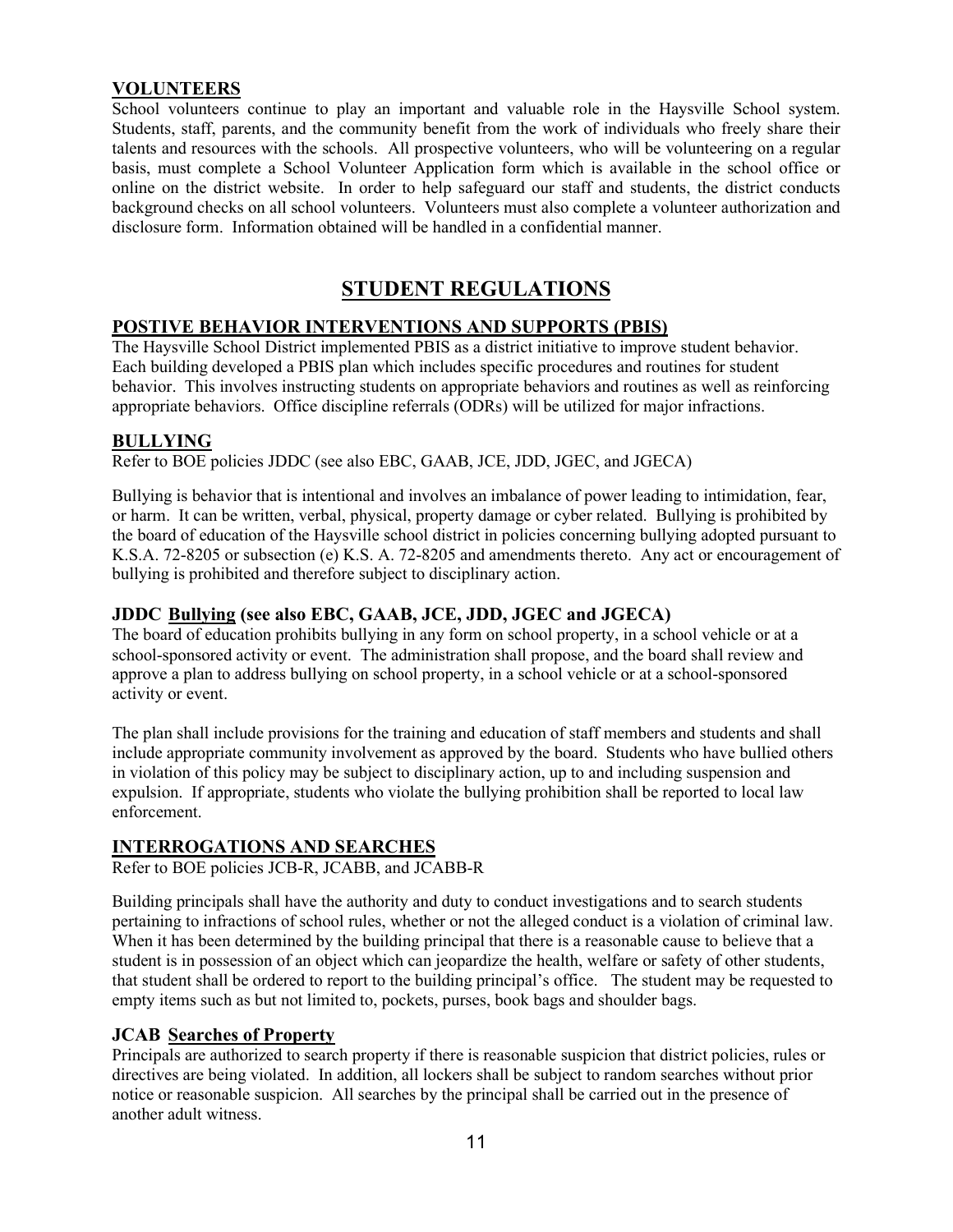### **JCAB-R Searches of Property (cont.)**

Any person other than the principal who wishes to search a student's locker or property shall report to the principal before proceeding. In no event shall any person be permitted to search a student's locker or property without the principal's consent unless the person has a valid search warrant authorizing a search. If a law enforcement officer desiring to search a student's locker or property has a search warrant, the principal shall permit the search, which shall be made in the presence of the principal.

Prohibited items found during the search shall remain in the custody of either the building principal or the law enforcement officer. If any items are turned over to law enforcement officials the principal shall receive a receipt for the items.

### **PHYSICAL FORCE**

While in the course of his/her employment, a teacher may use a reasonable physical force against a pupil to protect him/herself, to protect other persons, to prevent the destruction of property, or to prevent any illegal overt act on the part of the pupil.

### **SEXUAL HARASSMENT**

Sexual harassment will not be tolerated in the school district. Sexual harassment of students of the district by students, certificated and support personnel, vendors, and any others having business or other contact with the school district is strictly prohibited. It shall be a violation of this policy for any employee to sexually harass a student, for a student to sexually harass another student, for a student to sexually harass an employee, or for any employee to discourage anyone from filing a complaint or to fail to investigate or refer for investigation, any complaint lodged under the provisions off this policy. Any student or employee who believes that he or she has been subjected to sexual harassment should discuss the alleged harassment with the principal, guidance counselor, or another certified staff member. The initiation of a student's complaint shall not adversely affect the status of the student or the job security or status of any employee or student until a fact-finding determines that improper conduct occurred. Strict confidentiality shall be maintained throughout the complaint procedure.

If an employee's immediate supervisor is the object of a harassment complaint, the employee may bypass the supervisor and report directly to the superintendent. Complaints against the superintendent shall be heard by the board.

• Definition

It shall be a violation of district policy to harass another employee sexually, or to permit the sexual harassment of any employee by an employee or non-employee. Sexual harassment may include, but not limited to:

- a. Sexually oriented communication, including sexually oriented verbal "kidding" or harassment or abuse;
- b. Subtle pressure or requests for sexual activity;
- c. Creating a hostile school environment, including the use of innuendoes or overt or implied threats;
- d. Unnecessary touching of an individual; e.g. patting, pinching, hugging, repeated brushing against another person's body;
- e. Requesting or demanding sexual favors accompanied by an implied or overt promise of preferential treatment with regard to a student's grades or status in any activity; or
- f. Sexual assault or battery as defined by current law.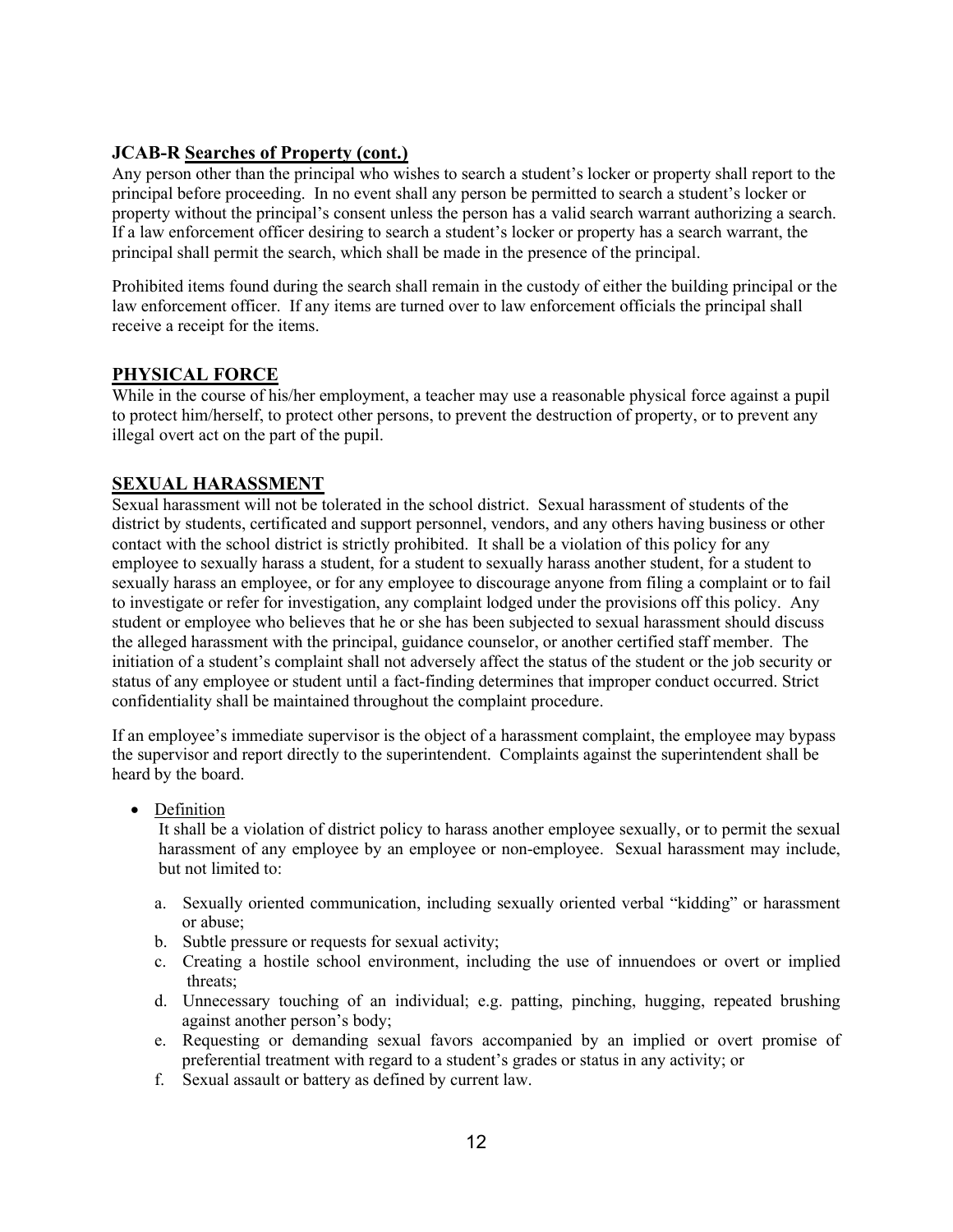Any student who believes he or she has been subjected to sexual harassment should discuss the problem with his/her principal, or another certified staff member. Initiation of a sexual complaint will not cause any adverse reflection of the student. The initiation of a student's complaint shall not adversely affect the job security or status of any employee or student until a finding of fact determines that improper conduct occurred. Strict confidentiality shall be maintained throughout the complaint procedure.

### **RACIAL HARASSMENT**

District employees shall not racially harass, or permit racial harassment of a student by another student, employee, non-employee or non-student. Neither shall a student racially harass another student or students. Violations of this policy shall result in disciplinary action, including termination of an employee, or disciplinary action against the student(s) involved. Supervisors who fail to follow this policy or who fail to investigate complaints shall be in violation of this policy. If the principal is the object of a harassment complaint, the student may bypass the principal and report directly to the superintendent. Complaints against the superintendent shall be heard by the board.

Racial harassment shall include, but not be limited to:

- a. Treatment of a student differently on the basis of race, color, or national origin in the context of an educational program or activity without a legitimate, nondiscriminatory reason so as to interfere with or limit the ability of the student to participate in or benefit from the services, activities or privileges provided by the recipient.
- b. Harassing conduct (e.g., physical, verbal, graphic or written) that is sufficiently severe, pervasive or persistent so as to interfere with or limit the ability of an individual to participate in or benefit from the services, activities or privileges provided by a recipient.
- c. Treatment which effectively causes, encourages, accepts, tolerates or fails to correct a racially hostile environment.

Any student who believes he or she has been subjected to racial harassment should discuss the problem with his/her principal, or another certified staff member. Initiation of a racial harassment complaint will not cause any adverse reflection of the student. The initiation of a student's complaint shall not adversely affect the job security or status of any employee or student until a finding of fact determines that improper conduct occurred. Strict confidentiality shall be maintained throughout the complaint procedure.

### **SUSPENSION AND EXPULSION**

The Board of Education of any school district may suspend, expel, or by regulation authorize any certified employee or committee of certified employees to suspend or expel, any pupil or student guilty of any of the following:

- a. Willful violation of published regulation for student conduct adopted or approved by the Board of Education;
- b. Conduct which substantially disrupts, impedes or interferes with the operation of any public school;
- c. Conduct which endangers the safety of others or which substantially impinges upon or invades the rights of others at school, on school property, or at a school supervised activity;
- d. Conduct which, if the pupil is an adult, constitutes the commission of a felony or, if the pupil is a juvenile, would constitute the commission of a felony if committed by an adult;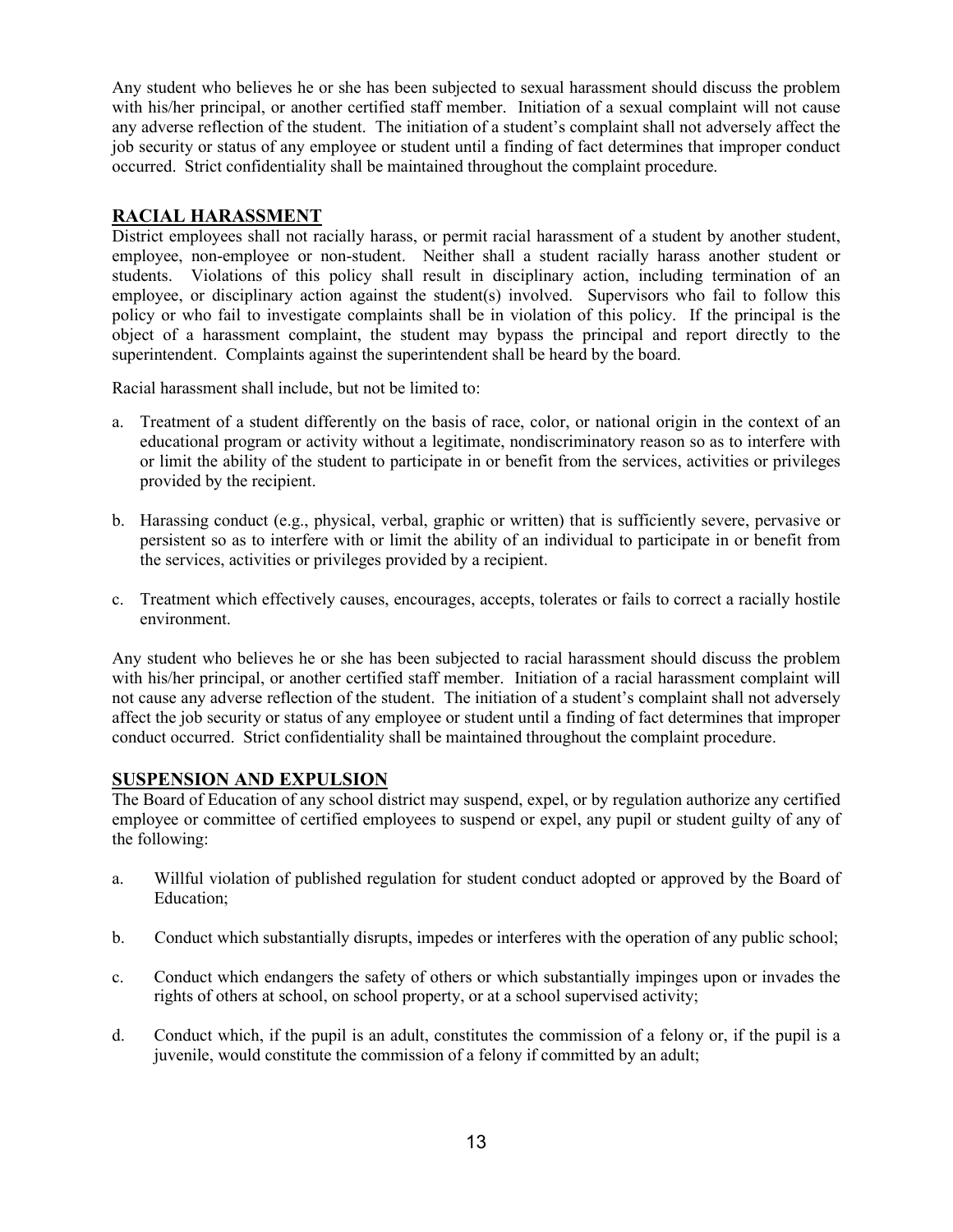- e. Conduct at school, on school property, or a school supervised activity which, if the pupil is an adult, constitutes the commission of a misdemeanor or, if the pupil is a juvenile, would constitute the commission of a misdemeanor if committed by an adult;
- f. Disobedience of an order of a teacher, peace officer, school authority, when such disobedience can reasonably be anticipated to result in disorder, disruption or interference with the operation of any public school or substantial and material impingement upon or invasion of the rights of others.

### **TOBACCO PRODUCTS**

The use of tobacco products (this includes e-cigarettes) is prohibited at all times in or on all district owned or leased personal or real property.

### **WEAPONS**

A student shall not knowingly possess, handle or transmit any object that can reasonably be considered a weapon on the school grounds or off the school grounds at a school activity, function or event.

This policy shall include any weapon, any item being used as a weapon or destructive device, or any facsimile of a weapon.

Possession of a firearm shall result in expulsion from school for a period of one year (186 school days.), except that the superintendent may recommend that this expulsion requirement be modified on a case-bycase basis under the provisions of policy JDC (Probation).

As used in this policy, the term "firearms" means any weapon (including a starter gun) which will or is designed to or may readily be converted to expel a projectile by the action of an explosive, the frame or receiver of any such weapon, or any firearm muffler or silencer, or any destructive device.

As used in this policy, the term "destructive device" means any explosive, incendiary or poison gas; bomb, grenade, rocket having a propellant charge of more than four ounces, missile having an explosive or incendiary charge of more than one-quarter ounce, mine, or other device similar to any of these devices.

### **EXPLANATION:**

The possession of any weapon or destructive device will immediately result in an out-of-school suspension. A weapon in the parking lot, even if meant for hunting purposes after school, will result in suspension with the possibility of expulsion. Any facsimile of a weapon or destructive device will result in the same suspension. This policy supports the contention that there will not be weapons (or facsimiles) on school grounds or at events.

Examples of weapons including, but not limited to: firearms-loaded or unloaded-including BB guns and pellet guns; knives that have a blade of two and one-half inches or more; any knife which can be opened by means of a switch, button or spring mechanism or which is displayed in any manner which tends to threaten, intimidate, frighten or harass another person; brass knuckles or other objects placed on the fist; nun chucks or any other martial arts weapon; slingshots; bludgeons, including any instrument intended to strike another person.

Weapon also means any object which is generally used for nonviolent or non-dangerous purposes, but which can be considered a weapon under this policy as a result of its intended or threatened use.

Other examples of weapons include, but not limited to: rocks, bottles or can, chains, shoes, belt, belt buckles; aluminum or wooden ball bats, ropes, mace or similar noxious chemical substances used in a threatening or improper manner.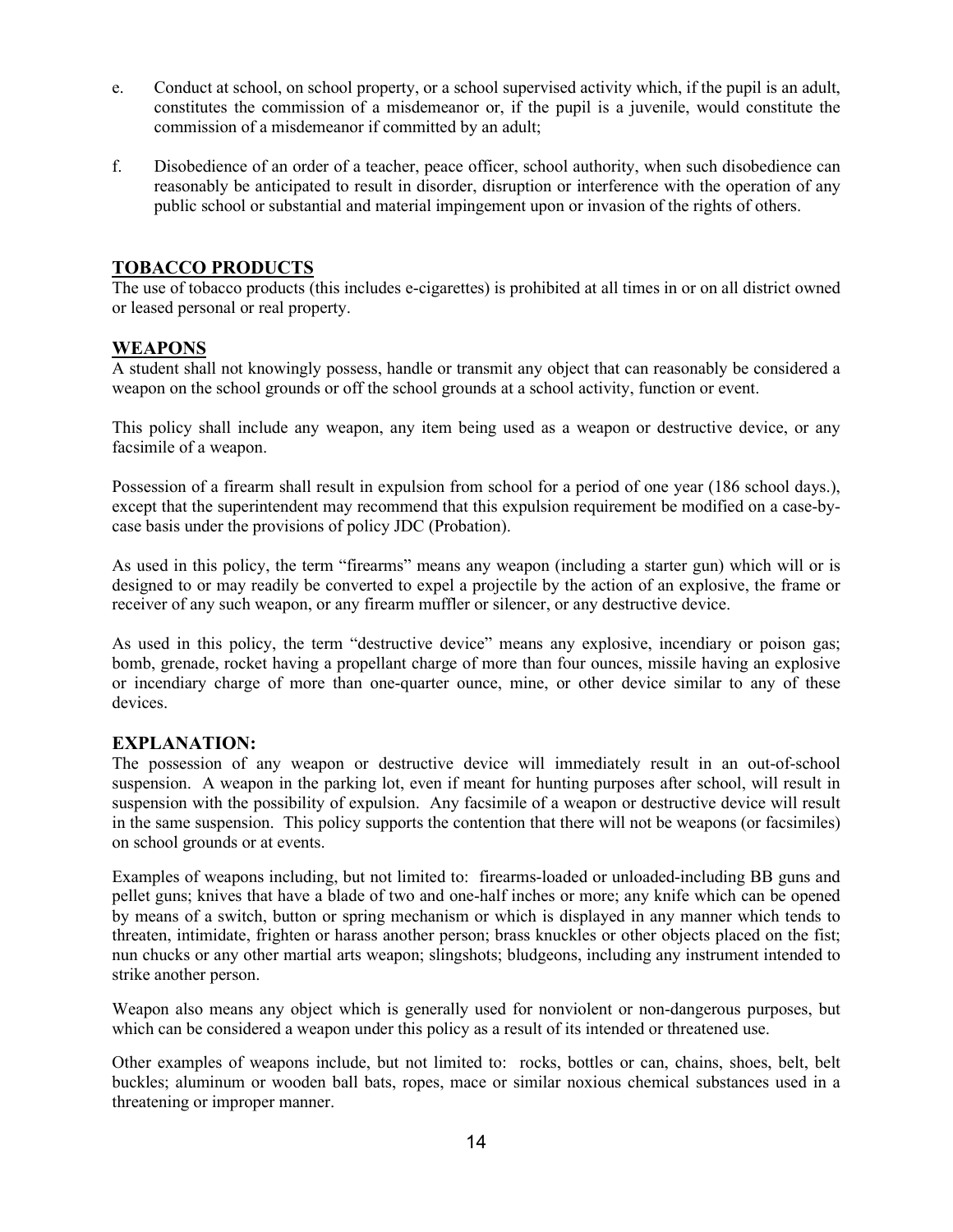Facsimile or replica of a deadly weapon is considered under this policy if used in a threatening, intimidating, violent or improper manner. Examples of facsimile or replica weapons include, but are not limited to: water pistols; cap guns; or any "look-alike" weapon.

### **STUDENT COMPUTER USAGE (Refer to BOE policy IIBG; also GAAB, JCE, and JCOA)**

Computer systems and networks are for educational and professional use only. Violation of this policy would include, but not limited to: sending or displaying offensive messages or pictures; using obscene language; damaging computers, computer systems or networks, including creating, uploading or downloading computer viruses; violating copyright laws, or loading personal software on district computers; harassing, insulting, or attacking others via computer networks; using others' usernames and employing district computers and networks for commercial purposes; and giving out personal information over the Internet, such as full name and address. The district retains the right to discipline any student, up to and including expulsion, for violations of this policy.

Students shall have no expectation of privacy when using district e-mail, instant messaging, Internet access, or other official communication systems. The school district retains the right to duplicate any information on district computer systems or on any hard drive. Any e-mail, instant messaging, Internet access, computer application, or information in district computers or computer systems is subject to monitoring by the administration.

E-mail, instant messaging, and Internet access shall be used primarily to conduct approved district business, educational research, and educational purposes. Students must use appropriate language in all messages. Students are expected to use the system following guidelines approved by teachers or the administration. Students shall not install software on district computers or computer systems.

The USD 261 Haysville Public School district complies with federal and state Children's Internet Protection Act (CIPA) laws and promotes Internet safety for all students through a curriculum that addresses cyber bullying and appropriate interaction with other individuals on social networking websites and chat rooms. It is the responsibility of all members of the USD 261 Haysville Public school staff to educate, supervise and monitor appropriate usage of the online computer network and access to the Internet in accordance with the CIPA laws.

Personally owned Internet devices such as, smart phones, laptops, and tablets may be used by staff and students during the school day as approved by administration and in accordance with the Haysville USD 261 Board of Education Internet and Computer Use policies.

Students who do not have access to a personal device to use as part of an instructional program or lesson will not be penalized and alternate modes of participation will be available.

### **STUDENT HEALTH SERVICES**





Haysville Unified School District #261 must comply with the Public Regulations regarding the control of communicable diseases.

Public Health Regulations for the Control of Communicable Diseases:

1. No person having an infectious or contagious disease shall be admitted to any public, parochial, or private school, or in any other public place. A child who has any of the following diseases shall be excluded from school, other public places, and contact with other children until a written release is obtained from: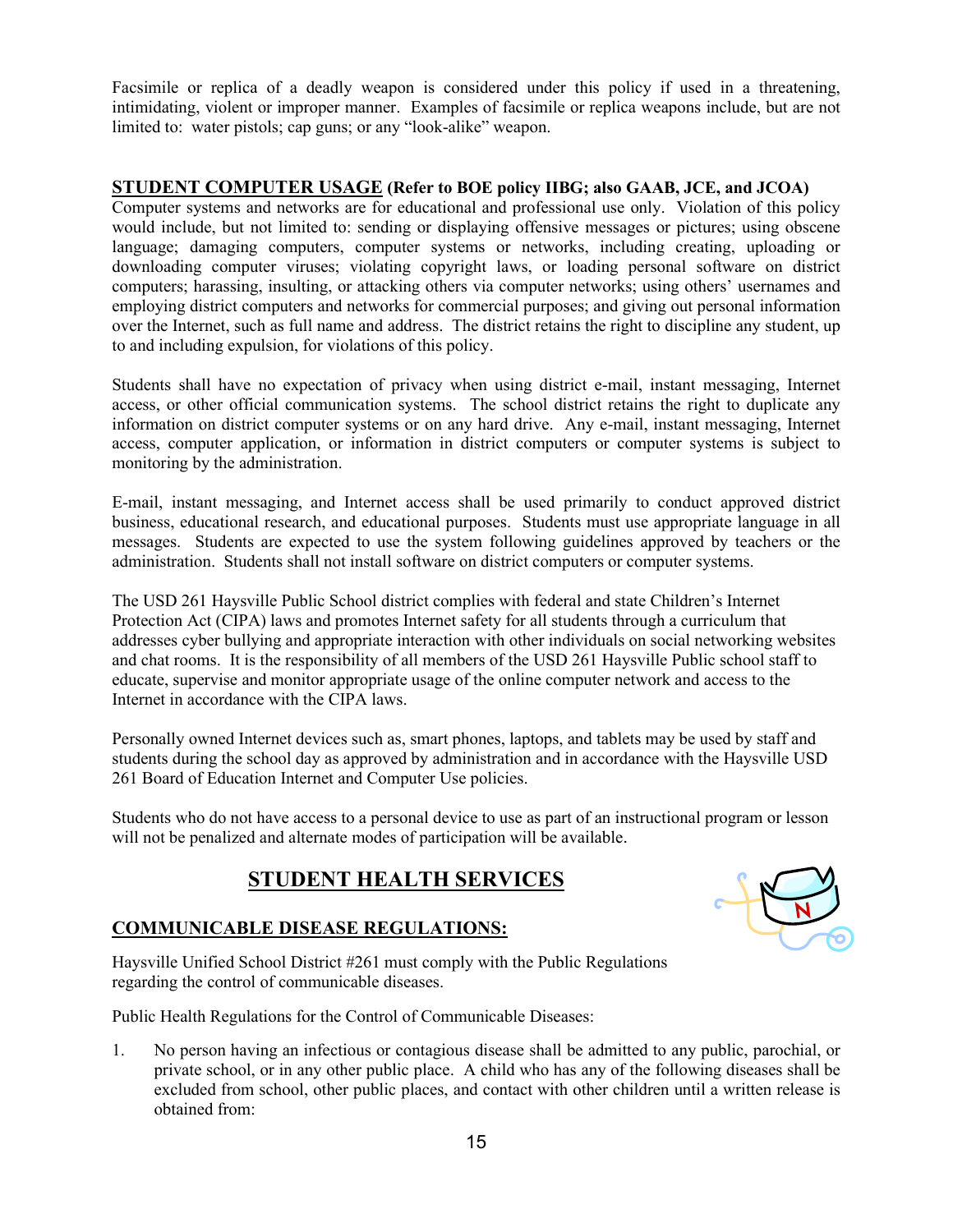A. Wichita-Sedgwick County Health Department

| (1) Whooping Cough (2) Diphtheria  | (3) Meningitis   |                         |
|------------------------------------|------------------|-------------------------|
| $(4)$ Typhoid Fever $(5)$ Smallpox | (6) Tuberculosis | (7) Any unusual disease |

- B. Either the Wichita-Sedgwick County Health Department or from a private physician:
	- (1) Streptococcal infections, including strep throat: Excluded until 24 hours after appropriate antibiotic therapy has begun or for duration of symptoms, if antibiotics are not administered. Antibiotics must be continued for a complete course of therapy. Inadequate therapy may cause permanent damage.
	- (2) Ringworm of the skin and scalp: Excluded until child has been under active treatment by a physician for the period of time deemed necessary.
- 2. For the following diseases, no health department release is necessary; however, the child shall be excluded from school, all other public places, and contact with other children according to the following regulations:

A. Measles: Excluded until 4 days after rash appears. Unvaccinated students who were exposed must receive the MMR vaccine within 72 hours of exposure or the student will be excluded from school for 21 days from the date of exposure.

- B. Chickenpox: Excluded until every little spot is crusted/scabbed over. Unvaccinated students that were exposed must receive the varicella vaccine within 72 hours of exposure or the student will be excluded from school for 21 days from the date of exposure.
- C. Mumps: Excluded for nine (9) days from onset of symptoms and five days following the onset of swelling. Unvaccinated students that were exposed will be excluded from school from day 12 to day 25 after exposure.

D. Rubella: (German Measles): Excluded until seven (7) days after appearance of rash. Unvaccinated students who were exposed will be excluded from school for 21 days from the date of exposure.

- E. Pinkeye: Excluded until there is no discharge from the eye.
- F. Scabies: Excluded until adequately treated with scabicide.
- G. Pediculosis (Head Lice): A student with lice may finish the school day once identified. To be readmitted when free of lice.
- H. Impetigo: Excluded until 24 hours after beginning antibiotic treatment.
- 3. A child may be excluded for an additional period of time if the principal or other school personnel designated by such feel it is necessary for the child's protection or for the protection of the other children.
- 4. Certification by a licensed physician that a child does not have a communicable disease after having been suspected by non-physician personnel of having such disease requires re-admittance.

### **DISPENSING OF MEDICATION**

A. School nurses, health aides or school personnel designated by such do not administer medications of any kind except to students on continued medication who have specific orders from their physicians or dentists. These medications must be in prescription containers for a specific student for who the medication was ordered, and be accompanied by a written note from both the student's physician or dentist and legal guardian(s). It is the lawful custodian's responsibility to assure that the medication and dosage in the container is the same as is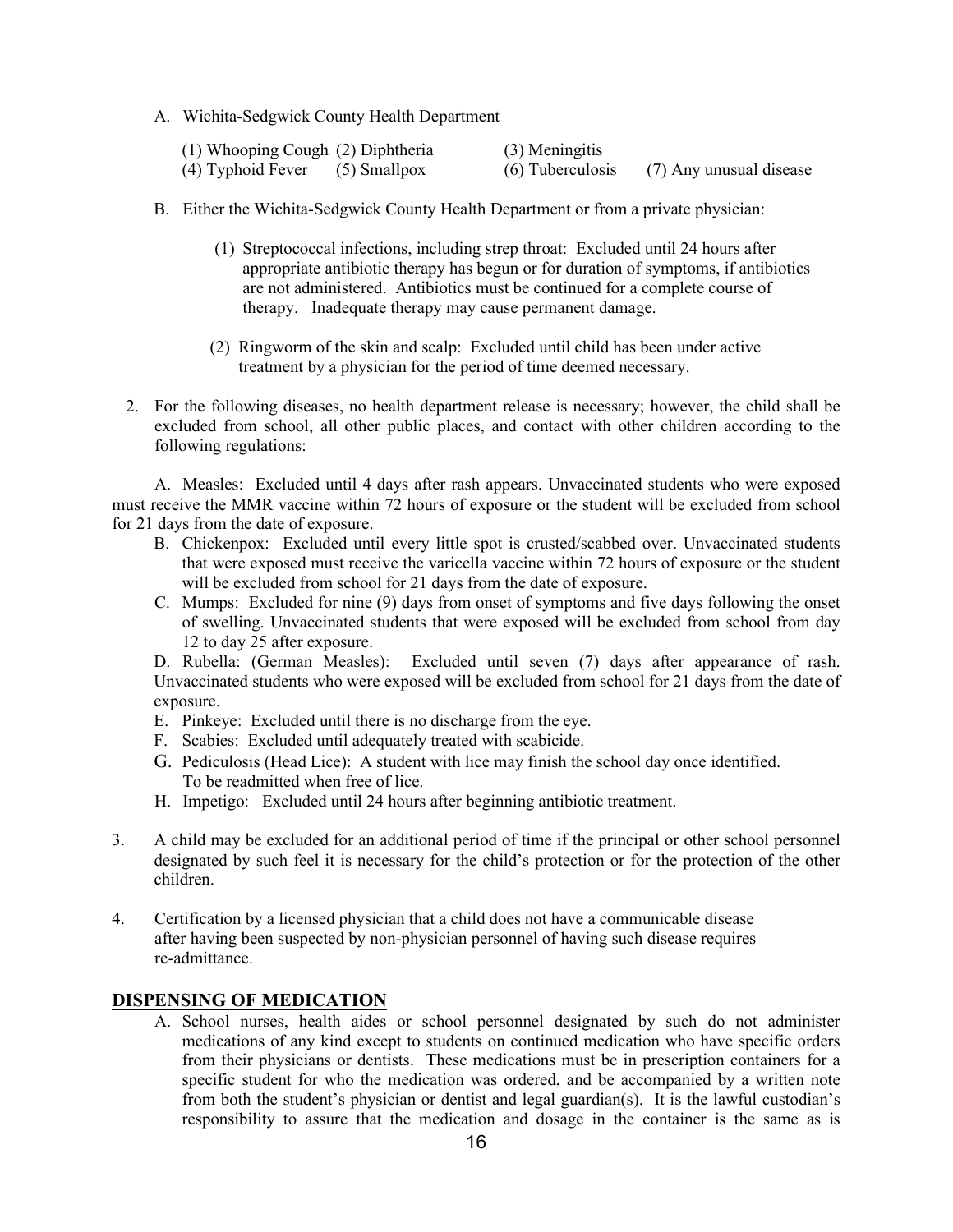described by the label. The lawful custodian can call the doctor for instructions for medication to be given at school and have the doctor's office send the written instructions to school. This written statement will be kept on file at the school for the duration of the stated treatment. Long-term treatment shall be updated annually. A change in medication dosage requires a new written notification with the attending physician's signature.

- B. The medications must be kept in a locked cupboard and administered by the school nurse, health aide, or school personnel designated by such.
- C. The administration of non-prescription (over the counter) medications shall not be dispensed by school nurses, health aides, or school personnel designated by such unless:
- An OTC medication form is completed and signed by the guardian.
- Medication is provided in the original container.
- Medication will be given per package instructions. Any dosing that is different than package instructions will require a physician order.
- Medication will be stored in a locked cabinet in the health room. If you would like your child to self-carry medication a separate form and physician order will be required.

\**Aspirin and oral homeopathic medications will continue to require a physician order\**

 D. The doctor or dentist and legal guardian(s) should understand that the school will only be custodians of the medication, and are not to be liable for the student appearing at any specific times to take the medications.

- E. The school nurse, health aide, or school personnel designated by such will keep a log concerning the dispensing of designated medication.
- F. At no time are students, pre-school through twelfth grade, allowed to have any kind of medication, including non-prescription (over the counter) medicines, on their person, in purse, in locker, or on school premises except when enroute to the health room or leaving school.
- G. Students may carry prescribed medications on their person (such as inhalers or anaphylaxis injection) with a doctor's written permission and a parent signature on a USD 261 waiver form. This form needs to be updated annually.
- H. Student found with medications, including non-prescription (over the counter) medication not taken to the health room, will receive disciplinary action from the school.

### **EXCUSES FROM PHYSICAL EDUCATION**

Physical education instructors may require a doctor's permit for students to be temporarily excused from participation, except in emergency cases, where a note from home signed by the health nurse or an administrator will be accepted until a doctor's permit can be obtained. A health nurse or an administrator can only give a two-day extension from participating in physical education. After this two-day period, a doctor's permit must be submitted to excuse a student from participation in physical education.

### **STUDENT HEALTH SERVICES**

### **HEALTH NURSE AND HEALTH AIDES**

The district health nurse will coordinate health services and supervise special health programs, as well as perform regular school health nurse duties.



A registered nurse (RN) or health aide will be employed as required. The RN or aide will help maintain health records and check students referred by teachers.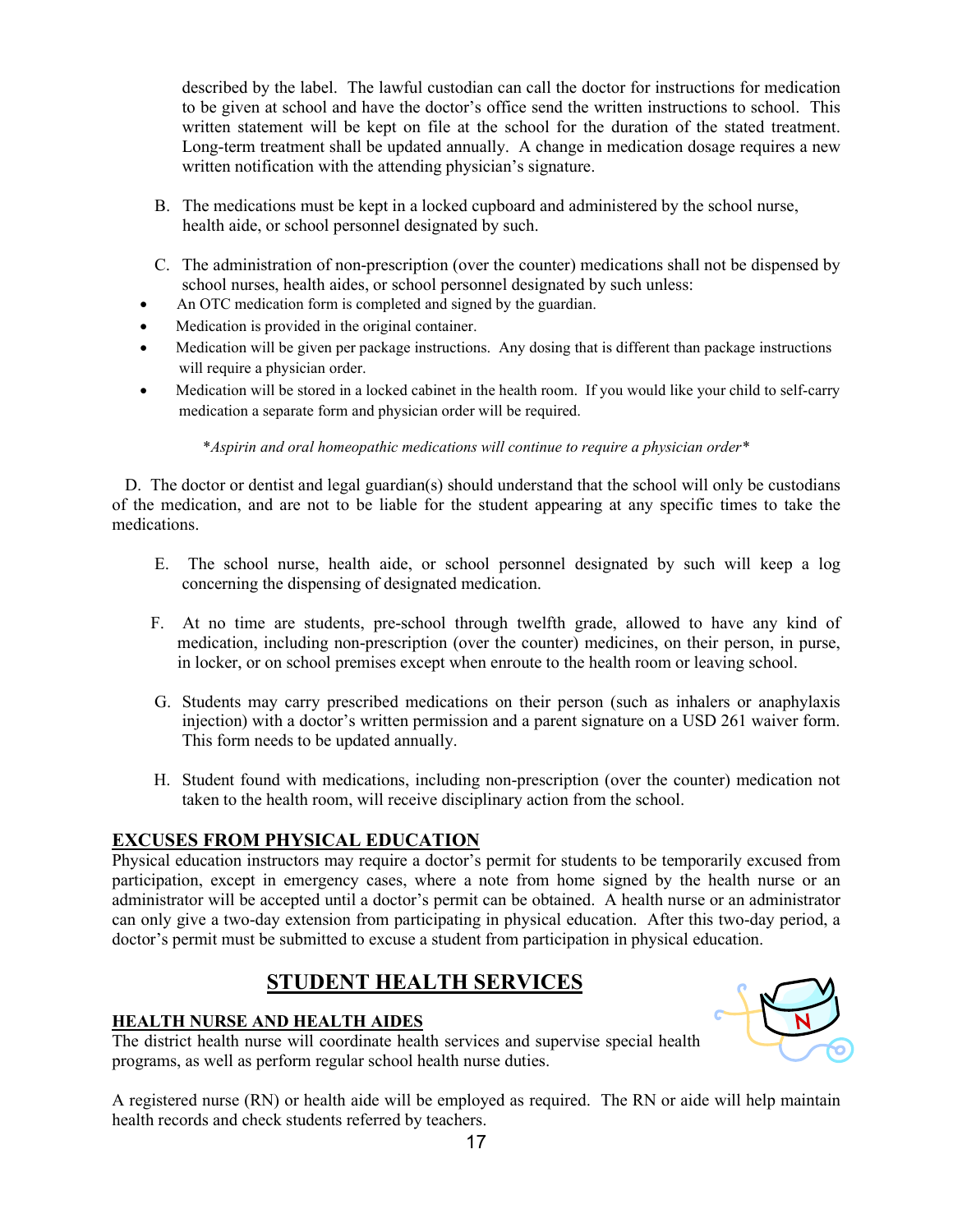### **HEALTH SERVICES**

Accident and Illness – In case of illness of a student during the school day, the student is to report to the health room. If, as a result of an accident or illness, medical attention is required, the following procedures are followed:

- A. The parents or relatives are contacted immediately.
- B. The student is under the direct care of the school health aide until the parent can be reached.
- C. If the parents or relatives cannot be contacted in case of illness or injury, 911 will be called and the service of the police, county rescue squad and/or the sheriff's office will be enlisted.
- D. Students who exhibit symptoms of illness should not be sent to school. Health aides or school nurses reserve the right to decide whether the student should remain in school.
- E. Under no circumstances are students to spend an unreasonable amount of time in the health room. Students are not to call parents to pick them up unless the health aide authorizes them to do so.
- F. The school district's policy is that if a student feels too ill to remain in class, the parent or guardian should pick up that student at school as soon as possible.
- G. No student will be taken or sent home until the parent or another designated responsible person is contacted at home or at work. The parent or guardian must leave a telephone number of a relative or neighbor to be contacted when the parent or guardian cannot be reached; however, the parent or guardian must be sure the person whose number is given is aware of this responsibility.
- H. On the first day of an absence, parents or guardians should notify the student's school by 9:00 a.m. to report a student absence.

| $FREEMAN - 554-2265$       | <b>PRAIRIE – 554-2350</b> | <b>NELSON – 554-2273</b>     |
|----------------------------|---------------------------|------------------------------|
| <b>OATVILLE – 554-2290</b> | $REX - 554-2281$          | <b>RUTH CLARK – 554-2333</b> |

I. Students who are absent for more than three days because of illness or accident must report to the health room before returning to the classroom.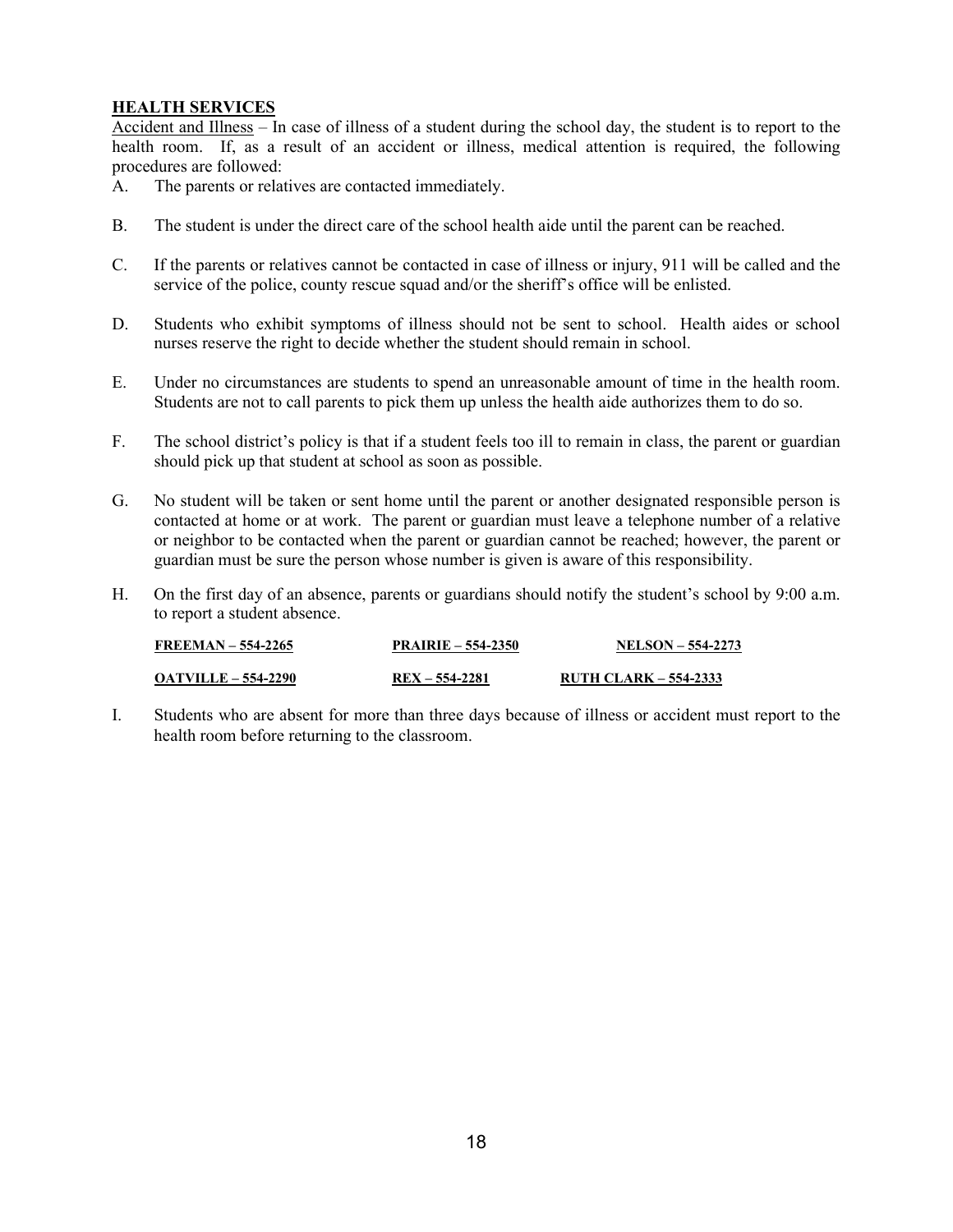### **INOCULATIONS**

The Board of Education requires that all students in Unified School District #261 shall provide the superintendent or his designated representative proof of immunization of disease as required by Kansas State Law. Students who fail to provide said documentation as required by law may be suspended or expelled from school by the superintendent or his designated representative until proof of immunization is given to the appropriate administrator.



As of March, 2004, Kansas requires all children entering school for the first time in Kansas to provide the school their immunization records and a health assessment prior to admission to and attendance at school. For the 2021-2022 school year, the Kansas Department of Health and Environment **requires all 5 -18 year old** students to provide proof of having received the following immunizations **prior to** admission to, and attendance at school. A doctor or health department needs to sign the immunization record. **In order to meet the immunization requirements, each individual dose for each type of immunization must be recorded for school entry. A Doctor or health department needs to sign the immunization record.**

- 1) Five (5) doses of DTaP/Tdap (Diphtheria, Tetanus, Pertussis) with a minimum of **four weeks**  between the first three doses and a minimum of **six months** between the third and fourth doses. Four doses acceptable if dose 4 was given **on or after the fourth birthday**. Six (6) doses is the limit, regardless of schedule.
- 2) Four (4) doses of Polio (IPV or OPV Schedule) with a minimum of **four weeks** between each dose, regardless of age given. Three doses acceptable if dose 3 was given **on or after the fourth birthday**. Five (5) doses is the limit, regardless of schedule.
- 3) Two (2) doses of MMR (Measles, Mumps, Rubella) **on or after the first birthday**. There must be a minimum of **four weeks** between first and second doses.
- 4) Two (2) doses of Varicella required for grades Kindergarten through twelfth for 2021-2022 school year. The first dose must be **on or after the first birthday**. None needed if Varicella disease verified as follows:
	- A) Signature of physician indicating history of disease and date of illness; or
	- B) Laboratory evidence of Varicella immunity.
- 5) Three (3) doses of Hepatitis B (required through Grade 12 for 2021-2022 school year) with a minimum of **four weeks** between first and second doses, **eight weeks** between the second and third doses, and **sixteen weeks** between the first and third doses. The third dose must be given **after twenty-four weeks** of age.
- 6) Two (2) Doses Hepatitis A Effective August 2, 2021 New Requirement for KDG and Grade 1 Two Doses required. First dose on or after first birthday, and a minimum interval of 6 months between the first and second dose.
- 7. Pre-K students also have some additional vaccine requirements

 **Haemophicus influenza type b (Hib)** Three to four doses required for children less than 5 years of age. Brands of vaccine approved for a three-dose series should be given at 2 months, 4 months, and 12-15 months. Brands of vaccine approved for a four-dose series should be given at 2 months, 4 months, 6 months and 12-15 months. Total doses need for series completion is dependent on th type of vaccine administered and the age of the child when doses are given.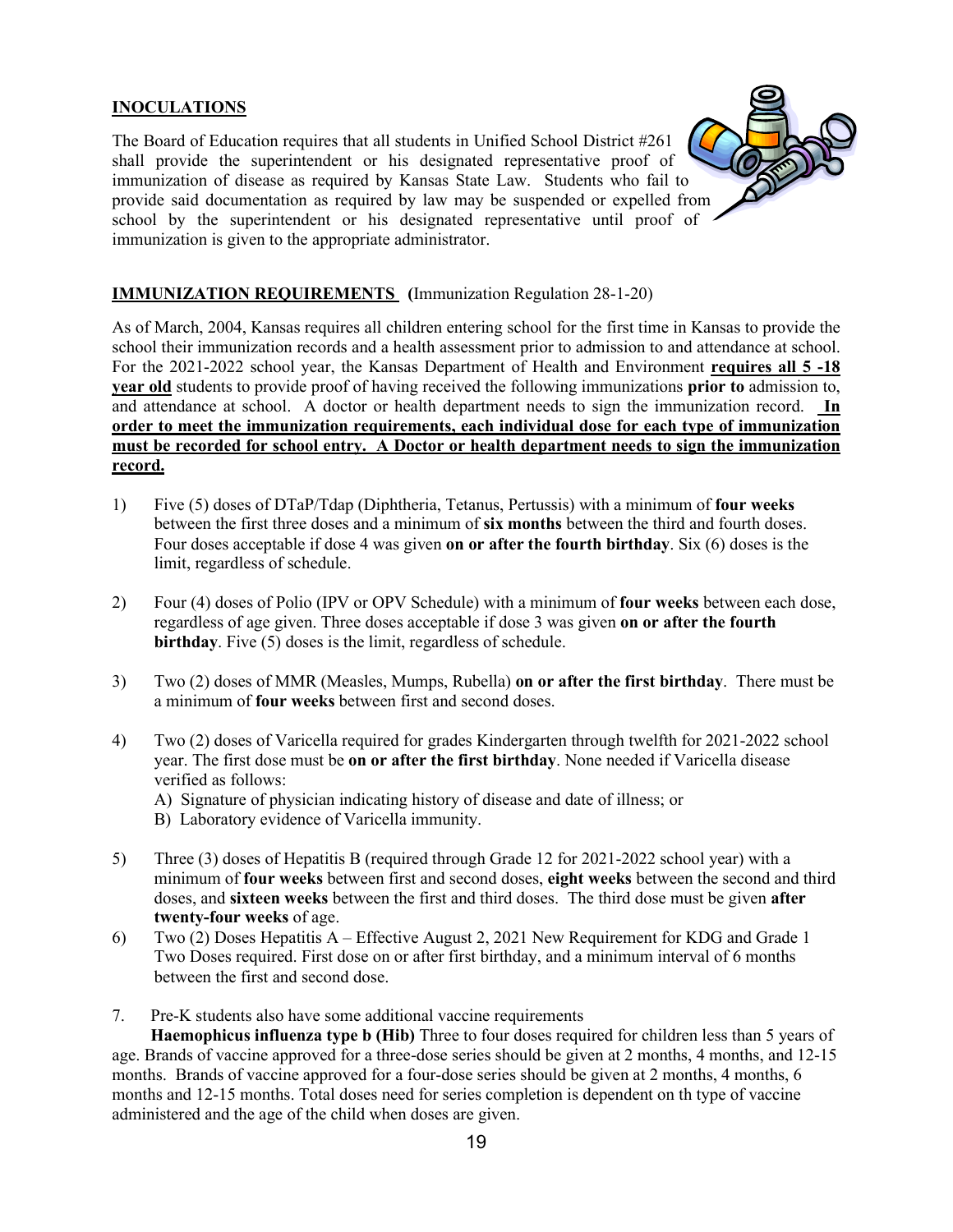**Pneumococcal conjugate** (PCV) Four doses required for children less than 5 years of age. Doses should be given at 2 months, 4 months, 6 months, and 12-15 months. Total doses needed for series completion is dependent on the age of the child when doses were given.

### **PHYSICAL ASSESSMENT**

In addition to the required immunizations mentioned above, as of May 5, 1994, a child health assessment is now required for any school entry for children ages eight (8) and under. The physical health assessment must be signed by a physician (M.D.) or by a Doctor of Osteopathy (D.O.). This applies to children not previously enrolled in any Kansas school.

### **REGULATIONS FOR STUDENTS ENROLLING IN KANSAS**

Any student enrolling in school for the first time in this district or currently enrolled in the district shall be required to present to the appropriate school authorities certification from a physician or local health department that such student has received prior to entering the school system such tests and inoculations as are deemed necessary by the Secretary of the State Department of Health and Environment, designated as: Measles, Mumps, Rubella, Polio, Diphtheria, Pertussis (Whooping Cough), and Tetanus. Tuberculin skin testing is no longer required for school entry. Any student not in compliance will be excluded from school until a completed record is submitted to the health room personnel.

As an alternative to the certification required above, a student shall present:

- 1. Annual certification from a licensed physician stating that the physical condition of the child to be such that the tests or inoculations would seriously endanger life or health of such child, or
- 2. A written statement, signed by one parent or guardian, that the child is an adherent of a religious denomination whose religious teachings are opposed to such tests or inoculations.

If the parents or guardians lack the means to pay for these required inoculations, they can be obtained by the parents or guardians through the Sedgwick County Health Department. If such is the case, the following schedules indicate the location and times such services are available.

### **SEDGWICK CO. HEALTH DEPARTMENT Days and Hours of Operation**:

2716 West Central 2002 Central Monday, Tuesday, Wed. and Friday Wichita, Kansas 67212 8:00 a.m. – 6:00 p.m. Telephone:  $(316) 660-7300$  Thursday – 12:00 p.m. to 6:00 p.m.

### **OR** (Call for an appointment)

Children's Clinic Mon., Tues., Wed. and Friday (Call for an appointment) 3:30 – 6:00 p.m.

### **OTHER STUDENT SERVICES**

#### **GUIDANCE COUNSELORS**

The Haysville Unified School District has guidance counselors serving its elementary population. The guidance and counseling program attempts to meet the social, emotional and personal needs of the elementary school population. The counselors provide both immediate and long-term counseling to those students in need of such assistance and work closely with both parents and teachers in attempting to create an appropriate environment in which each child can learn.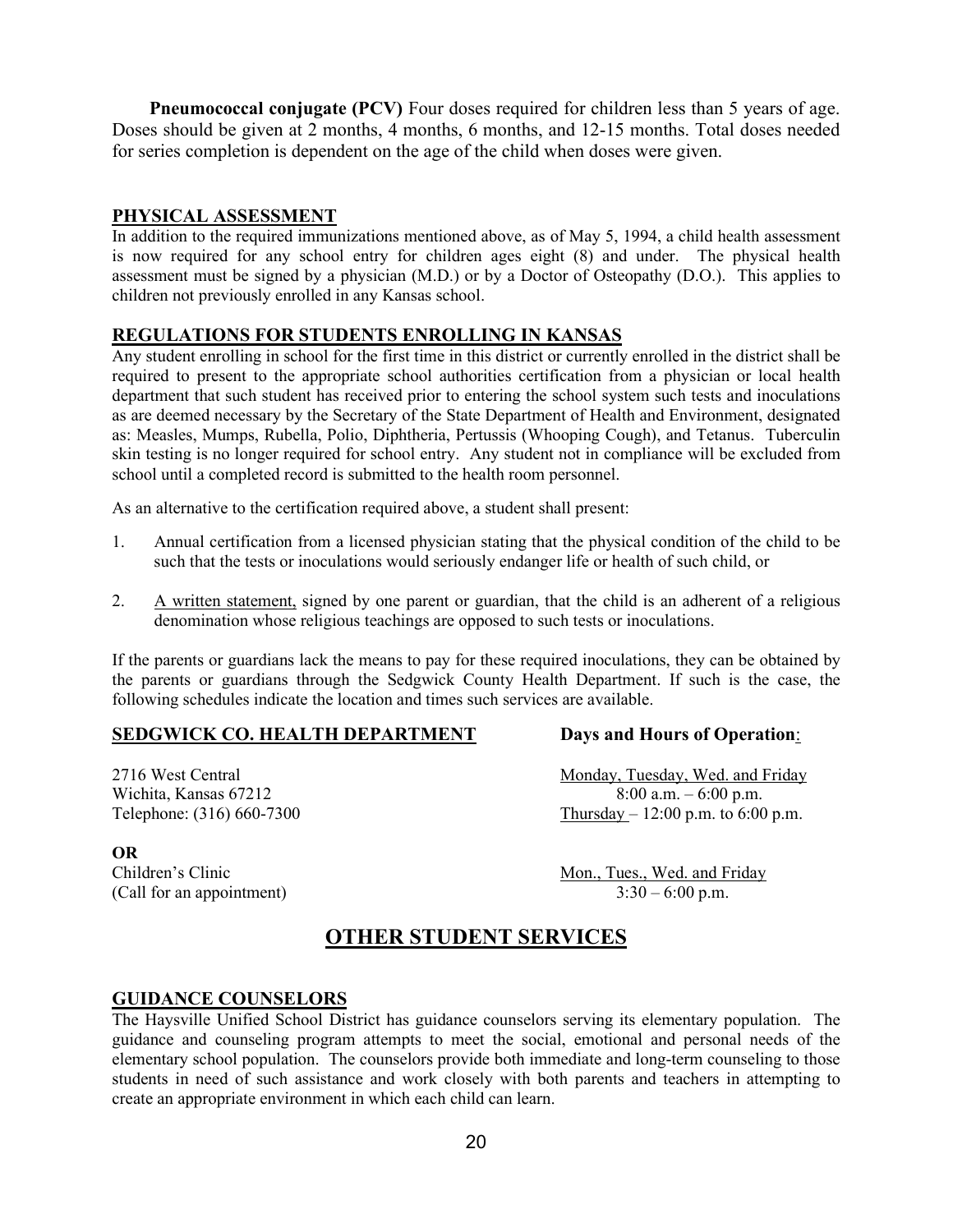### **SCHOOL PSYCHOLOGIST**

A school psychologist will work with students and staff providing psychological services including testing and evaluation; serve as chairperson of the evaluation team consisting of the classroom teacher, principal, pupil service teacher, and others as appropriate; and act as consultant with students and staff.

### **SPEECH CLINICIANS**

Speech clinicians provide services to students who have communicative disorders. A communicative disorder may range in severity from mild to profound and may be developmental or acquired. A speech disorder is an impairment of voice, articulation of speech sounds, and / or fluency. A language disorder is the impairment of deviant development of language comprehension or communication. The clinicians work with students individually and in small groups and provide consulting services to parents and teachers regarding speech language disorders.

### **SPECIAL EDUCATION CLASSES**

The district provides special education classes and support services available for children who need a more specialized curriculum. These classes include all special education categories and related services specified by Kansas Law.

At each building, student intervention or pre-assessment team meets when a student is having difficulty. Initiation of team action is a result of teacher referral, parent referral or school-wide screening procedures. In pre-assessment, the classroom teacher and the pre-assessment committee work on a consultative and supportive basis to specifically identify the student's educational problem and decide if the student should be referred for comprehensive evaluation. The evaluation is multidisciplinary, that is, conducted by professionals qualified to assess areas of concern. Input from parents and other appropriate non-school personnel will be sought to obtain a comprehensive view of the student. No student is identified as exceptional or recommended for placement until the multidisciplinary team has documented that the student has been presented with learning experiences that are appropriate for his/her age and ability levels; and that potential for learning has not been achieved in the regular education environment.

### **SPECIAL EDUCATION PARENTAL RIGHTS**

The parents of children who are or may be exceptional have certain rights, which are guaranteed by state and federal law. If you would like further explanation of these rights, please contact your local principal, school district administrator, director of special education or the Kansas State Department of Education, 120 S.E. 10th Avenue, Topeka, KS 1-800-203-9462. Copies of these rights in Braille, audiotape and other languages are available upon request. For more information about your rights, you may request a copy of the Parent and Professional Resource Manual: Active Participation in the Special Education Process from Families Together, Inc. (785) 233-4777 or (800) 264-6443.

Both you and the school district share in the education of your child. If you or the school has issues or concerns about the education of your child, you and your child's teacher should hold open discussions about the issues. You are urged to be actively involved in your child's education process.

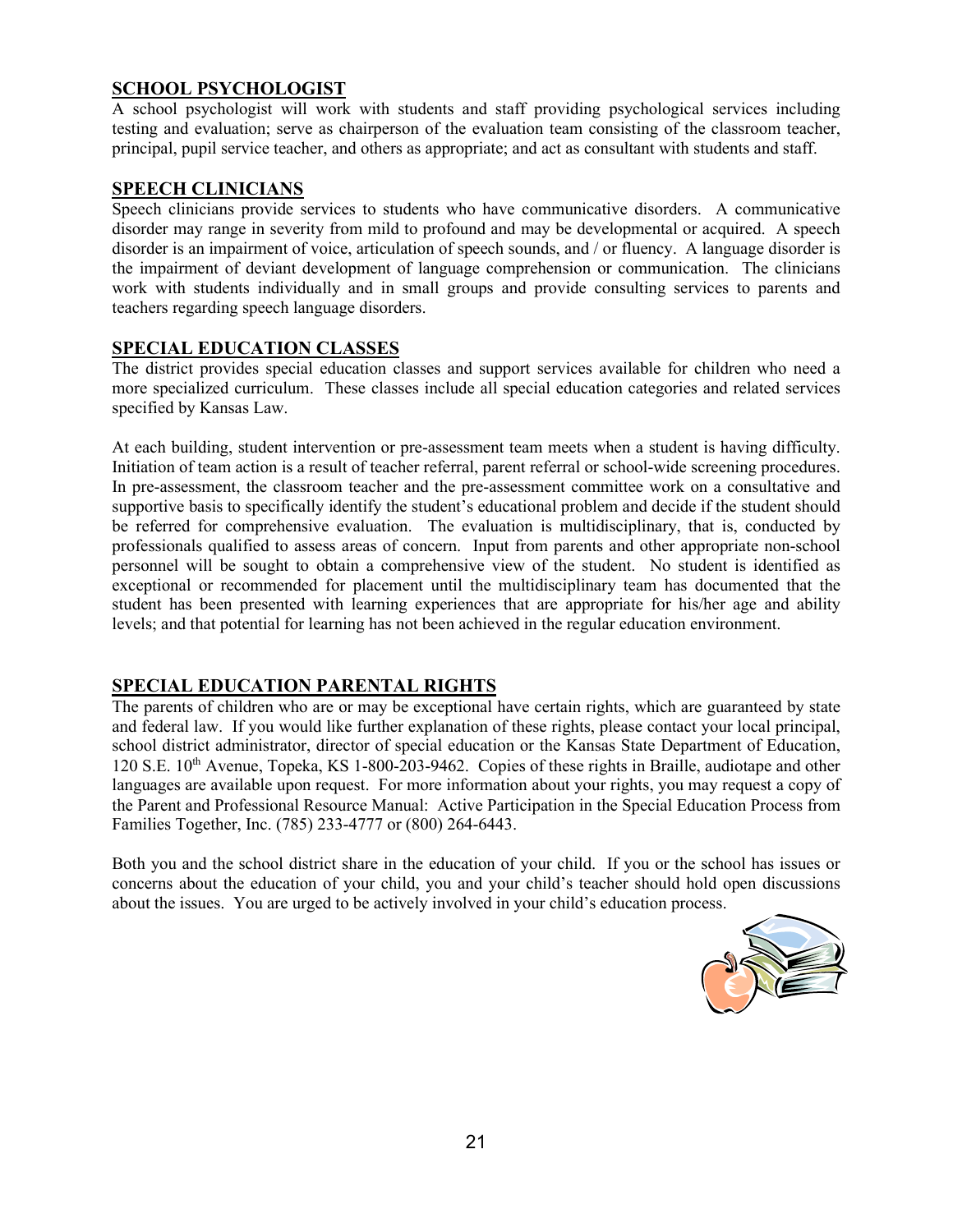### **DISTRICT WELLNESS PLAN AND FOOD SERVICES PROCEDURES PARENT INFORMATION AND GUIDELINES**

### **DISTRICT WELLNESS PLAN**

The Haysville School District adopted a wellness plan, as mandated by legislation, which promotes a healthy lifestyle for children. The goal is to improve the health and well-being of our students. Key points in the wellness plan include providing nutrition education to students and parents, providing healthy meals and snacks for students as well as encouraging more physical exercise and movement during recess. At several buildings, students will be participating in a fitness program which includes a walking program during a portion of their recess time.

In addition, parents are asked to assist by following guidelines for providing healthy items in their child's sack lunch as well as healthy snacks for parties and special occasions. While parties are a time to celebrate, providing healthy items can still be fun. This also includes snacks which are sent with children on a regular basis. When providing beverages for parties, please refrain from sending high calorie beverages or soft drinks. Fruit beverages should contain at least 50% fruit juice with no additional sweeteners. Clear liquids are preferred due to carpeting in the classrooms.

### **Approved snacks include the following items:**

- cereal bars, granola Bars
- trail mix or assorted nuts
- $\blacksquare$  crackers with cheese
- **Exercise** crackers with peanut butter
- Rice Krispie treats
- Firm fruit snacks  $(100\% \text{ fruit})$
- **Figure 1.5** fresh fruit, dried fruit such as raisins
- $\bullet$  beef jerky
- $\blacksquare$  rice snacks, rice crackers
- animal crackers
- **Teddy grahams**
- **pretzels or popcorn**
- fresh vegetables

#### **For special parties, be creative and consider some of the following items:**

- $veegies$  and dip
- **pizza with low fat toppings**
- **string cheese**
- meat and cheese with crackers
- vogurt cups
- **Figure 1.5** fresh fruit kabobs or parfaits
- $\blacksquare$  pudding cups
- salsa and low fat chips
- or various other healthy items
- **fi** fresh fruit with fruit dip

If you have questions or would like a copy of the district wellness plan, please speak with your child's teacher or call the school office. More information will be sent home each month regarding The district's wellness plan. Again, the staff appreciates your understanding and willingness to comply with our district's wellness plan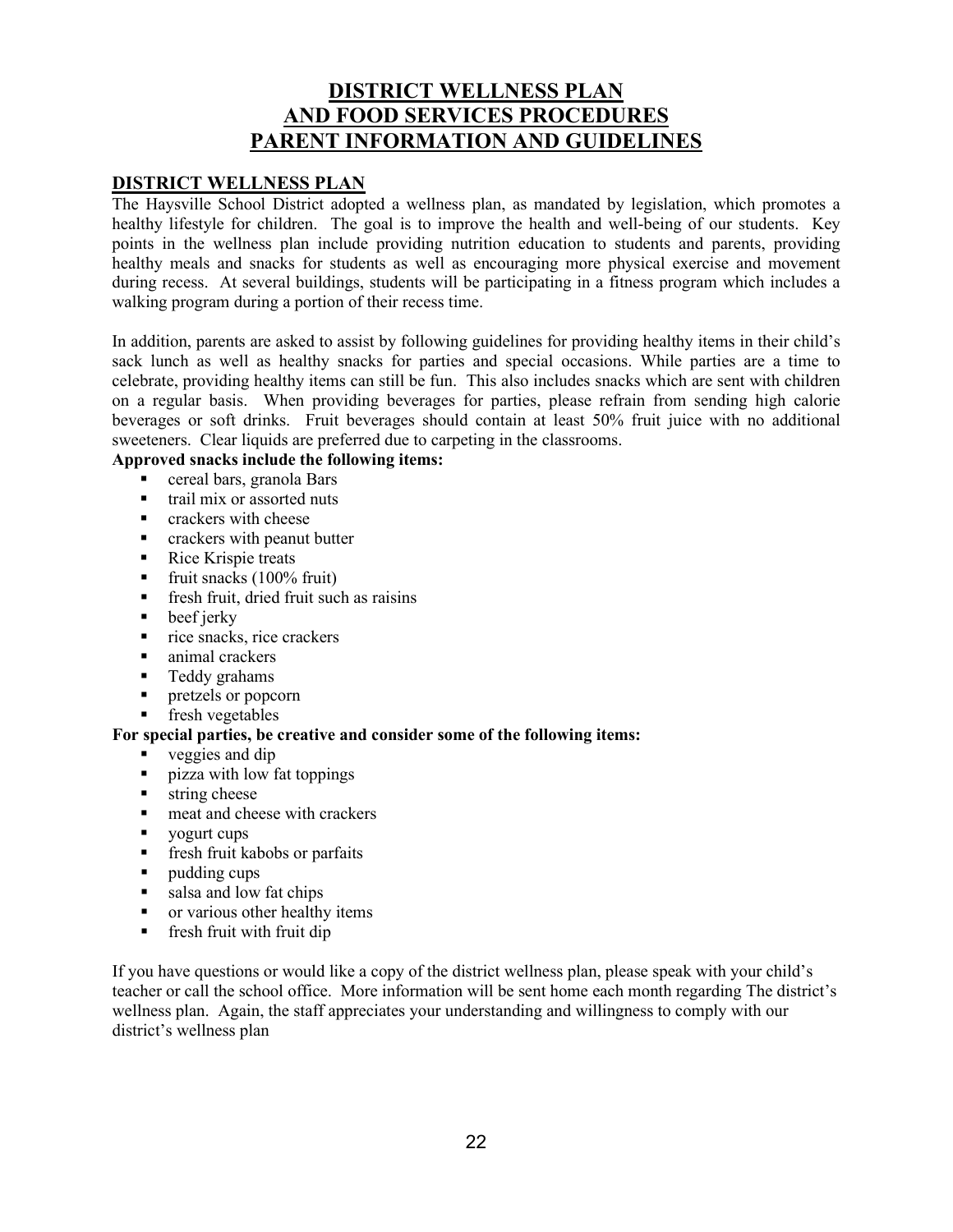### **FOOD SERVICE BREAKFAST / LUNCH PROGRAM**

### **LUNCHROOM RULES AND REGULATIONS**

School Food Service is one of the nation's largest segments of the food service industry. The purpose of the School Food Service is:

- 1. To provide a nutritional meal.
- 2.To teach the importance of eating a variety of foods and develop sound eating habits.

The first school food service operation in the United States began in 1853. The National School Lunch Act of 1946 established school food service as a vital part of the educational process. Haysville Unified School District #261 participates in the National School Lunch Program, which means the local, state and federal governments have established guidelines that must be followed to provide at least 1/3 of the students' daily dietary requirements.

Freeman, Nelson, Oatville, Prairie, Rex, and Ruth Clark will be using the computerized **WINSNAP** program for accounting purposes for meals. When parents send money to school for milk, breakfast, or lunch, it will be applied to the student's account. Parents must request from Food Service to be notified when the account is low. If your child purchases school meals, please be sure there are adequate funds in their account for each day's meals. Students will no longer be allowed to borrow against their food service account when funds have been depleted. Meal account balances can be checked online using the parent component of the district's student data management tool, Power School. Please do not send your child to school without a lunch or money to pay for a lunch. **This information can accessed online using student or parent passwords at the following internet address: [http://www.](http://www/)usd261.net/public. Free and reduced meals are available to students. Application forms are available in all school offices.**

Extra milk and various other items may also be purchased using meal account funds. Students and adults will be charged full price for additional milk since there is no federal reimbursement for this item.

#### **BREAKFAST PROGRAM**

The price for breakfast for the 2021-2022 school year. PreK – Grade 5 -- \$1.15 per day Extra Milk - - - - - - .30 cents per carton

#### **LUNCH PROGRAM**

The prices of lunches for the 2021-2022 school year

Pre-K – Grade 5 - - \$2.45 per day Extra Milk - - - - - **- - - - - -** 30 cents per carton



**Free and reduced meals will again be offered to students who qualify. Application blanks will be available during enrollment and also in all school offices.** 

**Principals and teachers from buildings will set the rules and regulations pertaining to the lunch room procedures. Lunchroom and noon recess paras are employed by the district to provide supervision of students.**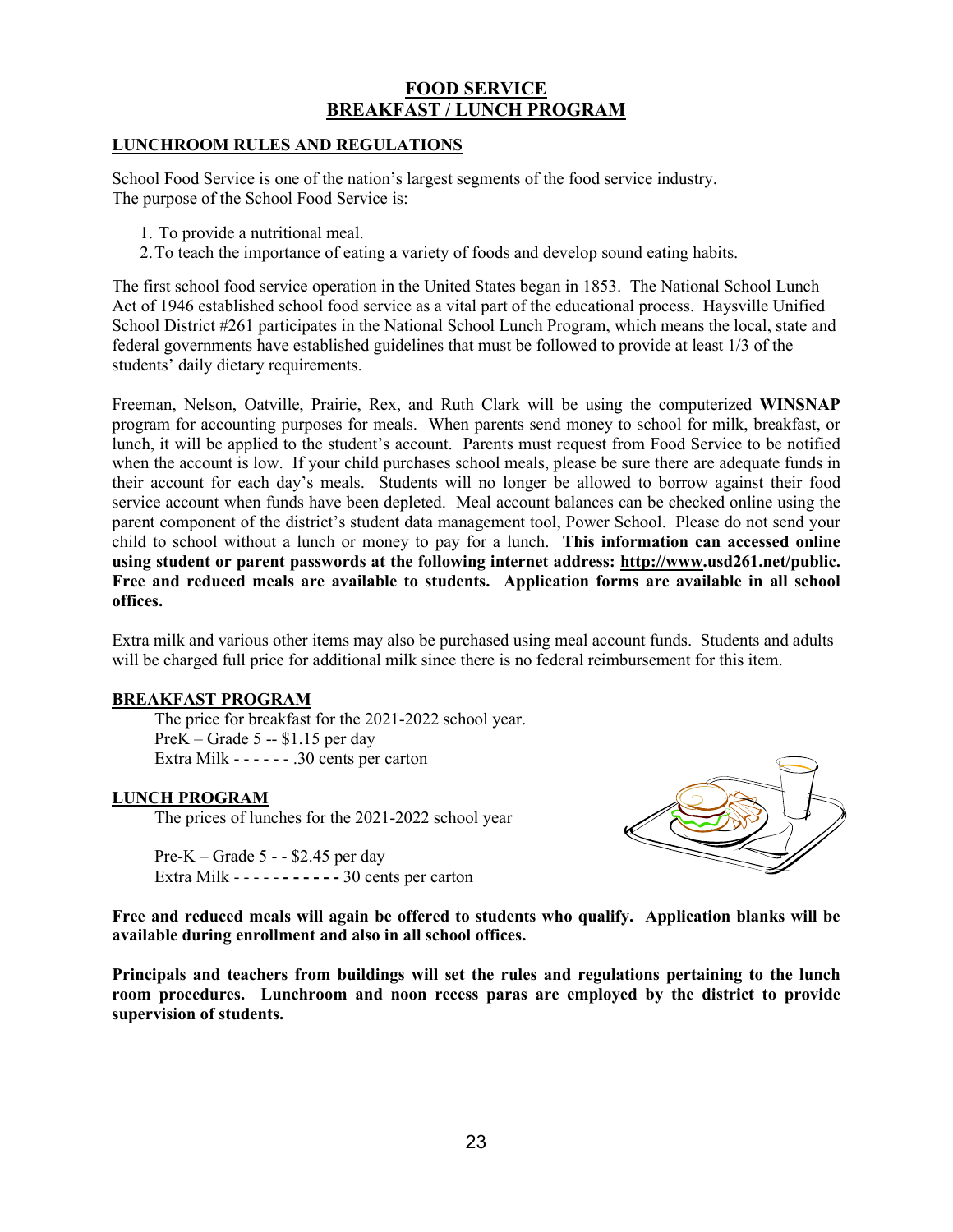### **SCHOOL BUS TRANSPORTATION**

Bus transportation is provided to all children residing 2½ miles or more from their assigned attendance center within boundaries of Unified School District #261. The bus service is a privilege extended to each child as long as established rules of behavior are followed.



**Assignment of Bus:** Each child will be assigned a bus number. This assignment

is permanent and must be observed until changed by the school administration or transportation department. Reassignment may be made from time to time if requested by the parent for justifiable reasons, or by the school administration when necessary to balance or eliminate overloading.

**Pick Up and Discharge Points:** Each bus stop is established by the administration in keeping with safety, loading, and schedule consideration. Students will load and discharge only at established stops. A minimum number of stops are established per route and will not be modified except by administrative action. It is obviously impossible to stop at every home or street.

**Behavior Rules and Regulations:** The bus driver is responsible for behavior of the children on the bus. They must obey his/her requests cheerfully and promptly at all times in the interest of their own personal safety. The bus driver may at his/her option, assign seats to riders whenever warranted. The bus driver is required to report violations of established rules and regulations to the school administration for appropriate action. Several buses in the Haysville School district are equipped with video cameras to monitor student behavior. Please read the following BOE policy.

### **JGGA Use of Video Cameras (See JR and JRB)**

The district may use video cameras to monitor student activity. Video cameras may be used to monitor students riding in district vehicles and to monitor student behavior in or around any district facility. Videotapes that are records of student behavior shall be secured in a locked file until the tapes are either reused or erased. The videotape shall be considered a student record and shall be subject to current law for the release of student record information.

### **THE FOLLOWING ESTABLISHED RULES AND REGULATIONS FOR BUS RIDERS WILL BE ENFORCED:**

### 1. **Bus Stop:**

- A. Be on time. Schedules do not allow for waiting. Under normal conditions, the bus will not deviate more than five minutes from its regular schedule.
- B. Walk to stops facing traffic where there are no sidewalks.
- C. Wait off the roadway in a quiet, orderly manner. Respect other people's property.
- D. Remain off the road and do not attempt to board the bus until it comes to a complete stop.

### **2. Boarding the Bus:**

A. Wait for the driver's signal before crossing the street. Stay at least ten feet in front of the bus. Board the bus in a quiet, orderly manner. Go to your seat as quickly and quietly as possible without running or pushing.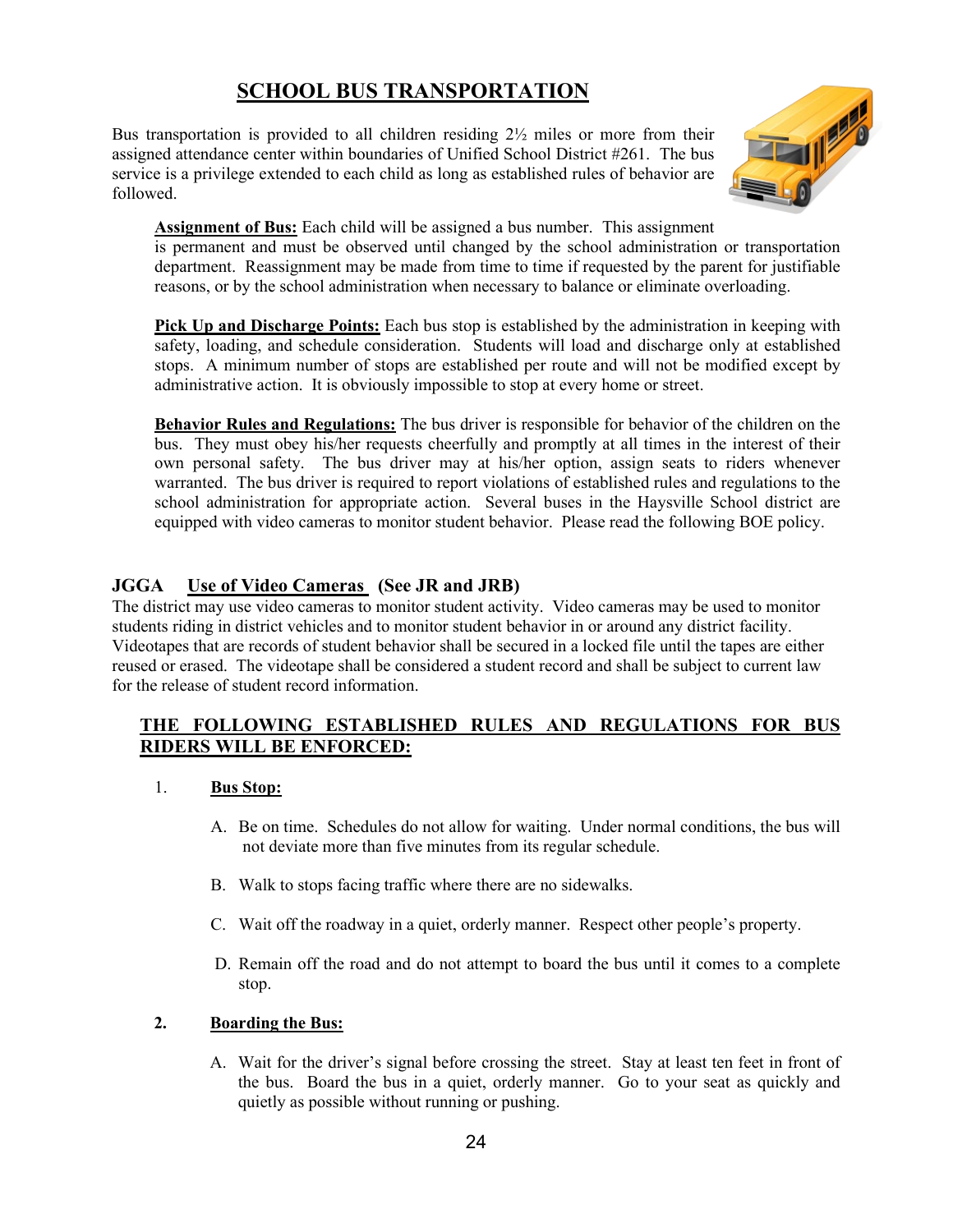### **3. Riding the Bus:**

- A. BE SAFE
- B. BE COURTEOUS
- C. COOPERATE WITH THE DRIVER
- D. PROPER CLASSROOM BEHAVIOR IS EXPECTED
- E. KEEP THE AISLE CLEAN
- F. HELP KEEP THE BUS CLEAN.
- G. DO NOT DAMAGE THE BUS
- H. FIGHTING, HITTING, PUSHING, AND CUSSING ARE NOT ALLOWED.
- I. FOOD, DRINK, TOBACCO, DRUGS, AND WEAPONS ARE NOT ALLOWED

#### **4. Unloading:**

- A. Remain seated until the bus comes to a complete stop.
- B. Leave the bus quickly and quietly without crowding, shoving, or pushing.
- C. If crossing the street, do so at least ten feet in front of the bus. Wait until the driver signals before crossing, and then walk looking both ways before entering traffic lanes.
- D. Get off only at your regular stop unless permission has been given to exit at another.

#### **5. Disciplinary Action:**

Bus transportation will be provided for students to and from school for those students who qualify. Students must observe the rules and regulations adopted by the board governing student transportation. Students will also be subject to the school's behavior code while riding school buses.

A copy of the bus discipline report will be sent home in each step. One or more of the steps will be omitted in dealing with severe discipline problems. Reports of unacceptable behavior will result in parent contact. Consequences for receiving a school bus discipline referral will be:

- Step 1. Conference held with the student and a verbal warning given.
- Step 2. Conference held with the student and a letter sent from the transportation department to inform the parent/guardian that the student continues to misbehave.
- Step 3. Conference held and parent/guardian contacted informing them the student is suspended from the bus for three  $(3)$  to five  $(5)$  days. A letter will be sent home.

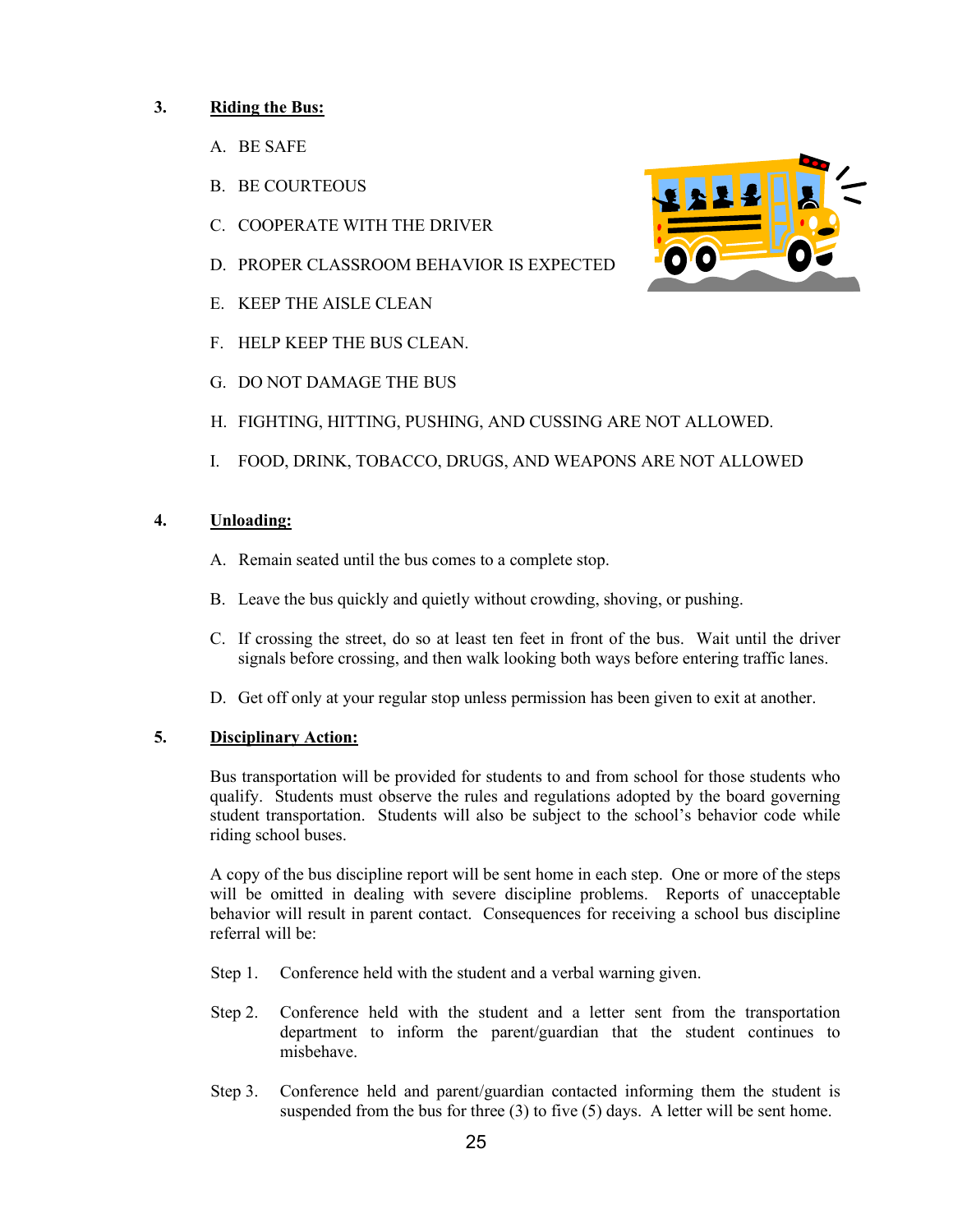Step 4. Conference held and parent/guardian contacted informing them that the student is suspended from the bus for the remainder of the semester / year. A letter will be sent home.

One or more of these steps may be omitted in dealing with severe discipline problems. At any time during the process when there is a question about the incident, the administrator will refer the parent to the transportation supervisor so that he/she can meet with the parent. The transportation supervisor (554- 2213) may choose to establish a parent/transportation supervisor/bus driver meeting.

### **HUMAN SEXUALITY / AIDS EDUCATION PROGRAM**

A health program including human sexuality/AIDS education is being taught. The materials used in the health program, like all curricular areas, increases in both content and complexity in the upper grades. While the human sexuality/AIDS education materials are integrated within the total health program, your child's teacher will gladly share specific dates with you upon request. Approved videotapes and written materials presently being used for instructional purposes in human growth and development units are available for your viewing.

Parents are encouraged to have your child participate in the Health Human Sexuality/AIDS Education classes. However, parents may choose to teach these sensitive areas to your child at home instead of in the classroom setting. In this case, contact the school for more information about the curriculum or opting out of the classes. Please send a letter to your child's teacher and the school office if you do not want your child to participate.

Listed below are the state mandates for the Human Sexuality/AIDS Education Program for grades 4-5. In addition, please find the district's philosophy, goals, and considerations regarding the human sexuality program.

### **STATE OF KANSAS MANDATES – SEPTEMBER 1988**

Concepts and Skills (Grades 4-5)

Positive Self-Esteem: (Appreciation of self and respect for others)

Communication Skills: (Self expression and listening)

Physical Growth and Development: (Life cycles, changes and adjustments)

Emotional Development: (Characteristics that make people special)

Personal Relationships: (Interacting with others)

Sexuality: (Males and females – Acceptance as a healthy part of personality)

Abuse and Violence: (Treating others in acceptable ways)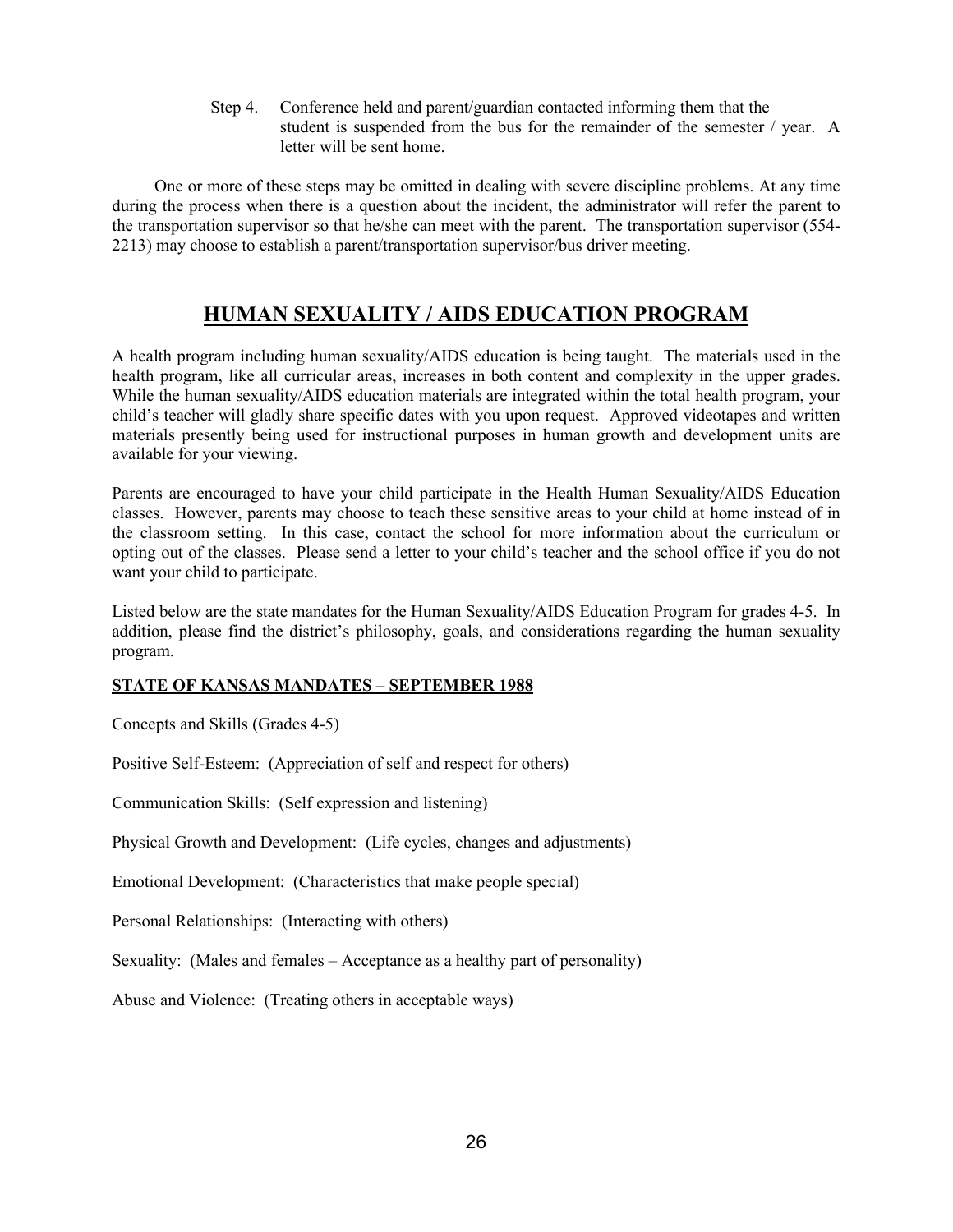## **PHILOSOPHY** We believe:

- That the home is the primary provider for human sexuality education. Parents always have had that responsibility and the school in no way exists to assume that role.
- 2. That the basic principles of school human sexuality education are based upon respect for individual dignity, worth, and privacy.
- 3. That the school has a responsibility to provide accurate knowledge about reproductive anatomy and physiology and to teach those life skills, which help one to apply that knowledge to productive citizenry and life.
- 4. That a school-based human sexuality program most appropriately belongs in a comprehensive K-12 health education program or in the related fields.
- 5. That any school-based human sexuality program supports and affirms local community moral standards, but that no administrator, teacher, or resource person has the right to impose his/her values and beliefs on students.
- 6. That, although the primary purpose of school-based human sexuality education is knowledge and life-skill development, schools do have responsibility to address current crisis concerns such as teen pregnancy, child abuse, and STD's including AIDS.
- 7. That the study of human relationships should be treated with dignity and respect and that slang words or materials which present relationships in an irresponsible manner are not appropriate in a school setting.
- 8. That any human sexuality curriculum taught in a school district should be approved and governed by that district's board of education through the administrative process.

### **GOALS OF HUMAN SEXUALITY AND AIDS EDUCATION**

Human Sexuality and AIDS education is intended to:

- 1. Enhance the self-esteem of all students. A basic tenet of human sexuality education programs is that youngsters must believe in their own personal self-worth. Acceptance of self is the essential link to developing a respect for others.
- 2. Increase the knowledge level of all students about human sexuality. Accurate knowledge about the biological, sociological, psychological, and ethical aspects of sexuality is necessary for understanding self and others. Accurate knowledge can dispel misinformation and is needed for responsible decision- making.
- 3. Improve responsible decision-making skills of all students. The acquisition of knowledge is the foundation of all education, but knowledge alone does not lead to wise decision-making. Clarifying and accepting personal and societal values, honing communication skills, coping with peer pressure, and considering possible consequences before acting are components of a human sexuality education program. Educating youth for a life of responsible decision-making requires a program built upon accurate knowledge and human respect.
- 4. Improve the quality of life for all students. The ultimate goal of human sexuality education is to better enable people to live meaningful and satisfying lives. Knowledgeable individuals who are comfortable with themselves and their own sexuality are persons who will not feel the need to exploit others. Selfaccepting persons capable of responsible decision-making will be more likely to exhibit behavior that is consistent with society's morals.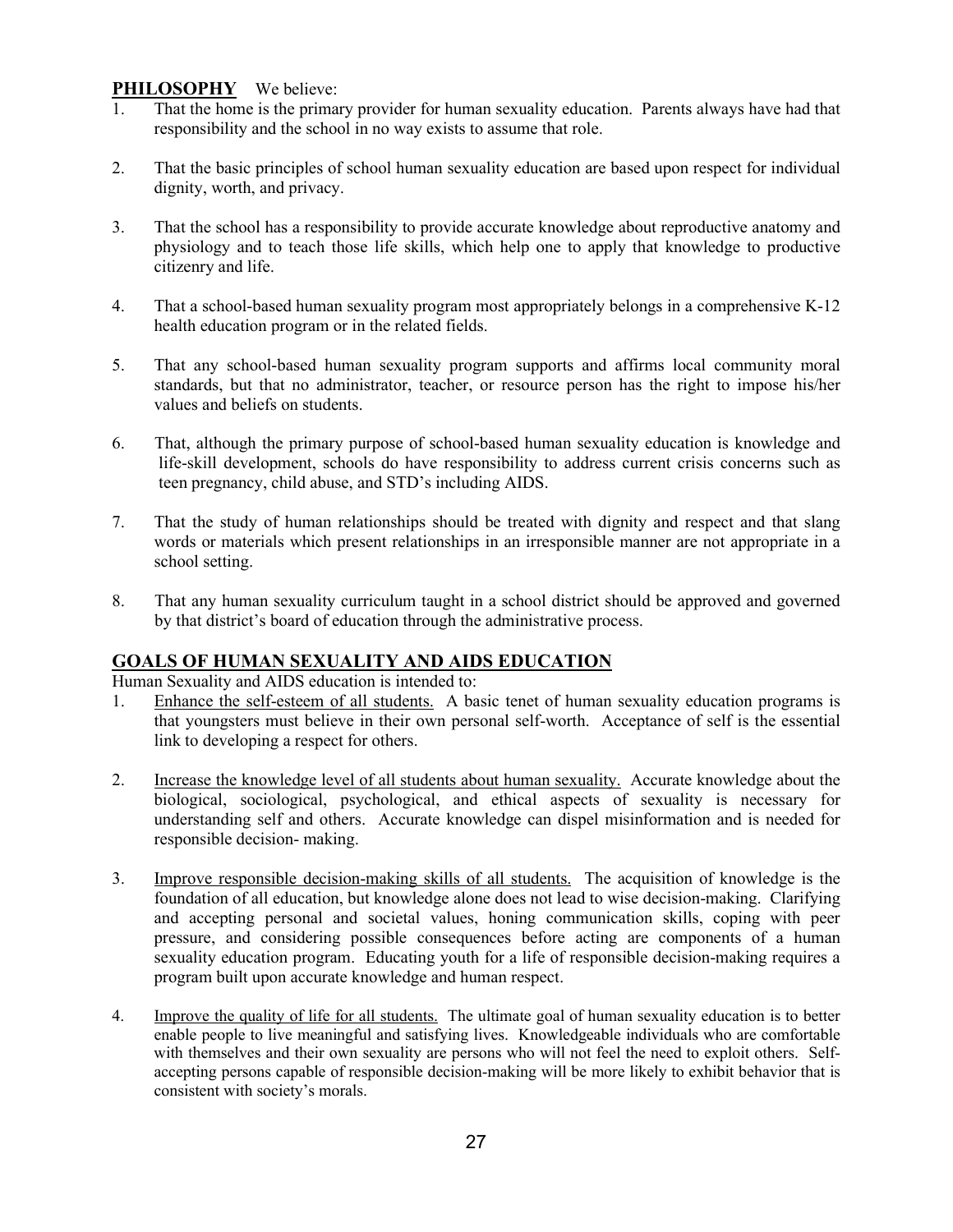### **CONSIDERATIONS REGARDING THE HUMAN SEXUALITY PROGRAM**

- 1. Parent/Guardians who wish to assume the responsibility of human sexuality instruction of their students should send a letter to the teacher and principal requesting that their student be excluded from these specific instructional activities.
- 2. Staff in-service is imperative to ensure that the district has informed professionals who are able to provide factual information regarding human sexuality.

### **USE OF SCHOOL FACILITIES AND GROUNDS**

The Board of Education has always been quite liberal in permitting organizations within our school district the use of school facilities so long as proper supervision is maintained. Proper respect of the buildings, equipment, and grounds is expected of all users.

Facility Use forms must be completed and signed in advance of usage of any school facility. These forms are kept in the office of each building principal and must be approved by both the principal and superintendent.

The use of tobacco products is prohibited on all school grounds. The individual making the arrangements for use of the building will be responsible for enforcement of the regulations.

Use of school grounds, by community groups, must be approved by the superintendent. A deposit may be required to insure compliance with the city ordinance and to guarantee that the grounds will be left clean and in good condition.

Adequate adult supervision must be maintained at all times. An off-duty police officer shall be provided by applicants when so directed. Guards, to prevent trespassing in portions of the building not authorized to be used, must be provided when so directed.

### **CIVIL PREPAREDNESS – SCHOOL CRISIS PLAN**

Each building in the district maintains a current Crisis Plan complete with emergency procedures. In the event of a crisis or an emergency, school personnel will assure for the safety of all students. Students and staff frequently review school procedures and familiarize themselves with the building crisis plans. In addition, staff members and students are asked to be observant of visitors and strangers in the buildings. All visitors should report directly to the office upon entering the building. Please contact the building principal for more thorough evacuation plans and additional building specific information.

### **FIRE**

At least once a month fire drills are held at each school to acquaint our students and staff with proper evacuation procedures in case of fire.

#### **TORNADO**

During the period of the year when there is general concern regarding tornado weather conditions, and two other times during the year (total 3), a drill is held at school to acquaint students with procedures in taking protective cover. Each school has developed plans to place students where the least likelihood of harm will occur. Checking out students during a tornado is not recommended and is strongly discouraged. Safe rooms at Rex, Nelson, Freeman, Oatville, and Prairie require doors to remain closed during emergency situations such as tornados and chemical spills (shelter in place as recommended by authorities).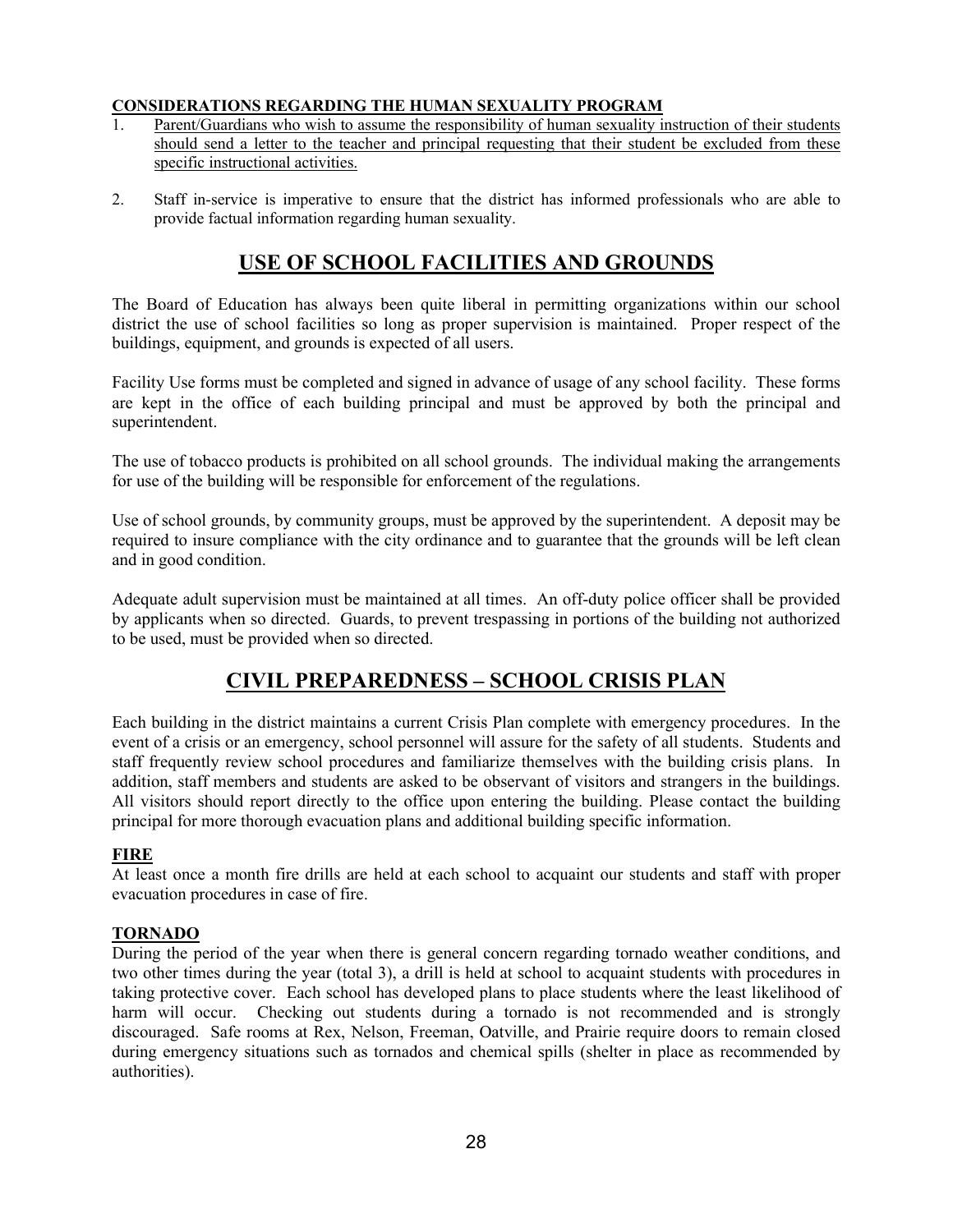### **NATIONAL EMERGENCIES**

The school will cooperate with all authorized Civil Preparedness Agencies in their plans for the total community in the event of an emergency. Information concerning this can be obtained from the local Civil Preparedness Director.

### **EMERGENCY CLOSING OF SCHOOLS**

In our effort to improve communication between parents and school, USD 261 implemented a **telephone broadcast system (REACH)** that will enable school personnel to notify all households and parents by phone within minutes of an emergency or unplanned event that causes early dismissal, school cancellation or late start. The service may also be used from time to time to communicate general announcement or reminders. This service is provided by **SchoolReach**, a company specializing in school-to-parent communications. USD 261 will continue to report school closings due to snow or weather on local radio or television stations in addition to this system as an overlay to the public announcements.

When used, the service will call all phone numbers in our selected parent contact lists and will deliver a recorded message from a school administrator. The service will deliver the message to both live answer and answering machines. No answers (phone ringing over 40 seconds) and busies will be automatically retried twice in fifteen minute intervals after the initial call.

In case it becomes necessary to close the schools as a result of weather or an emergency, various Media broadcasting methods will be utilized. In addition to local radio and television stations, the district website will also carry special school closing notifications and other emergency/special announcements. This information will be made available as soon as the webmaster has been notified and will be located on the district website in the dropdown menu "**Our District: Closings**". **The district website can be accessed by using the following internet address: http:/[/www.usd2](http://www.usd/)61.com**

### **The following Radio Stations will be notified:** KFDI-AM 1070, KFDI-FM 101.3, KTHR-FM 107.3, KZCH-FM 96.3, B98-FM 98

**The following Television Stations will be notified:** KAKE-TV 10, KWCH-TV 12

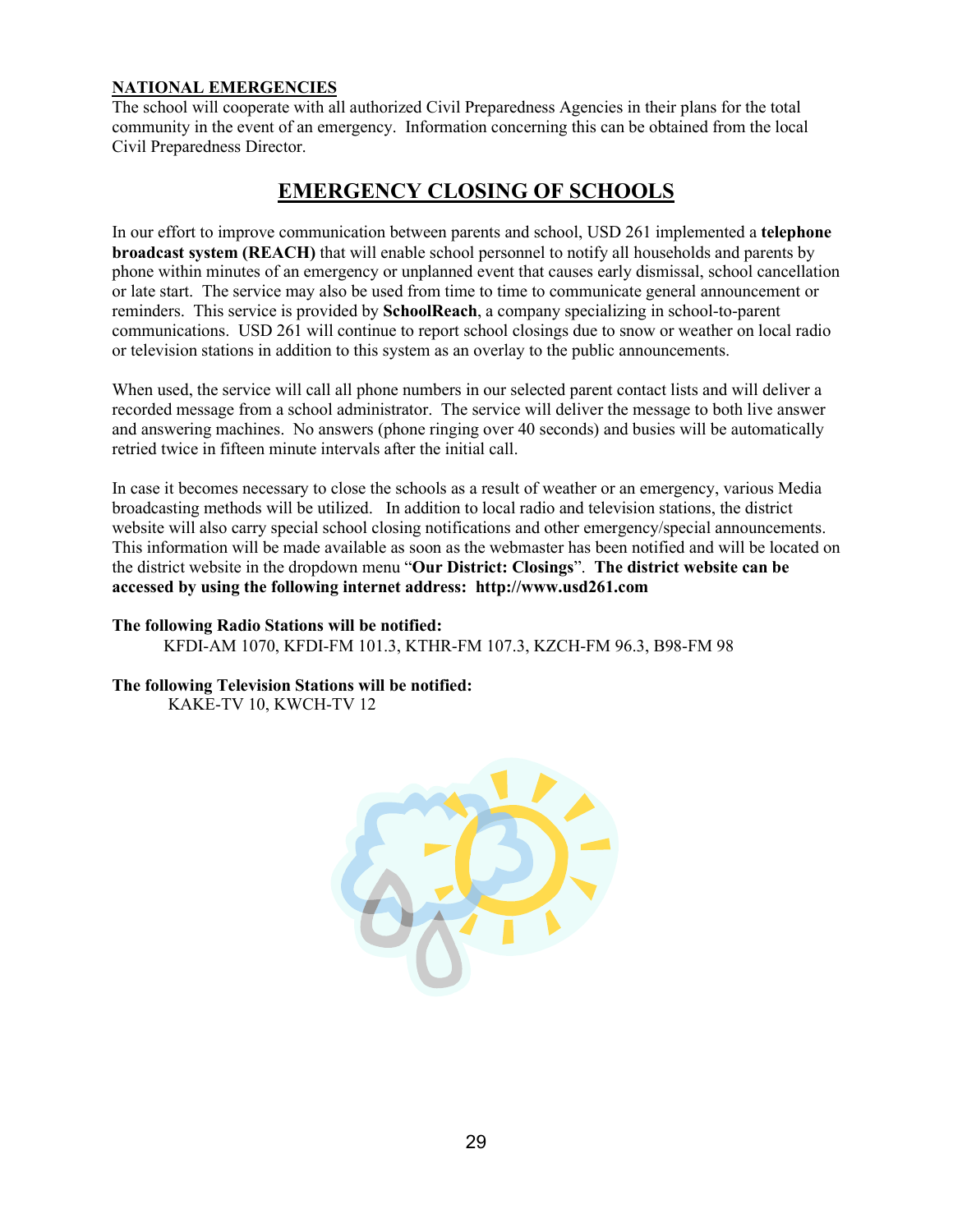### **VISITORS TO DISTRICT PROPERTY / EVENTS (Public Conduct on District Property)**

The Board encourages parents and other members of the public to visit district buildings and attend district events and activities; however, inappropriate behavior or conduct will not be tolerated.

Examples of inappropriate conduct include, but are not limited to:

- 1. Possessing or being under the influence of any alcoholic beverage or illegal substance.
- 2. Possessing a weapon in violation of Board policy.
- 3. Violating Board policy or the posted or stated rules of the event.
- 4. Fighting or otherwise striking or threatening another person.
- 5. Failing to obey the instructions of a security official or school district employee.
- 6. Engaging in any illegal or disruptive activity.

The principal may seek to deny future admission onto district property to any person by verbally notifying them or mailing a notice by first-class mail and by certified mail with return receipt requested. The notice should contain:

- 1. A description of the conduct.
- 2. The proposed time period for which admission to district events will be denied.
- 3. Instructions regarding the procedure for requesting to address the Board.

Unless the principal notifies the visitor otherwise, the visitor may be on district property for the limited purposes of:

- 1. Attending open public meetings of the Board of Education and its committees.
- 2. Transporting his or her child to and from school and school activities.
- 3. Attending scheduled conferences or meetings with district personnel pertaining to the visitor's child.

The principal will notify appropriate district staff of any individuals who are prohibited from being on district property, including the dates of the ban and any applicable exceptions.

Once a decision has been made to ban a person from district property, building principal or designee is authorized to file a trespassing complaint with local law enforcement if the person enters district property.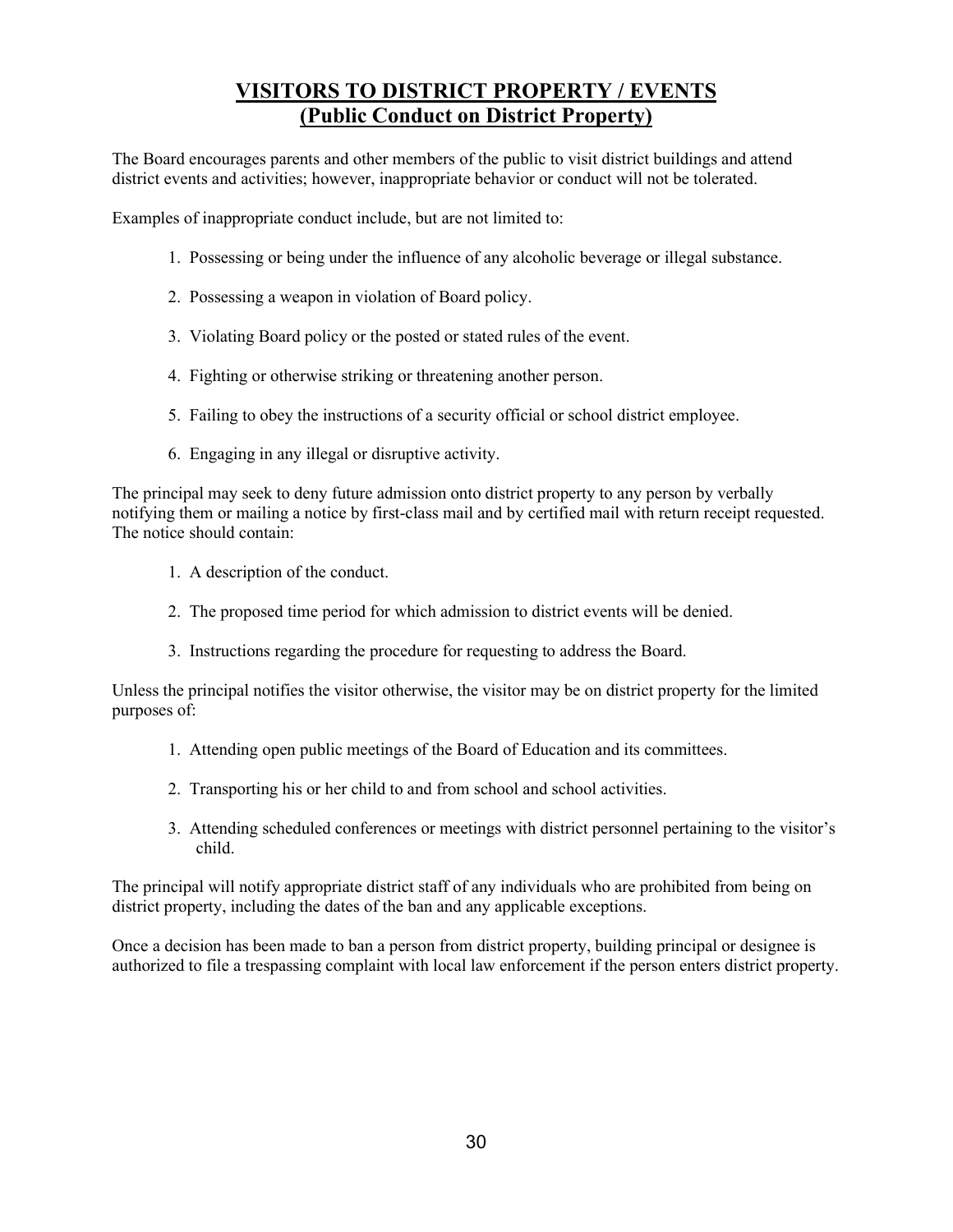### **EMERGENCY SAFETY INTERVENTIONS**

### **Article 42. – EMERGENCY SAFETY INTERVENTIONS**

91-42-1. Definitions. As used in this regulation and in K.A.R. 91-42-2, each of the following terms shall have the meaning specified in this regulation:

- (a) "Chemical restraint" means the use of medication to control a student's violent physical behavior or restrict a student's freedom of movement.
- (b) "District" means a school district organized under the laws of this state that is maintaining a public school for a school term pursuant to K.S.A. 72-1106, and amendments thereto. This term shall include the governing body of any accredited nonpublic school.
- (c) "Emergency safety intervention" means the use of seclusion or physical restraint when a student presents an immediate danger to self or others. Violent action that is destructive of property may necessitate the use of an emergency safety intervention.
- (d) "Mechanical restraint" means any device or object used to limit a student's movement.
- (e) "Physical escort" means the temporary touching or holding the hand, wrist, arm, shoulder, or back of a student who is acting out for the purpose of inducing the student to walk to a safe location.
- (f) "Physical restraint" means bodily force used to substantially limit a student's movement.
- (g) "School" means any learning environment, including any nonprofit institutional day or residential school and any accredited nonpublic school, that receives public funding or over which the Kansas state department of education has regulatory authority.
- (h) "Seclusion", when used with a student, means that all the following conditions are met:
	- (1) The student is placed in an enclosed area by school personnel.
	- (2) The student is purposefully isolated from adults and peers.
	- (3) The student is prevented from leaving, or reasonably believes that the student will be prevented from leaving, the enclosed area.
	- (4) "Time-out" means a behavioral intervention in which a student is temporarily removed from a learning activity without being confined.
- (i) (Authorized by and implementing Article 6, Section 2(a) of the Kansas Constitution; effective P-91-42-2. Policy, documentation, and reporting requirements. (a) Each district shall develop and implement written policies to govern the use of emergency safety interventions over all schools. At a minimum, written district policies shall conform to the definitions and requirements of these regulations, including that seclusion and physical restraint shall. be used only when student conduct meets the definition of necessitating an emergency safety intervention. Parents shall be annually provided with the written policies on the use of emergency safety interventions. The written policies shall include the following:
	- (1) Policies and procedures for the use of emergency safety interventions: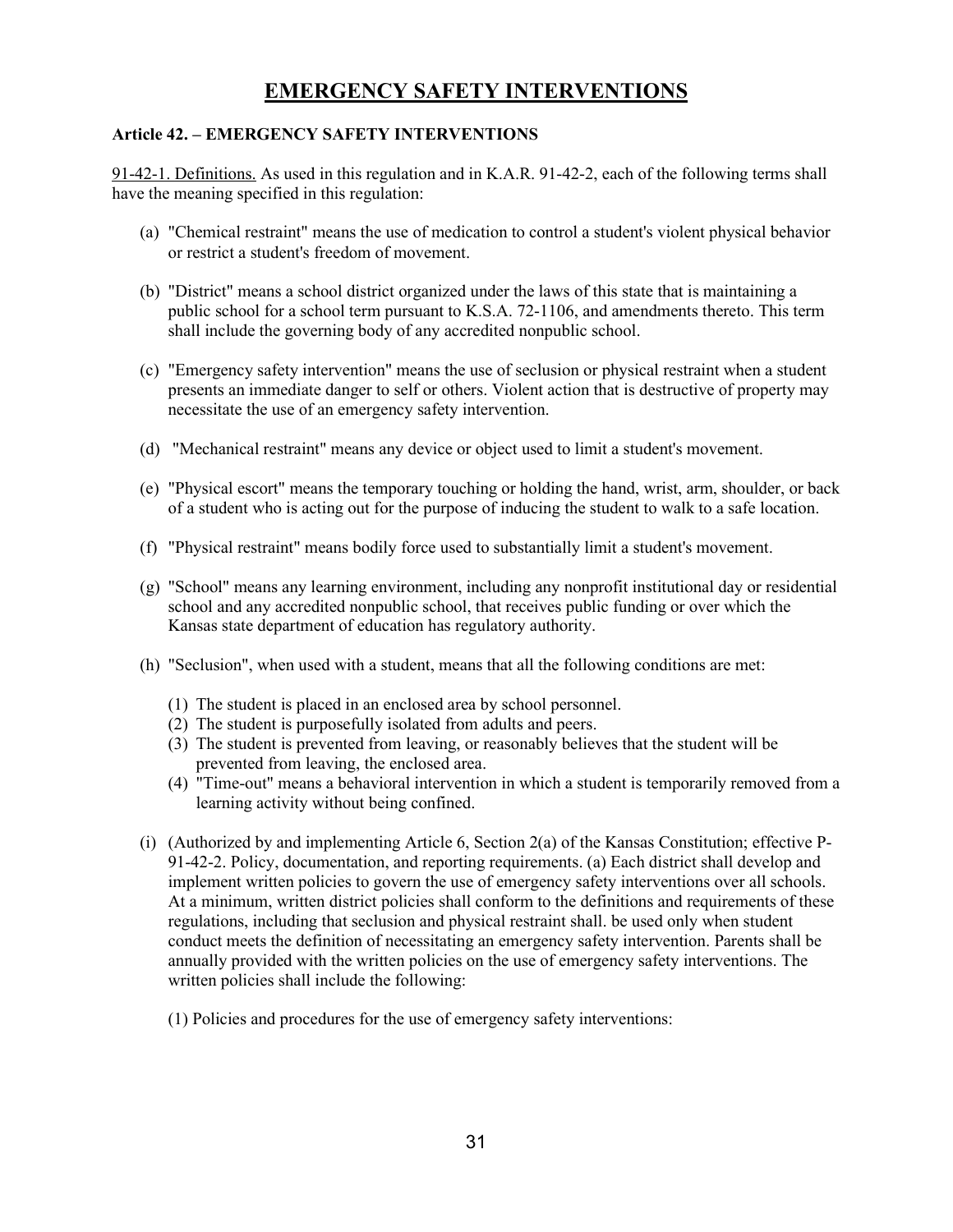#### **Article 42. – EMERGENCY SAFETY INTERVENTIONS (cont.)**

- (A) Policies and procedures shall prohibit the following:
- (i) The use of prone, or face-down, physical restraint; supine, or face-up, physical restraint; physical restraint that obstructs the airway of a student; or any physical restraint that impacts a student's primary mode of communication.
- (ii) the use of chemical restraint, except as prescribed treatments for a student's medical or psychiatric condition by a person appropriately licensed to issue these treatments; and
- (iii) the use of mechanical restraint, except those protective or stabilizing devices either ordered by a person appropriately licensed to issue the order for the device or required by law, any device used by a law enforcement officer in carrying out law enforcement duties, and seatbelts and any other safety equipment when used to secure students during transportation; and
- (B) written policies developed pursuant to this regulation shall be accessible on each school's web site and shall be included in each school's code of conduct, school safety plan, or student handbook, or any combination of these;
- (2) school personnel training consistent with nationally recognized training programs on the use of emergency safety interventions:
	- (A) Training shall address prevention techniques, de-escalation techniques, and positive behavioral intervention strategies;
	- (B) training shall be designed to meet the needs of personnel as appropriate to their duties and potential need for emergency safety interventions; and
	- (C) schools and programs shall maintain written or electronic documentation on training provided and lists of participants in each training;
- (3) written parental notification whenever an emergency safety intervention is used. This notification shall be provided within two school days;
- (4) documentation of any incident of emergency safety intervention, which shall include the date and time of the intervention, the type of intervention, the length of time the intervention was used, and the school personnel who participated in or supervised the intervention;
- (5) procedures for the collection, maintenance, and periodic review of the use of emergency safety intervention at each school, which shall include the documentation described in paragraph(a)(4);
- (6) local dispute resolution processes. Each district shall develop policies that, at a minimum, shall include the following:
	- (A) A complaint investigation procedure;
	- (B) a procedure for parents to present written complaints to the local board of education to initiate complaint investigation by the local board of education; and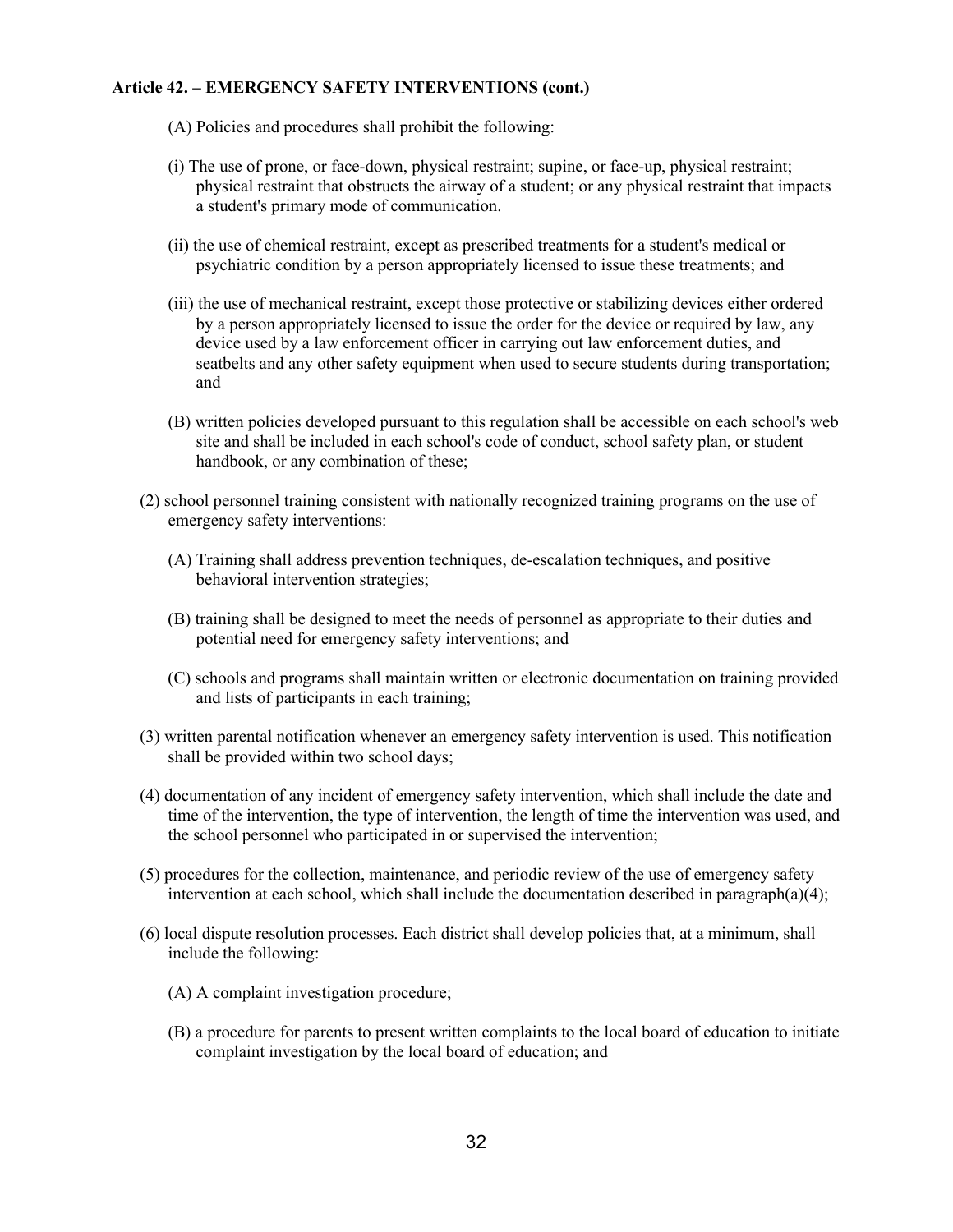(C) a procedure for parents, the school, and the Kansas state department of education to receive written findings of fact and, if necessary, corrective action from the local board of education within 30 days of filing of a complaint by a parent.

### **Article 42. – EMERGENCY SAFETY INTERVENTIONS (cont.)**

- (b) Each district shall develop a system to collect and maintain documentation for each use of an emergency safety intervention, which shall include the information described in paragraph (a)(4).
	- (1) Information maintained by the school shall be compiled and submitted, at least biannually, to the district superintendent or district designee.
	- (2) Documentation of any school's or district's use of emergency safety intervention shall be provided to the Kansas state department of education upon written request of the Kansas state department of education.
	- (3) Each district shall report all incidents of emergency safety intervention to the Kansas state department of education by the date and in the form specified by the Kansas state department of education. An annual report shall be provided by the Kansas state department of education to the Kansas state board of education.91-42-2

(Authorized by and implementing Article 6, Section 2(a) of the Kansas Constitution; effective P- .)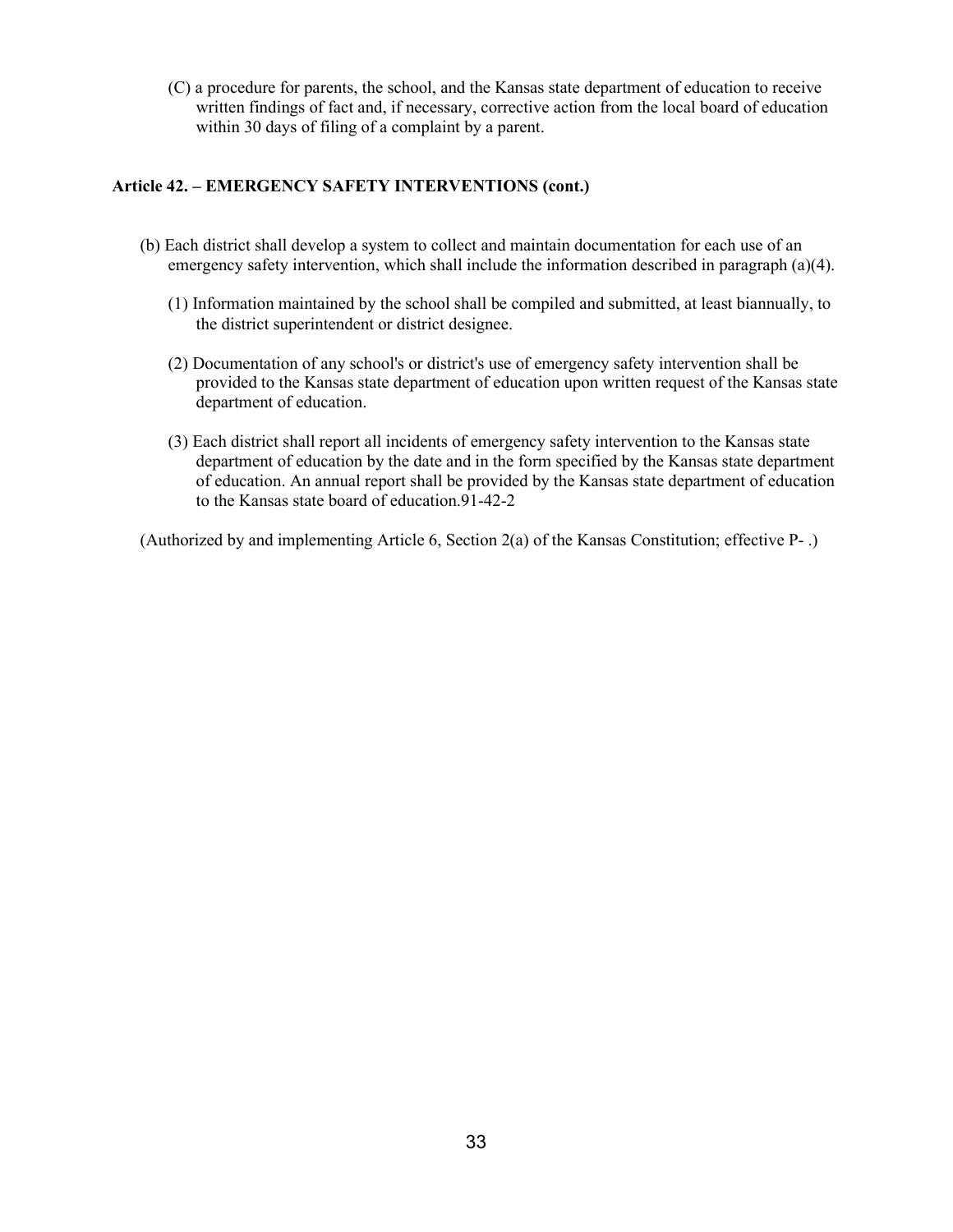### **USD 261**

### **Animals in the Classroom**

### **Kansas Department of Health and Environment Regulations**

### **Animals in Kansas Schools: Guidelines for Visiting and Resident Pets**

| Introduction                                                                                            | $\mathbf{1}$   |
|---------------------------------------------------------------------------------------------------------|----------------|
| Animals that are Unacceptable for School Visits                                                         | 1              |
| Special Conditions for Specific Animals                                                                 | $\overline{2}$ |
| Suggested Animals for Use in Schools                                                                    | 3              |
| General Guidelines for Animals that are Permitted to Visit Schools                                      | 3              |
| Proper Restraint of Animals                                                                             | $\overline{4}$ |
| <b>Student Contact with Animals</b>                                                                     | 4              |
| Handling and Disposal of Animal Wastes While on Student Campuses                                        | 5              |
| <b>Humane Treatment</b>                                                                                 | 5              |
| Conclusion                                                                                              | 5              |
| Further Information                                                                                     | 5              |
| Appendix:                                                                                               |                |
| National Science Teachers Association Guidelines for Responsible<br>Use of Animals in the Classroom     | 6              |
| National Association of Biology Teachers Position Statement:<br>The Use of Animals in Biology Education | $\tau$         |
| Handwashing Instructions                                                                                | 8              |

Acknowledgement: This document was adapted from guidelines developed by the Alabama Department of Health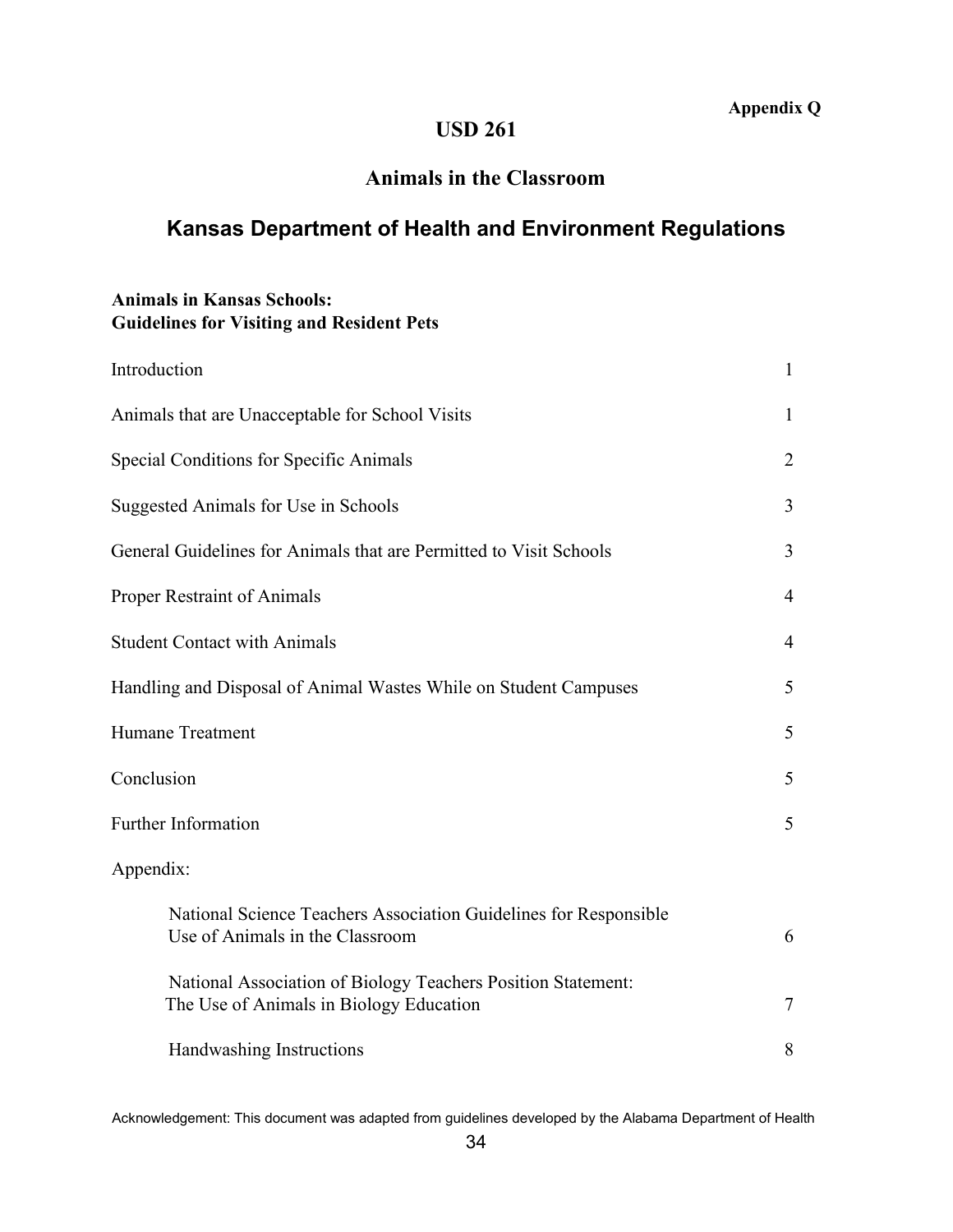### **Introduction**

The purpose of these guidelines is to provide information to promote safety for instructors and students when animals are brought into the classroom. Animals are part of our daily lives; they can be used effectively as part of our daily lives; they can be used effectively as teaching aids, and the positive benefits of the humananimal bond are well established. However, the special situation of classrooms necessitates certain safeguards.

Inadequate understanding of animal disease and behavior can lead to unnecessary risks for children and animals alike. These guidelines are designed to promote a better understanding of:

- 1. Which animals may represent a health hazard and are not safe to bring in classrooms at all;
- 2. Health considerations when handling animals which have the potential to transmit disease;
- 3. Safety precautions for introducing animals into classrooms;
- 4. How to properly handle animal wastes to limit the spread of disease from animals to humans.

Regulations concerning animals in licensed day care facilities are found in K.A.R. 28-4-131.

### **Animals that are Unacceptable for School Visits**

#### **1. Wild animals**

Defining a "wild" animal is difficult and subjective. For the purposes of these guidelines, a wild animal is any *mammal* that is **NOT** one of the following:

- a. Domestic dog
- b. Domestic cat
- c. Domestic ferret
- d. Domestic ungulate (e.g., cow, sheep, goat, pig, horse)
- e. Pet rabbit
- f. Pet rodent (e.g., mice, rats, hamsters, gerbils, guinea pigs, chinchillas)

Wild animals pose a risk for transmitting rabies as well as other *zoonotic diseases* (i.e., diseases which can be transferred from animals to humans) and should never be brought into schools or handled by children. In Kansas it is

unlawful to possess skunks, foxes, raccoons, and coyotes as pets (K.A.R. 28-1-14). Wild animals' behavior also tends to be unpredictable. A wild animal that has been raised in captivity is still a wild animal. Domestication takes thousands of years, not just a generation or two.

Exceptions to this recommendation include those instances when the wild animals are presented at schools by a professional who has experience handling wildlife, and are displayed in enclosed cages which prevent contact between the animal and children. *Because of the high incidence of rabies in bats, raccoons, skunks, and wild carnivores, these animals (including recently dead animals) should not be permitted on school grounds under any circumstances.*

#### **2. Poisonous animals**

Spiders, venomous insects, poisonous reptiles (including snakes), and poisonous amphibians should be prohibited from being brought onto school grounds. Exceptions to this recommendation include those instances when these animals are presented at schools by a

professional who has experience handling them, and are displayed in cases which provide a physical barrier between the animal and the children (e.g., animal



is enclosed behind a sturdy glass or plastic).

#### **3. Wolf-dog hybrids**

These animals are crosses between a wolf and a domestic dog and have shown a propensity for aggression, especially toward young children. Therefore, they should not be allowed on school grounds.

#### **4. Stray animals**

Stray animals should never be brought onto school grounds because the health and vaccination status of these animals is unknown.

#### **5. Baby chicks and ducks**

Because of the high risk of salmonellosis and campylobacteriosis from these animals, they are inappropriate in schools. Transmission of these diseases from chicks and ducklings to children is well documented in the medical literature.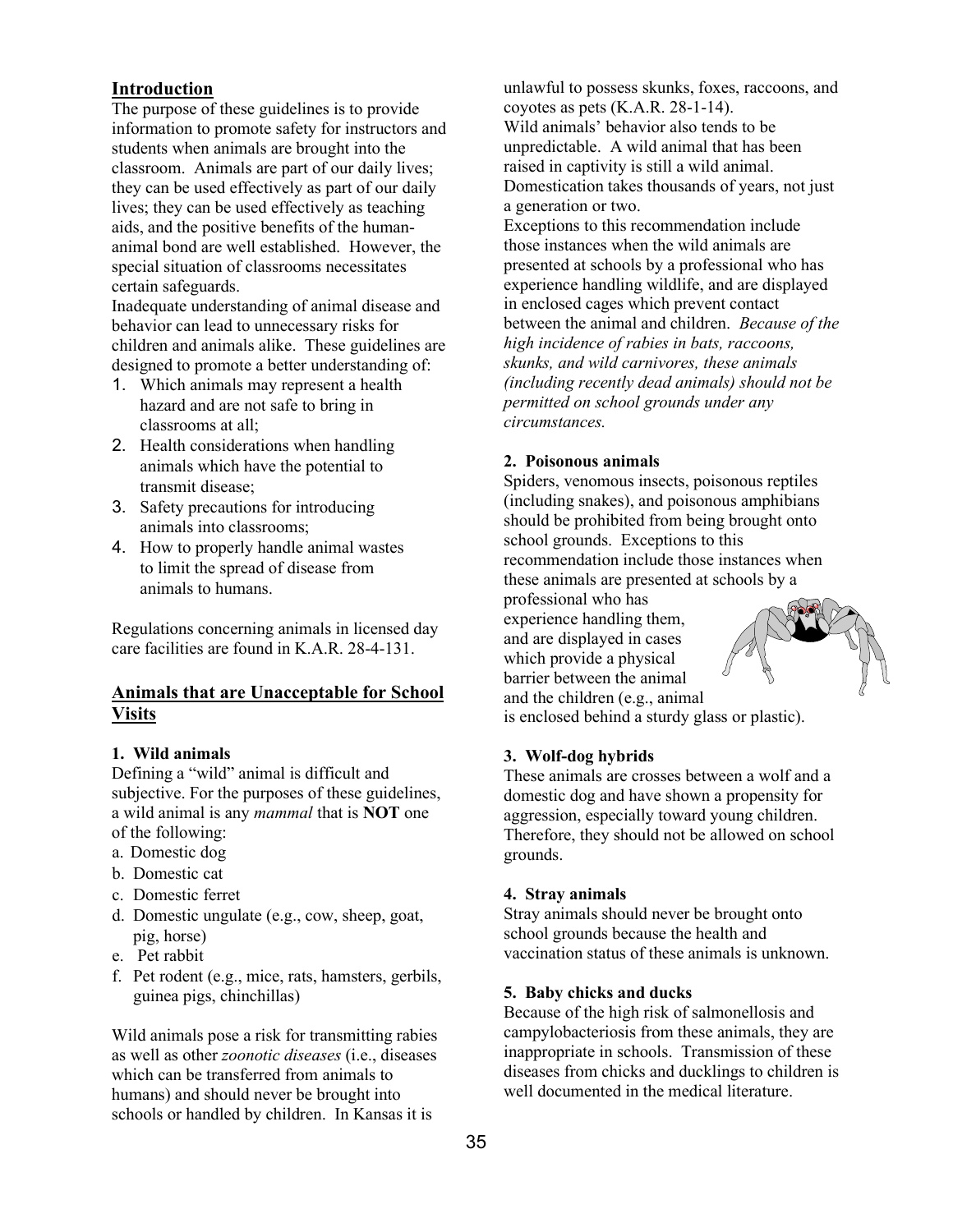### **6. Aggressive animals**

Animals which are bred or trained to demonstrate aggression towards humans or other animals, or animals which have demonstrated such aggressive behavior in the past, should not be permitted on school campuses. Aggressive, unprovoked, or threatening behavior should mandate the animal's immediate removal. Exceptions may be sentry or canine corps dogs for demonstration that are under the control of trained military or law enforcement officials.

#### **Special Conditions for Specific Animals**

Specific recommendations should be observed for the following animals because of their zoonotic diseases that they may carry or because of certain tendencies:

### **1. Reptiles (including non-poisonous snakes, lizards, and iguanas) and amphibians**

Because of the risk of contracting salmonellosis from these animals even when they are reared in captivity, special precautions are necessary when handling them. These animals may intermittently shed salmonella, and negative cultures will not guarantee that the animals are not infected. Treatment of infected animals with antibiotics has not proven useful and may promote the development and spread of resistant bacteria.

It is recommended that when reptiles and amphibians are present at schools they should be under the direct responsibility of professionals (including teachers) who have training and experience handling them. The animals should be kept and displayed in cases which provide a physical barrier between the animal and the children (e.g., sturdy glass or plastic).

Because Salmonellosis can be more severe in young children and because their hygiene practices are more questionable, handling of reptiles and amphibians is not recommended for children younger than 12 years. **Any time children are allowed to handle these animals, they should receive very clear instructions on how to wash their hands** 

### **thoroughly after they finish.** Hand

washing instructions are in the appendix.

### **2. Psittacine birds**

Because psittacine birds can carry zoonotic diseases such as psittacosis (Chlamydia psittacine, parrot fever), such birds (parrots, parakeets, budgies, and cockatiels) should not be handled by children. Birds showing any signs of illness should not be brought into school. Psittacine birds may be brought to school as long as their cages are clean and the bird's wastes can be contained, such as within a cage. Psittacine birds permanently housed on school property in cages should be treated prophylactically with appropriate tetracyclines for psittacosis for 45 days prior to entering the premises.



Ferrets can be allowed to visit school classrooms, but they must be handled by the person responsible for them. Because of their propensity to bite when startled, it is not recommended that school children hold ferrets visiting the classroom.

#### **4. Fish**

Disposable gloves should be worn when cleaning aquariums. Used tank water should be disposed of in sinks that are not used for food preparation, or for obtaining water for human consumption.

### **5. Guide, hearing, and other service animals and law enforcement**

**animals**

These animals should not be prohibited from being on school grounds or in classrooms.

#### **Suggested Animals for Use in Schools**

The following is a list of animals that are appropriate pets to be housed in schools:

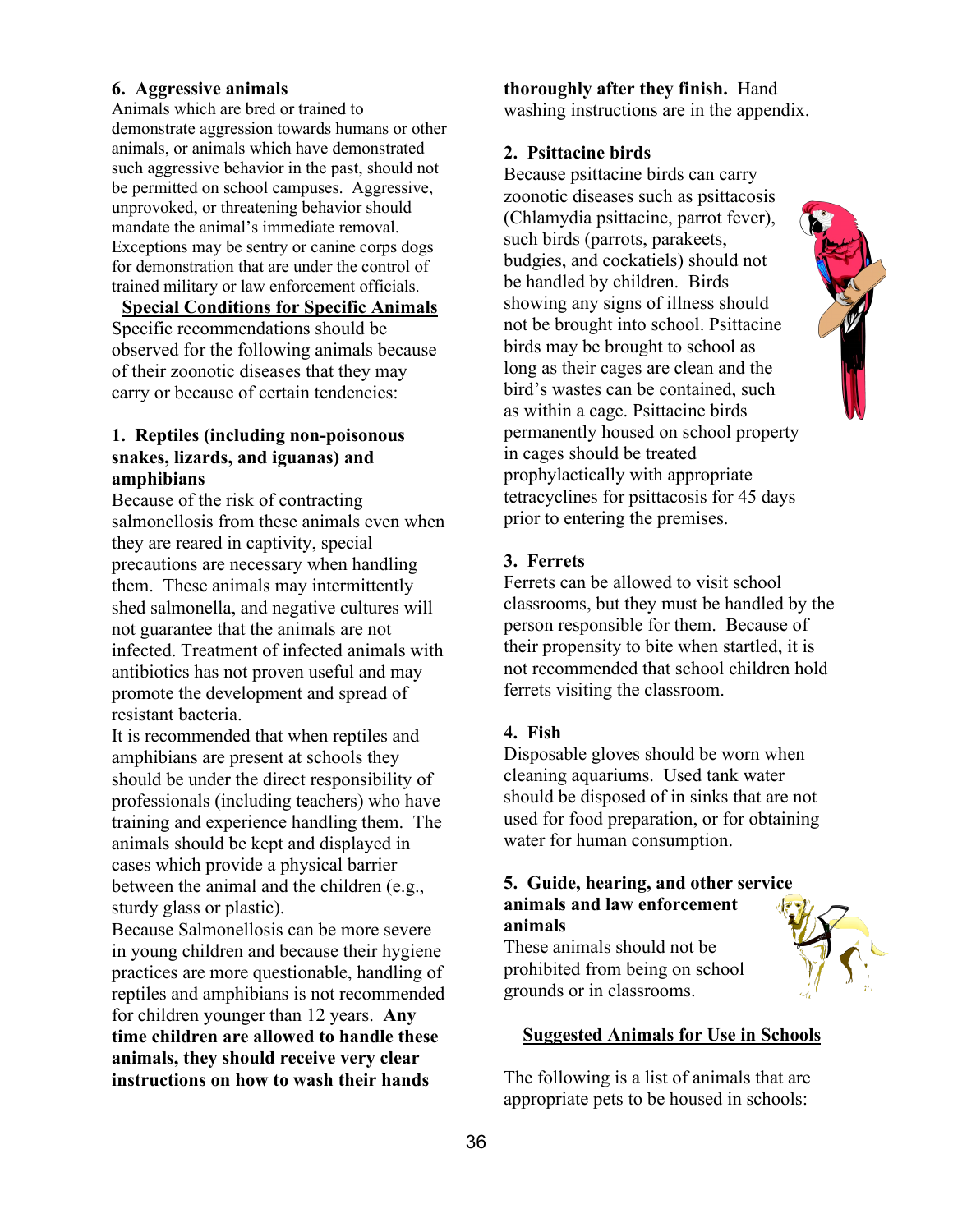- 1. Small pet rodents (e.g., mice, rats, hamsters, gerbils, guinea pigs, chinchillas)
- 2. Pet rabbits
- 3. Aquarium fish (salt or fresh water)
- 4. Non-psittacine cage and aviary birds (e.g., canaries, finches, mynahs, diamond doves)

All animals housed in schools should be provided an appropriate environment (e.g., secure housing, suitable temperature, adequate exercise) and a proper diet. In addition, there should be a plan for the continued care of these animals during the days that school is not in session. Consultation with a veterinarian is advised to help with environmental and nutritional needs and provide care in the event of illness or injury to the animal.

### **General Guidelines for Animals that are Permitted to Visit Schools**

It is important that animals that are brought onto school campuses be clean and healthy so that the risk of transmitting diseases is minimal. Children tend to be more susceptible to zoonotic diseases and parasitic infections than adults also because of their lack of hand washing and greater propensity for putting hands in their mouths. Therefore, animals which are brought to school should be clean and free of disease and external parasites such as fleas, ticks and mites, to decrease the likelihood of the animal transmitting these agents or vectors to the students. Visiting animals should be restricted to an area designated by the principal or administrator. Kittens and puppies are appropriate only for short classroom visits.

The following are specific recommendations for some common visiting animals:

### **1. Verified rabies vaccination**

Current rabies vaccination by a licensed veterinarian should be documented for all dogs, cats, and ferrets brought onto the school campus for instructional purposes. Dogs and cats under three months of age or not vaccinated against rabies should not be handled by children.

### **2. Health certificates for dogs**

A health certificate signed by a licensed veterinarian showing proof of current vaccination against canine distemper, canine hepatitis, leptospirosis, parainfluenza, Bordetella, and rabies should be available. Animals must have had a negative fecal exam or proof of successful treatment for internal parasites in the past year. The animal should be free of external parasites such as fleas, ticks, and mites and free of obvious skin lesions. Dogs over four months of age should be housebroken.

### **3. Health certificate for cats**

A health certificate which is signed by a licensed veterinarian showing proof of current vaccination against feline panleukopenia (feline distemper), rhinotracheitis, calicivirus, chlamydia, feline leukemia, and rabies should be available. Animals must have had a negative fecal exam or proof of successful treatment for internal parasites in the past year. The animal should be free of external parasites such as fleas, ticks, and mites and free of obvious skin lesions.

### **4. Health certificates for ferrets**

A health certificate which is signed by a licensed veterinarian showing proof of current vaccination against canine distemper and rabies should be available. Animals must have had a negative fecal exam or proof of successful treatment for internal parasites in the past year. The animal should be free of external parasites such as fleas, ticks, and mites and be free of obvious skin lesions.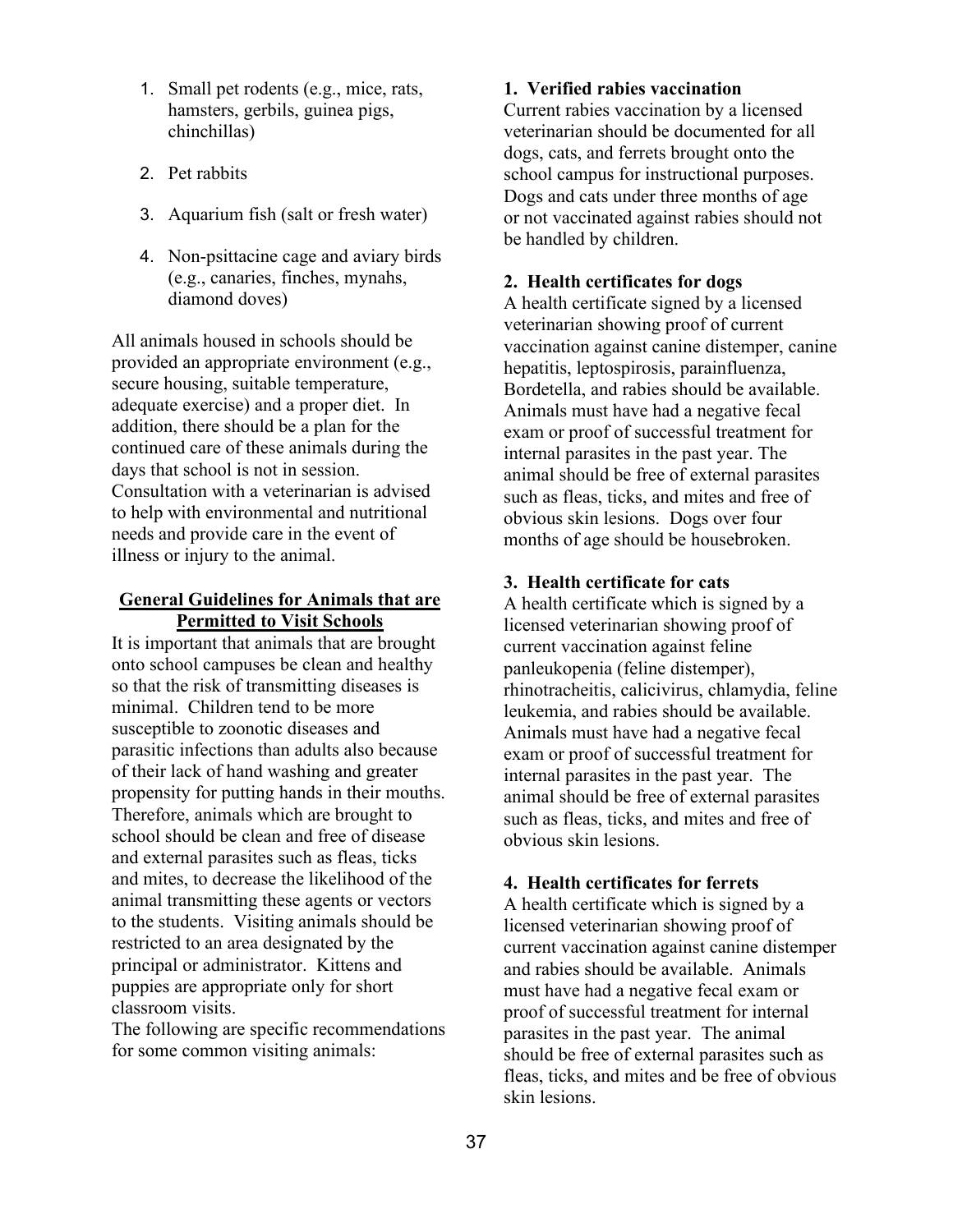### **Proper Restraint of Animals**

Because animals may react strangely to classroom situations, it is important to have an effective way to control them. Fear may cause an animal to attempt to escape or even act aggressively in situations which are unusual to them (the "flight or fight" phenomenon). Appropriate restraint devices will allow the holder to react quickly and prevent harm to students or escape of the animal.

### **1. Collars and leashes**

Dogs, cats, and ferrets should be wearing a proper collar, harness, and/or leash when on the school campus or in the classroom so they can be easily controlled. Household rope or string is not an appropriate restraint tool. The owner or responsible person should stay with the animal during its visit to the school. No animal should be allowed to roam unrestrained on the school campus or in the classroom.

### **2. Pet birds**

Pet birds should never be allowed to fly free in a classroom.

#### **3. Designated areas**

All animals should be restricted to the area designated by the principal or administrator. In school facilities in which the common dining area is also used as an auditorium, gymnasium, or multipurpose room animals may be allowed in the area **at times other than meals if:**

- a. effective partitioning or self-closing doors separate the area from food storage and food preparation areas;
- b. condiments, equipment, and utensils are stored in enclosed cabinets or removed from the area when animals are present; and
- c. dining areas, including tables, countertops, and similar surfaces are effectively cleaned before the next meal

service. Cleaning should be done with a 10% bleach solution or commercial disinfectant.

Animals should **not** be in dining areas during mealtimes.

### **4. Estrus**

Female dogs and cats should be determined not to be in estrus (heat) at the time of the visit.

#### **Student Contact with Animals**

Increased activity and sudden movements can make animals feel threatened, so all student contact with animals should always be supervised and conform to a few basic rules. Even very tame animals may act aggressively in strange situations.

- 1. Animal bites can usually be avoided if students are kept in small groups.
- 2. Rough play or teasing should absolutely not be allowed.
- 3. Children should not be allowed to feed pets directly from their hands.
- 4. Small animals such as rabbits, hamsters, gerbils, and mice should be handled very gently.

Rabbits rarely like to be held and will struggle to free themselves. Rodents may bite when they feel threatened, but rabies postexposure prophylaxis is almost never warranted with small rodent bites.

5. Children should be discouraged from "kissing" animals or having them in close contact with their faces.



6. Education with animals should be used to reemphasize proper hygiene and hand washing recommendations. All children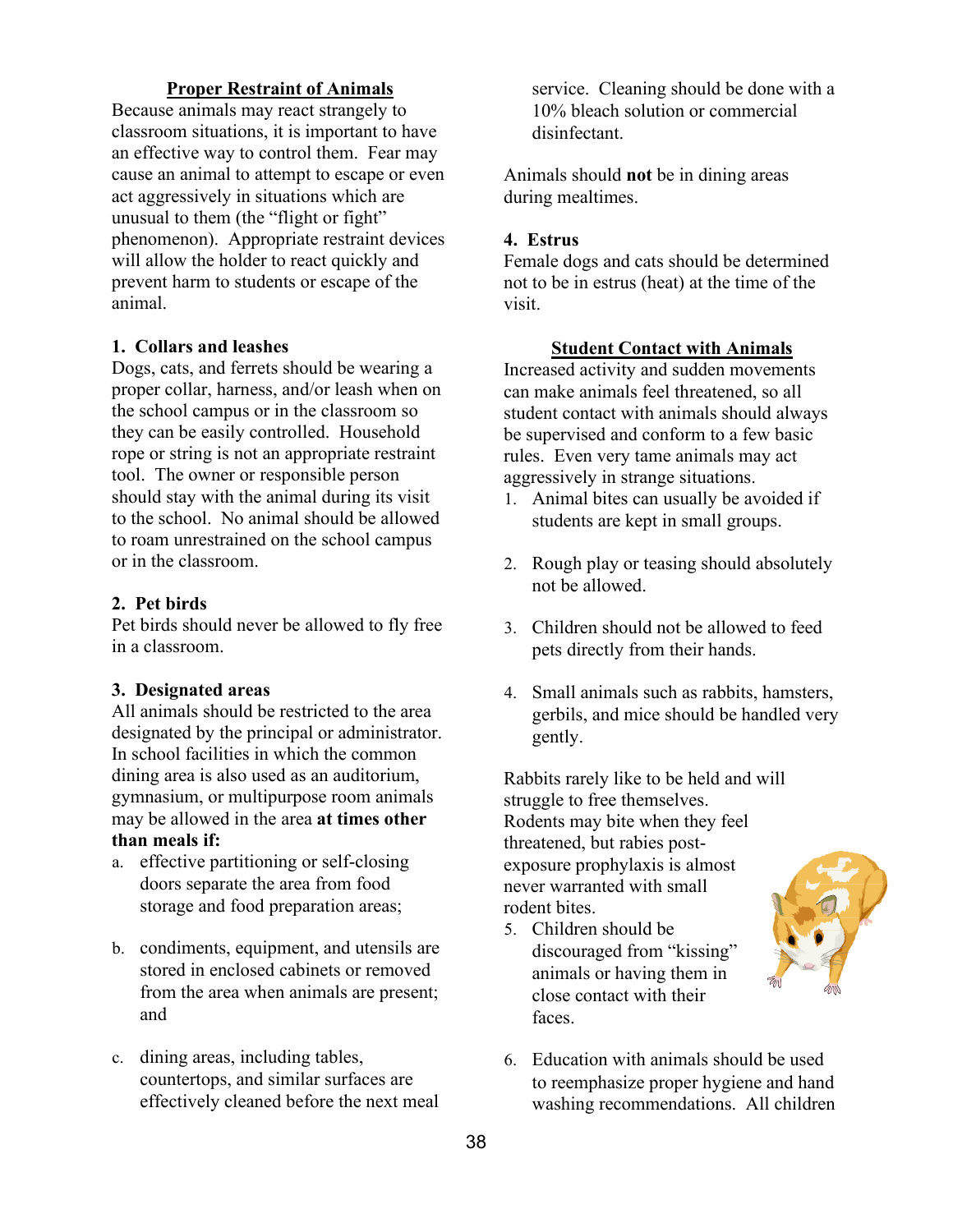who handle animals should be instructed to wash their hands immediately after handling them.

- 7. Animals should not be allowed in the vicinity of sinks where children wash their hands, or in any areas where food is prepared, stored, or served. Animals should not be kept in areas used for cleaning or storage of food utensils or dishes. Animals should also be restricted from nursing stations or sterile and clean supply rooms.
- 8. Do not allow cats or dogs in sandboxes where children play.
- 9. Immunocompromised students (e.g., children with organ transplants, children currently receiving cancer chemotherapy or radiation therapy) may be especially susceptible to zoonotic diseases; therefore, special precautions may be needed to minimize the risk of disease transmission to these students. Consultation with the child's parents about precautionary measures is strongly advised.
- 10. In the event of an animal bite, contact the local health department for guidance.

Recommendations for specific precautionary measures may also be solicited from the Kansas Department of Health and Environment, Office of Epidemiologic Services (785-296-2951).

### **Handling and Disposal of Animal Wastes While on School Campuses**

**1. Clean up of animal wastes.** Children should not handle or clean up any form of animal waste (feces, urine, blood, etc.). Animal wastes should be disposed of where children cannot come into contact with them, such as in a plastic bag or container with a well-fitted lid or via the sewage waste system for feces.

Food handlers should not be involved in the clean-up of animal wastes.

- **2. Prohibited areas.** Animal wastes should not be disposed of and visiting animals should not be allowed to defecate in or near areas where children routinely play or congregate (e.g., sandboxes, school playgrounds).
- **3. Litter boxes.** Litter boxes for visiting animals should not be allowed in classrooms.

#### **Humane Treatment**

To avoid the intentional or unintentional abuse, mistreatment, or neglect of animals, the humane care and husbandry recommendations of the National Association of Biology Teachers and the National Science Teachers Association should be adopted (See Appendix).

#### **Conclusion**

Animals can serve as excellent teaching tools, and students love to have them visit the classroom. When using animals as an instructional aide, the objective should always be well planned in advance. By following the above recommendations, the use of animals in the classroom can be made safe and enjoyable for both the animals and the children.

### **Further Information**

For further information, please contact the Kansas Department of Health and Environment, Office of

Epidemiologic Services, 1000 SW Jackson, Suite 210, Topeka, KS 66612-1274; phone (785) 296-2951; fax (785) 291-3775.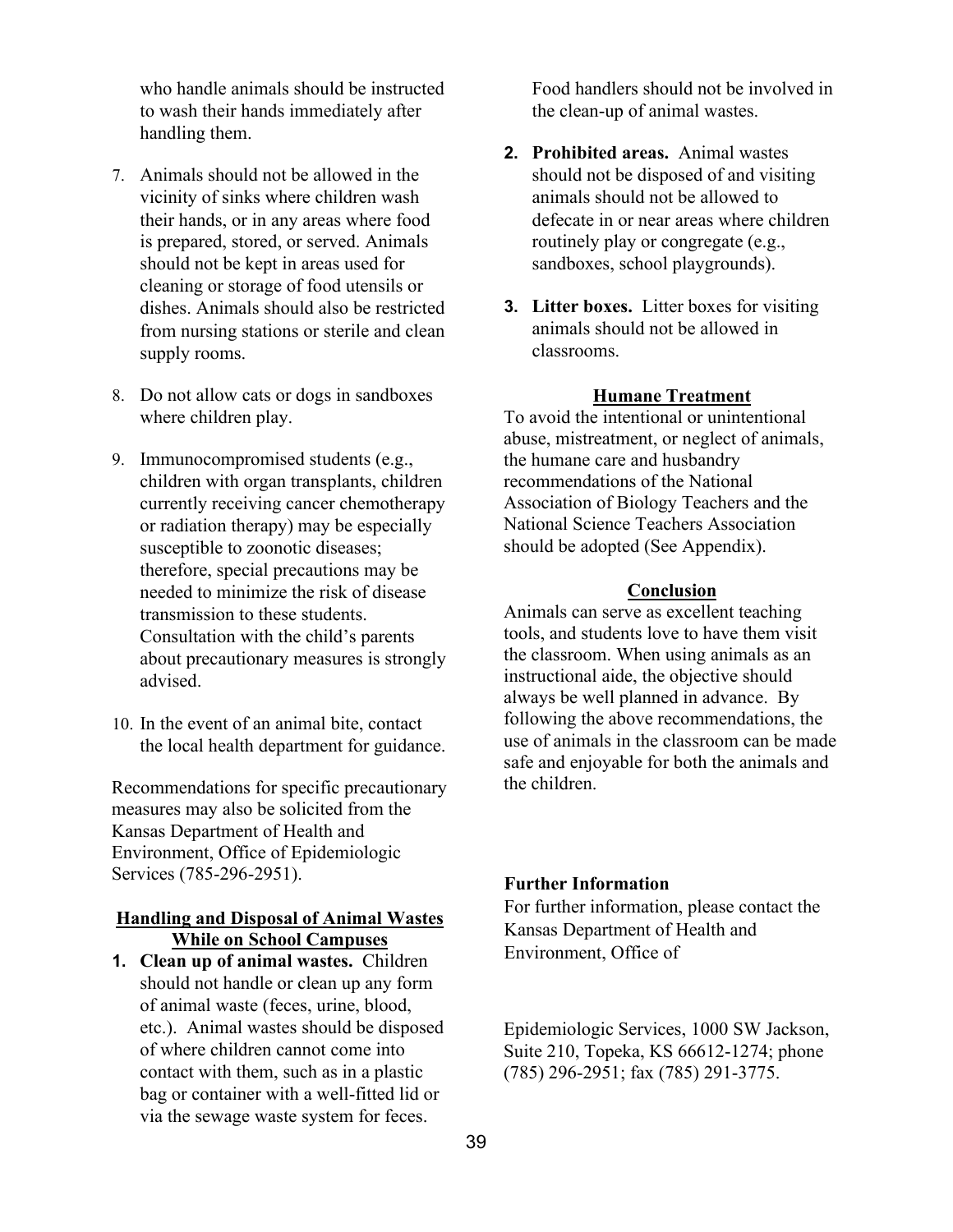### **National Science Teachers Association Guidelines for Responsible Use of Animals in the Classroom**

**\_\_\_\_\_\_\_\_\_\_\_\_\_\_\_\_\_\_\_\_\_\_\_\_\_\_\_\_\_\_\_\_\_\_\_\_\_\_\_\_\_\_\_\_\_\_\_\_\_\_\_\_\_\_\_\_\_\_\_\_\_\_\_\_\_\_\_**

\_\_\_\_\_\_\_\_\_\_\_\_\_\_\_\_\_\_\_\_\_\_\_\_\_\_\_\_\_\_\_\_\_\_\_\_\_\_\_\_\_\_\_\_\_\_\_\_\_\_\_\_\_\_\_\_\_\_\_\_\_\_\_\_\_\_\_\_\_\_\_\_\_\_\_\_

These guidelines are recommended by the National Science Teachers Association for use by science educators and students. It applies, in particular, to the use of non-human animals in instructional activities planned and/or supervised by teachers who teach science at the precollege level.

Observation and experimentation with living organisms give students unique perspectives of life processes that are not provided by other modes of instruction. Studying animals in the classroom enables students to develop skills of observation and comparison, a sense of stewardship, and an appreciation for the unity, inter-relationships, and complexity of life. This study, however, requires appropriate humane care of the organism. Teachers are expected to be knowledgeable about the proper care of organisms under study and the safety of their students.

These are the guidelines recommended by NSTA concerning the responsible use of animals in a school classroom/laboratory:

- 1. Acquisition and care of animals must be appropriate to the species.
- 2. Student classwork and science projects involving animals must be under the supervision of a science teacher or other trained professional.
- 3. Teachers sponsoring or supervising the use of animals in instructional activities including acquisition, care, and disposition, will adhere to local, state, and national laws, policies and regulations regarding species of organisms.
- 4. Teachers must instruct students on safety precautions for handling live animals or animal specimens.
- 5. Plans for the future care or disposition of animals at the conclusion of a study must be developed and implemented.
- 6. Laboratory and dissection activities must be conducted with consideration/ appreciation for the organism. Laboratory and dissection activities must be conducted in a clean and organized work space with care and laboratory precision.
- 7. Laboratory and dissection activities must be based on carefully planned objectives. Laboratory and dissection objectives must be appropriate to the maturity level of the student.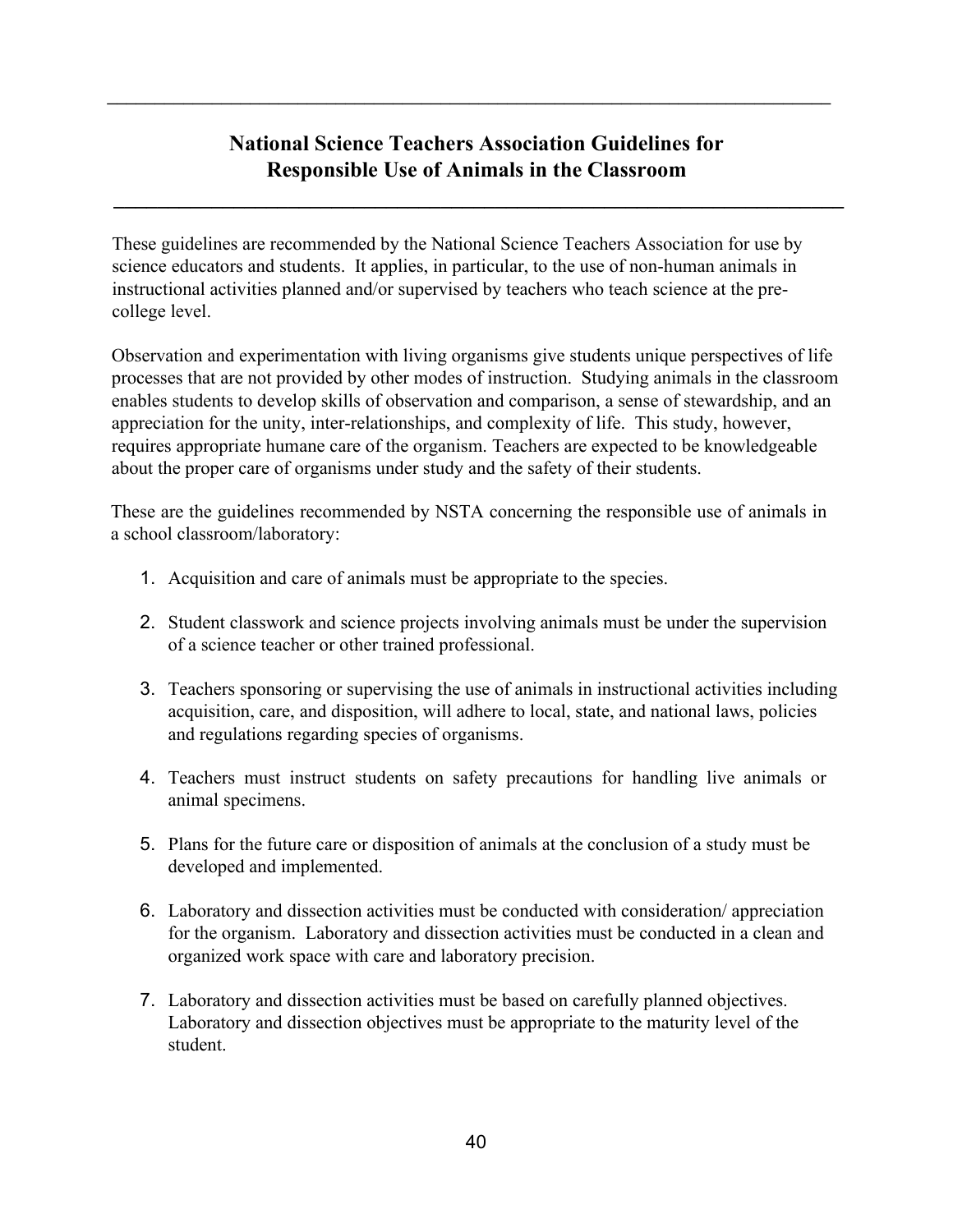### **National Association of Biology Teachers Position Statement: The Use of Animals in Biology Education**

**\_\_\_\_\_\_\_\_\_\_\_\_\_\_\_\_\_\_\_\_\_\_\_\_\_\_\_\_\_\_\_\_\_\_\_\_\_\_\_\_\_\_\_\_\_\_\_\_\_\_\_\_\_\_\_\_\_\_\_\_\_\_\_\_\_\_\_\_\_\_\_\_\_\_\_\_\_\_\_\_\_\_\_\_\_\_\_**

 $\mathcal{L}_\mathcal{L} = \{ \mathcal{L}_\mathcal{L} = \{ \mathcal{L}_\mathcal{L} = \{ \mathcal{L}_\mathcal{L} = \{ \mathcal{L}_\mathcal{L} = \{ \mathcal{L}_\mathcal{L} = \{ \mathcal{L}_\mathcal{L} = \{ \mathcal{L}_\mathcal{L} = \{ \mathcal{L}_\mathcal{L} = \{ \mathcal{L}_\mathcal{L} = \{ \mathcal{L}_\mathcal{L} = \{ \mathcal{L}_\mathcal{L} = \{ \mathcal{L}_\mathcal{L} = \{ \mathcal{L}_\mathcal{L} = \{ \mathcal{L}_\mathcal{$ 

8. Student views or beliefs sensitive to dissection must be considered; the teacher will respond appropriately.

National Science Teachers Association July 1991

The National Association of Biology Teachers (NABT) believes that the study of whole organisms, including nonhuman animals, is essential to the understanding of life on Earth. NABT recommends the prudent and responsible use of animals in the life science classroom. Furthermore, NABT believes that biology teachers should foster a respect for life; and should teach about the interrelationship and interdependency of all things, and that humans must care for the fragile web of life that exists on this planet.

Classroom experiences that involve nonhuman animals range from observation to dissection. NABT supports these experiences so long as they are conducted within the long-established guidelines of proper care and use of animals, as developed by the scientific community. As with any instructional activity, the use of nonhuman animals in the biology classroom must have sound educational objectives. Any use of animals, whether for observation or dissection, must convey substantive knowledge of biology; and NABT believes that biology teachers are in the best position to make this determination for their students.

NABT acknowledges that no alternative can substitute for the actual experience of dissection and urges teachers to be aware of the limitations of alternatives. When the teacher determines that the most effective means to meet the objectives of the class do not require dissection, NABT supports the use of alternatives to dissection, such as models and videodiscs. The association encourages teachers to be sensitive to substantive student objections to dissection and to consider providing appropriate alternatives for those students.

NABT provides guidelines for the care and use of live animals in classrooms and science fairs. These guidelines are consistent with the tenets of proper care and use of animals and reflect the consensus of the teaching and biomedical research communities.

National Association of Biology Teachers November 1993